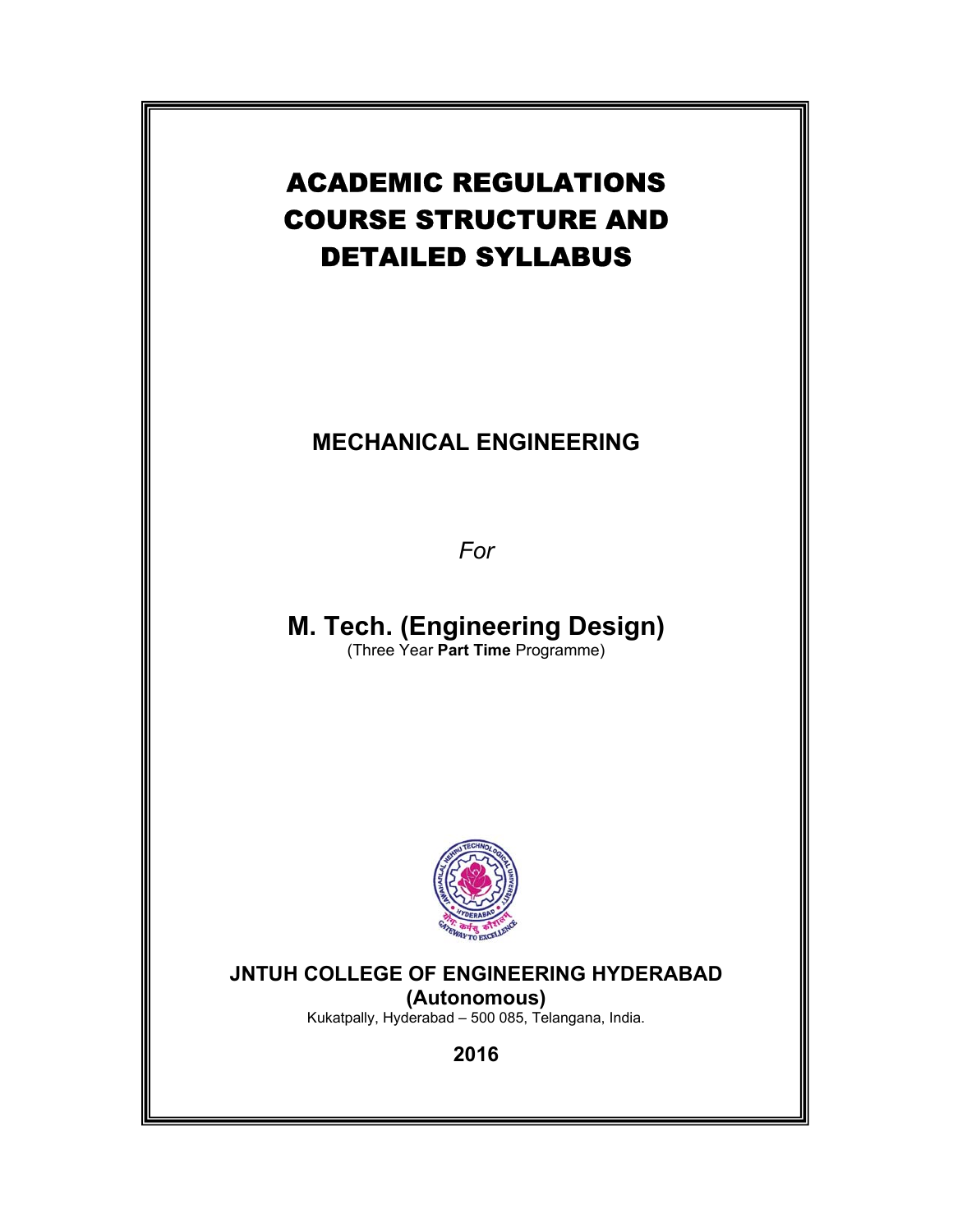

# **JAWAHARLAL NEHRU TECHNOLOGICAL UNIVERSITY HYDERABAD COLLEGE OF ENGINEERING HYDERABAD (AUTONOMOUS) Kukatpally, Hyderabad – 500 085**

# **ACADEMIC REGULATIONS 2015**

# **for CBCS Based M.Tech. (Part- Time) Programmes**

(Effective for the students admitted into I year from the Academic Year **2016-17** and onwards)

**1.0 Part-Time Post-Graduate Degree Programmes in Engineering & Technology (PTPGP in E & T):** 

JNTUH offers 3 Year (6 Semesters) Part-time **Master of Technology** (M.Tech.) Degree Programmes, under Choice Based Credit System (CBCS) at its Constituent Autonomous College - JNTUH College of Engineering Hyderabad with effect from the Academic Year 2016 - 17 onwards in the different branches of Engineering & Technology with different specializations.

# **2.0 Eligibility for Admission:**

- 2.1 Admissions to the PTPGPs shall be made subject to the eligibility, qualifications and specializations prescribed by JNTUH College of Engineering Hyderabad, JNT University Hyderabad, for each Specialization under each M.Tech. Programme, from time to time.
- 2.2 Admission to the PTPGP shall be made either on the basis of the Merit Rank obtained by the qualifying candidate at an Entrance Test conducted by the Jawaharlal Nehru Technological University Hyderabad / on the basis of any other order of merit approved by the University, subject to reservations as prescribed by the Government from time to time.
- 2.3 Candidates seeking admission to programmes on a part time basis should be working in or around the place where the programme is being run after passing the qualifying examination.
- 2.4 The medium of instructions for all PG Programmes will be ENGLISH only.

# **3.0 M.Tech. Programme (PTPGP in E & T) Structure:**

- 3.1 The M.Tech. Programmes in E & T of JNTUH-CEH are of Semester Pattern, with 6 Semesters constituting 3 Academic Years, each Academic Year having TWO Semesters (First/Odd and Second/Even Semesters). Each Semester shall be of 22 Weeks duration (inclusive of Examinations), with a minimum of 90 Instructional Days per Semester.
- 3.2 UGC/ AICTE specified Definitions/ Descriptions are adopted appropriately for various terms and abbreviations used in these PTPGP - Academic Regulations.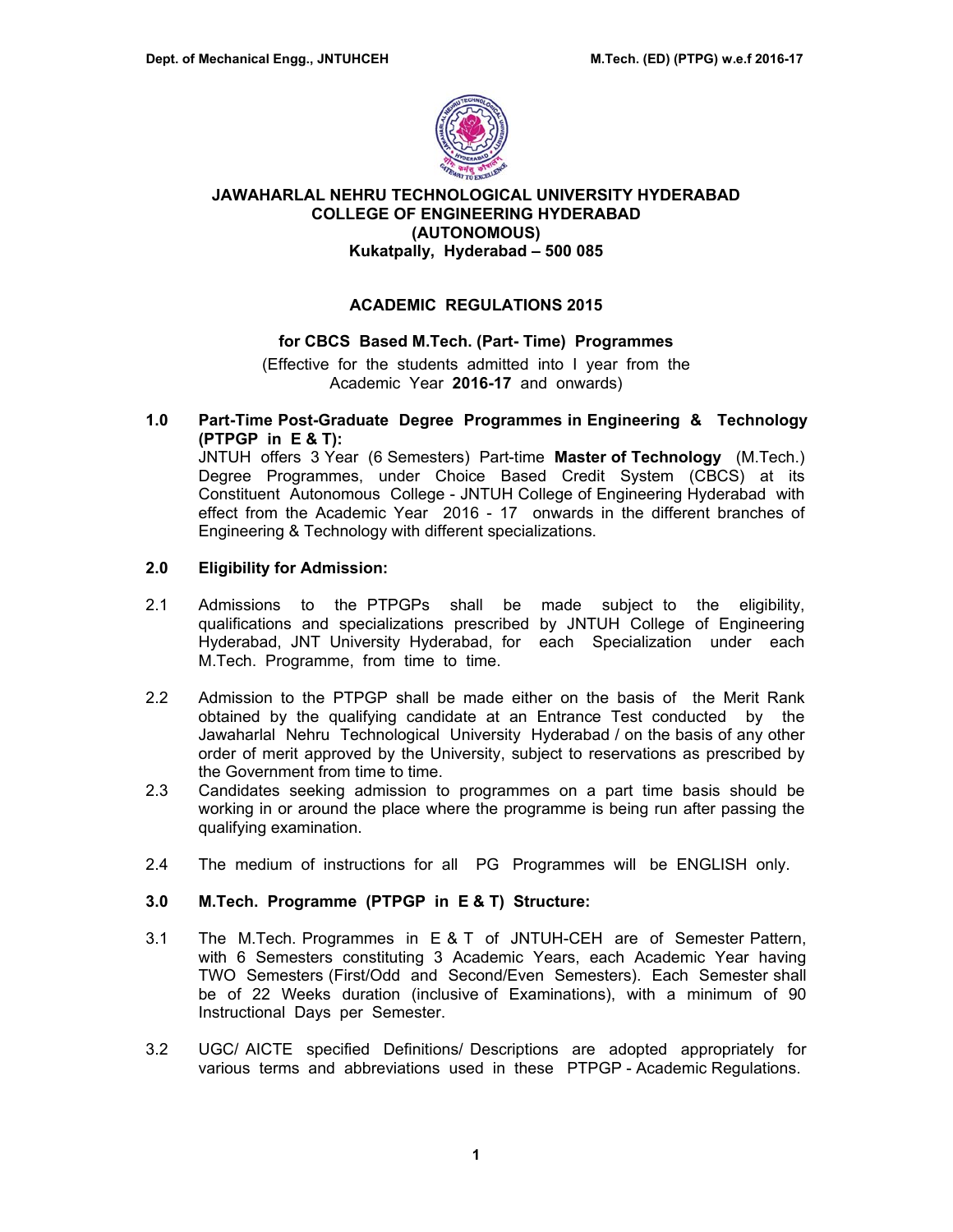# 3.2.1 **Semester Scheme:**

Each Semester having - 'Continuous Internal Evaluation (CIE)' and 'Semester End Examination (SEE)'. Choice Based Credit System (CBCS) and Credit Based Semester System (CBSS) as denoted are taken as 'references' for the present set of Regulations. The terms 'SUBJECT' or 'COURSE' imply the same meaning here, and refer to 'Theory Subject', or 'Lab Course', or 'Design/ Drawing Subject', or 'Seminar', or 'Comprehensive Viva', or 'Project', as the case may be.

# 3.2.2 **Credit Courses:**

All Subjects (or Courses) are to be registered by a student in a Semester to earn Credits. Credits shall be assigned to each Subject/ Course in a L: T: P: C (Lecture Periods: Tutorial Periods: Practicals Periods : Credits) Structure, based on the following general pattern …

- One hour/ Week/ Semester for Theory/ Lecture (L) Courses; and,
- Two hours/ Week/ Semester for Laboratory/ Practical (P) Courses or Tutorials (T).

Other student activities like Study Tour, Guest Lecture, Conference/ Workshop Participations, Technical Paper Presentations etc., and identified Mandatory Courses if any, will not carry Credits.

# 3.2.3 **Subject/ Course Classification:**

All Subjects/ Courses offered for the PTPGP are broadly classified as : (a) Core Courses (CoC), and (b) Elective Courses (EℓC).

‐ Core Courses (CoC) and Elective Courses (EℓC) are categorized as PS (Professional Subjects), which are further subdivided as – (i) PC (Professional/ Departmental Core) Subjects, (ii) PE (Professional/ Departmental Electives) , (iii) Seminar, (iv) Comprehensive Viva, and (v) Project Work (PW).

# 3.2.4 **Course Nomenclature:**

The Curriculum Nomenclature or Course-Structure Grouping for the M.Tech. Degree Programmes is as listed below ...

| S.<br>No | Broad<br>Course               | <b>Course Group/</b><br>Category | <b>Courses Description</b>            | <b>Credits</b> |  |  |  |  |
|----------|-------------------------------|----------------------------------|---------------------------------------|----------------|--|--|--|--|
|          | <b>Classificati</b>           |                                  |                                       |                |  |  |  |  |
|          | on                            |                                  |                                       |                |  |  |  |  |
| 1)       | Core                          | PC-                              | Includes core subjects related to the | 20             |  |  |  |  |
|          | Courses                       | <b>Professional Core</b>         | Parent Discipline/ Department/ Branch |                |  |  |  |  |
|          | (CoC)                         |                                  | of Engg.                              |                |  |  |  |  |
| 2)       | Elective                      | PE-Professional                  | Includes Elective subjects related to | 32             |  |  |  |  |
|          | Courses                       | Electives                        | the Parent Discipline/ Department/    |                |  |  |  |  |
|          | (ElC)                         |                                  | Branch of Engg.                       |                |  |  |  |  |
| 3)       | Core                          | Project Work                     | M.Tech. Project or PG Project or PG   | 30             |  |  |  |  |
|          | Courses                       |                                  | <b>Major Project</b>                  |                |  |  |  |  |
|          |                               | Seminar                          | Seminar/ Colloquium based on core     | $\overline{2}$ |  |  |  |  |
|          |                               |                                  | contents related to Parent            |                |  |  |  |  |
|          |                               |                                  | Discipline/ Department/ Branch of     |                |  |  |  |  |
|          |                               |                                  | Engg.                                 |                |  |  |  |  |
|          |                               | Comprehensive                    | Viva-voce covering all the PG         | 4              |  |  |  |  |
|          |                               | Viva-voce                        | Subjects and related aspects          |                |  |  |  |  |
|          | Communication<br>Lab oriented |                                  |                                       |                |  |  |  |  |
|          | <b>Skills/ Soft Skills</b>    |                                  |                                       |                |  |  |  |  |
|          |                               |                                  | <b>Total Credits for PTPGP</b>        | 90             |  |  |  |  |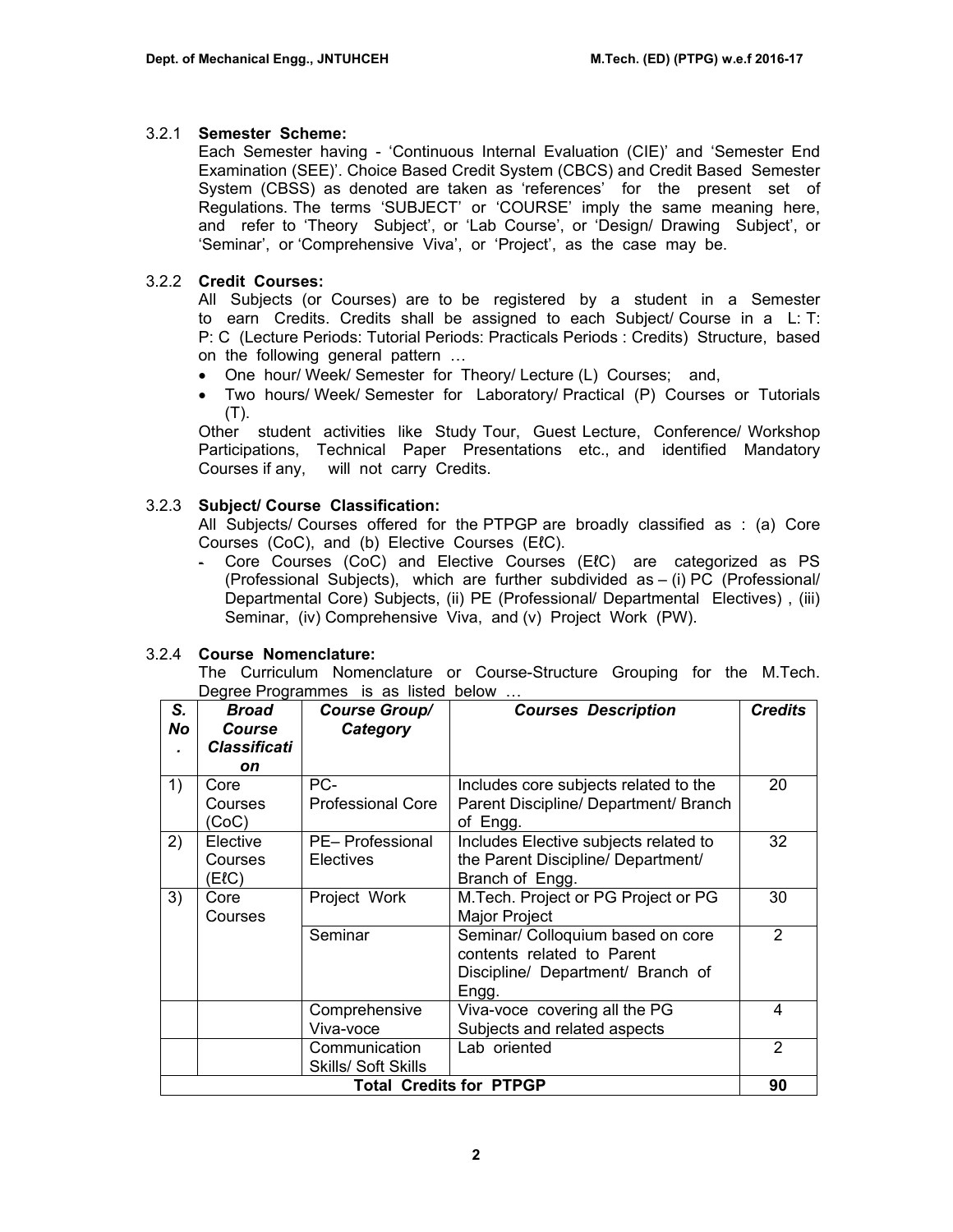## **4.0 Course Work:**

- 4.1 A Student, after securing admission, shall pursue and complete the M.Tech. PTPGP in a minimum period of 3 Academic Years (6 Semesters), and within a maximum period of 6 Academic Years (starting from the Date of Commencement of I Year).
- 4.2 Each student shall Register for and Secure the specified number of Credits required for the completion of the PTPGP and Award of the M.Tech. Degree in respective Branch of Engineering with the chosen Specialization.
- 4.3 I &II Year is structured to provide typically 14 Credits (14 C) in each of the I and II Semesters, and III Year comprises of 34 Credits (34 C), totaling to 90 Credits (90 C) for the entire M.Tech. Programme.

# **5.0 Course Registration:**

- 5.1 A 'Faculty Advisor' shall be assigned to each M.Tech. Programme with respective Specialization, who will advise the Students about the M.Tech. Programme Specialization, its Course Structure and Curriculum, Choice/ Option for Subjects/ Courses, based on his competence, progress, pre-requisites and interest.
- 5.2 A Student may be permitted to Register for Subjects/ Courses of 'his CHOICE' with a typical total of 14 Credits per Semester in I &II Year (Minimum being 10 C and Maximum being 18 C, and 16 Credits (inclusive of Project) per V Semester in III Year (Minimum being 16 C and Maximum being 30 C), 18 credits (inclusive of Project) per VI Semester in III Year (minimum being 18 C and maximum 32 C), based on his interest, competence, progress, and 'PRE-REQUISITES' as indicated for various Subjects/ Courses, in the Department Course Structure (for the relevant Specialization) and Syllabus contents for various Subjects/ Courses.
- 5.3 Choice for 'additional Subjects/ Courses' in any Semester (above the typical 14/16/18 Credit norm, and within the Maximum Permissible Limit of 16/30/32 Credits, during I&II/ III Years as applicable) must be clearly indicated in the Registration, which needs the specific approval and signature of the Faculty Advisor/ Counselor on hard-copy.
- 5.4 Dropping of Subjects/ Courses in any Semester of I Year or II year may be permitted, ONLY AFTER obtaining prior approval and signature from the Faculty Advisor (subject to retaining a minimum of 10 Credits), 'within 15 Days of Time' from the beginning of the current Semester.
- 6.0 Subjects/Courses to be offered
- 6.1 A typical Section(or Class) sanctioned strength for each semester shall be 30.
- 6.2 A Subject/Course may be offered to the students ONLY if Minimum of 15 (1/2 of Section Strength) opt for the same. The Maximum strength of a Section is limited to 45(30+1/2 of the Section Strength).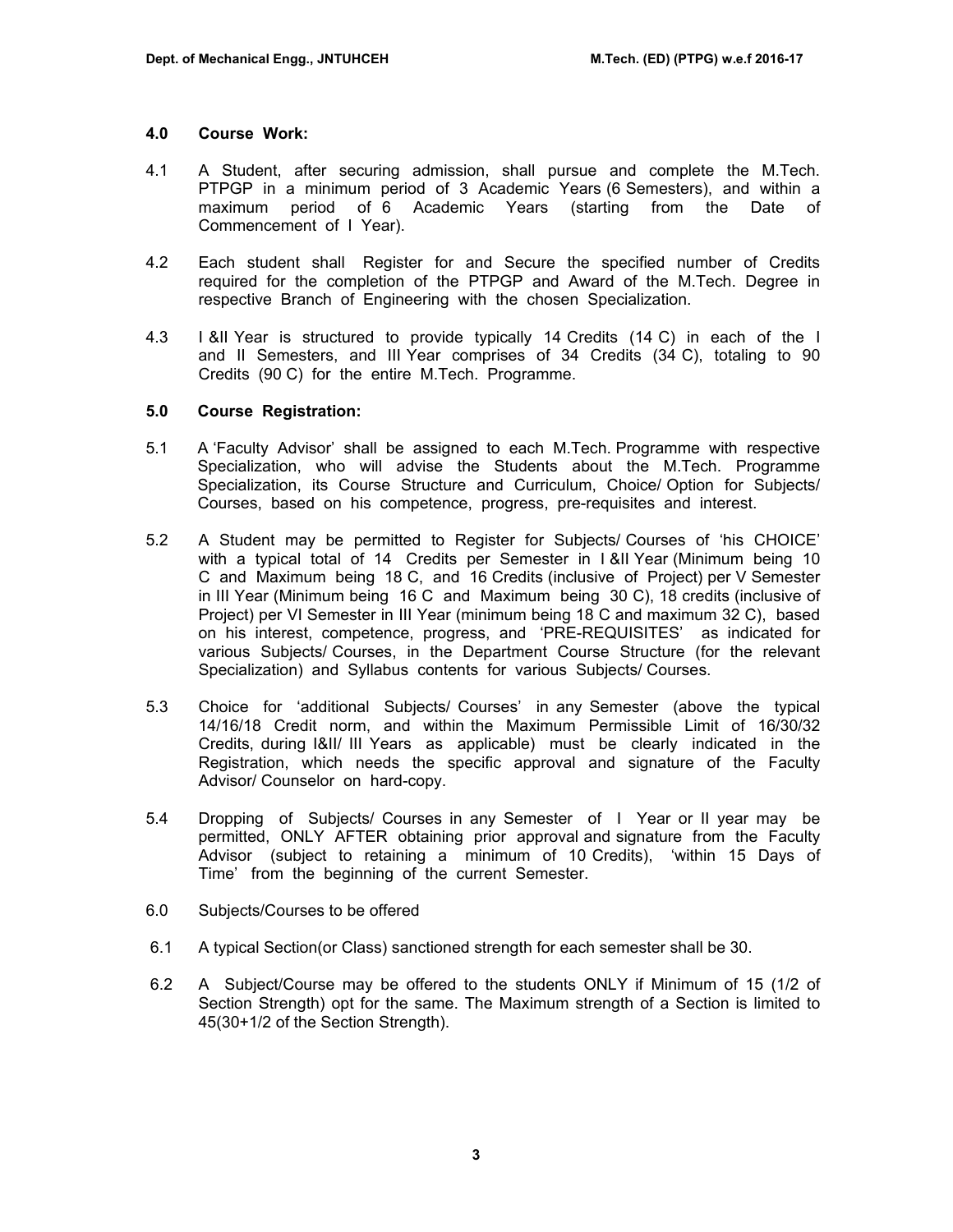# **7.0 Attendance Requirements:**

- 7.1 A Student shall be eligible to appear for the End Semester Examination (SEE) of any Subject, if he acquires a minimum of 75% of attendance in that Subject for that Semester.
- 7.2 A Student's Seminar Report and Seminar Presentation shall be eligible for evaluation, only if he ensures a minimum of 75% of his attendance in Seminar Presentation Classes during that Semester.
- 7.3 Condoning of shortage of attendance up to 10% (65% and above, and below 75%) in each Subject or Seminar of a Semester may be granted by the College Academic Council on genuine and valid grounds, based on the Student's representation with supporting evidence.
- 7.4 A stipulated fee per Subject/Seminar shall be payable towards condoning of shortage of attendance.
- 7.5 Shortage of Attendance below 65% in any Subject/Seminar shall in NO case be condoned.
- 7.6 A Student, whose shortage of attendance is not condoned in any Subject(s) or Seminar in any Semester, is considered as 'Detained in that Subject(s)/ Seminar', and is not eligible to take End Examination(s) of such Subject(s) (and in case of Seminars, his Seminar Report or Presentation are not eligible for evaluation) in that Semester; and he has to seek Re-registration for those Subject(s)/Seminar in subsequent Semesters, and attend the same as and when offered.

## **8.0 Academic Requirements:**

The following Academic Requirements have to be satisfied, in addition to the Attendance Requirements mentioned in Item No. 7**.** 

- 8.1 A Student shall be deemed to have satisfied the Academic Requirements and earned the Credits allotted to each Subject/ Course, if he secures not less than 40% Marks (28 out of 70 Marks) in the End Semester Examination, and a minimum of 50% of Marks in the sum total of the CIE (Continuous Internal Evaluation) and SEE (Semester End Examination) taken together; in terms of Letter Grades, this implies securing B Grade or above in that Subject.
- 8.2A Student shall be deemed to have satisfied the Academic Requirements and earned the Credits allotted to - Seminar, and Comprehensive Viva-voce, if he secures not less than 50% of the total Marks to be awarded for each. The Student would be treated as failed, if he - (i) does not attend the Comprehensive Viva-voce as per the schedule given, or (ii) does not present the Seminar as required, or (ii) secures less than 50% of Marks ( < 50 Marks) in Seminar/ Comprehensive Viva-voce evaluations. He may reappear for comprehensive viva where it is scheduled again; For seminar, he has to reappear in the next subsequent Semesters, as and when scheduled.
- 8.3 A Student shall register for all Subjects covering 90 Credits as specified and listed in the Course Structure for the chosen PTPGP Specialization, put up all the Attendance and Academic requirements for securing 90 Credits obtaining a minimum of B Grade or above in each Subject, and 'earn all 90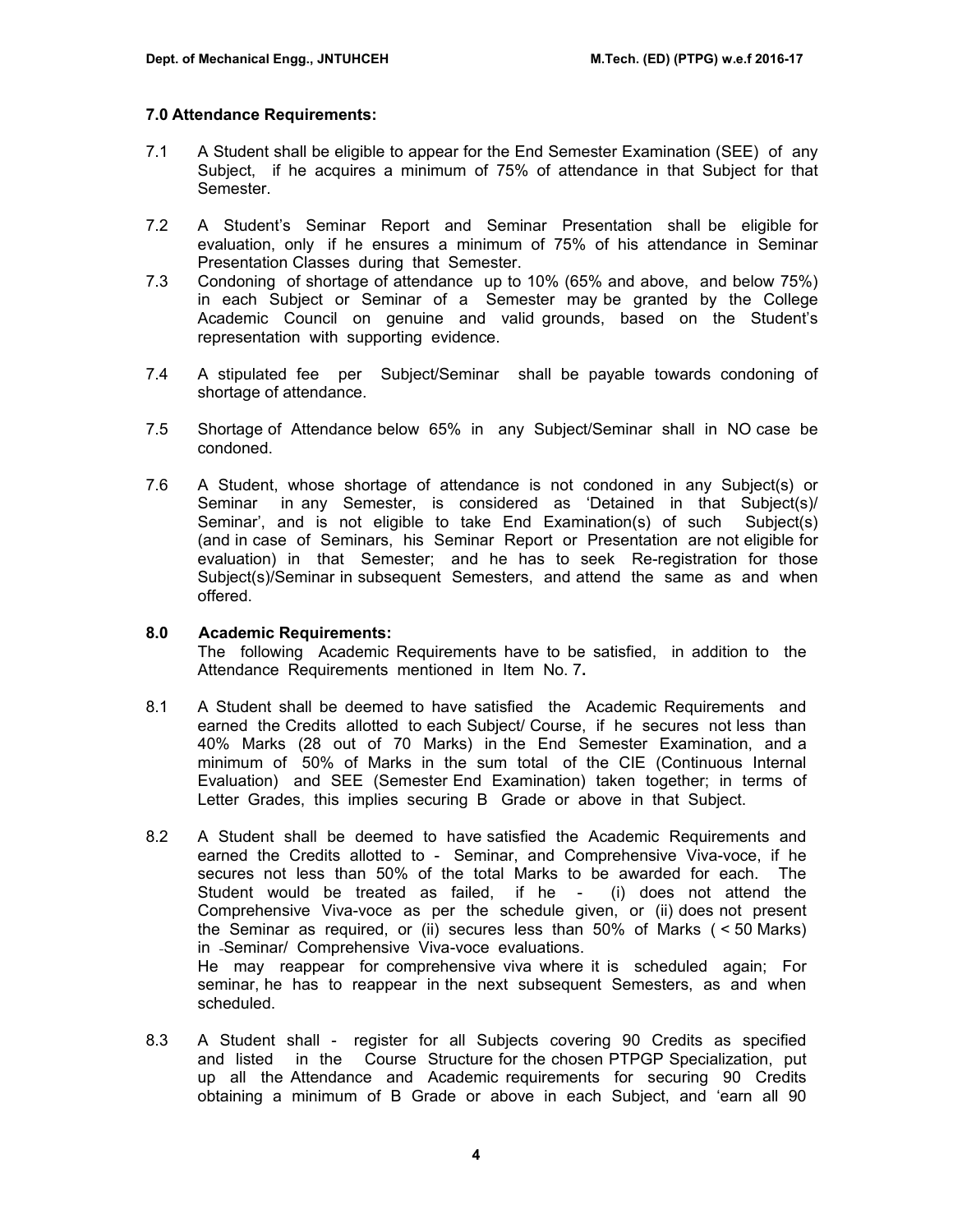Credits securing  $SGPA \geq 6.0$  (in each Semester) and final CGPA (ie., CGPA at the end of PTPGP)  $\geq 6.0$ , to successfully complete the PTPGP.

- 8.4 Marks and Letter Grades obtained in all those Subjects covering the above specified 90 Credits alone shall be considered for the calculation of final CGPA, which shall be indicated in the Grade Card of III Year II Semester.
- 8.5 If a student registers for some more 'extra Subjects' (in the parent Department or other Departments/Branches of Engg.) other than those listed Subjects totaling to 90 Credits as specified in the Course Structure, the performances in those 'extra Subjects' (although evaluated and graded using the same procedure as that of the required 90 Credits) will not be taken into account while calculating the SGPA and CGPA. For such 'extra Subjects' registered, % marks and Letter Grade alone will be indicated in the Grade Card, as a performance measure, subject to completion of the Attendance and Academic Requirements as stated in Items 7 and 8.1 – 8.4 above.
- 8.6 Students who fail to earn 90 Credits as per the specified Course Structure, and as indicated above, within 6 Academic Years from the Date of Commencement of their I Year, shall forfeit their seats in M.Tech. Programme and their admissions shall stand cancelled.
- 8.7 When a Student is detained due to shortage of attendance in any Subject(s)/Seminar in any Semester, no Grade Allotment will be done for such Subject(s)/Seminar, and SGPA/ CGPA calculations of that Semester will not include the performance evaluations of such Subject(s)/Seminar in which he got detained. However, he becomes eligible for re-registration of such Subject(s)/Seminar (in which he got detained) in the subsequent Semester(s), as and when next offered, with the Academic Regulations of the Batch into which he gets readmitted, by paying the stipulated fees per Subject. In all these re-registration cases, the Student shall have to secure a fresh set of Internal Marks (CIE) and End Semester Examination Marks (SEE) for performance evaluation in such Subject(s), and subsequent SGPA/ CGPA calculations.
- 8.8 A Student eligible to appear in the End Semester Examination in any Subject, but absent at it or failed (failing to secure B Grade or above), may reappear for that Subject at the supplementary examination (SEE) as and when conducted. In such cases, his Internal Marks (CIE) assessed earlier for that Subject/ Course will be carried over, and added to the marks to be obtained in the supplementary examination (SEE), for evaluating his performance in that Subject.

## **9.0 Evaluation - Distribution and Weightage of Marks:**

- 9.1 The performance of a Student in each Semester shall be evaluated Subject-wise (irrespective of Credits assigned) with a maximum of 100 Marks for Theory or Practicals or Seminar or Drawing/Design or Comprehensive Viva-voce etc; however, the M.Tech. Project Work (Major Project) will be evaluated for 200 Marks.
- 9.2 a) For Theory Subjects, CIE Marks shall comprise of Mid-Term Examination Marks (for 25 Marks), and Assignment Marks (for 5 Marks).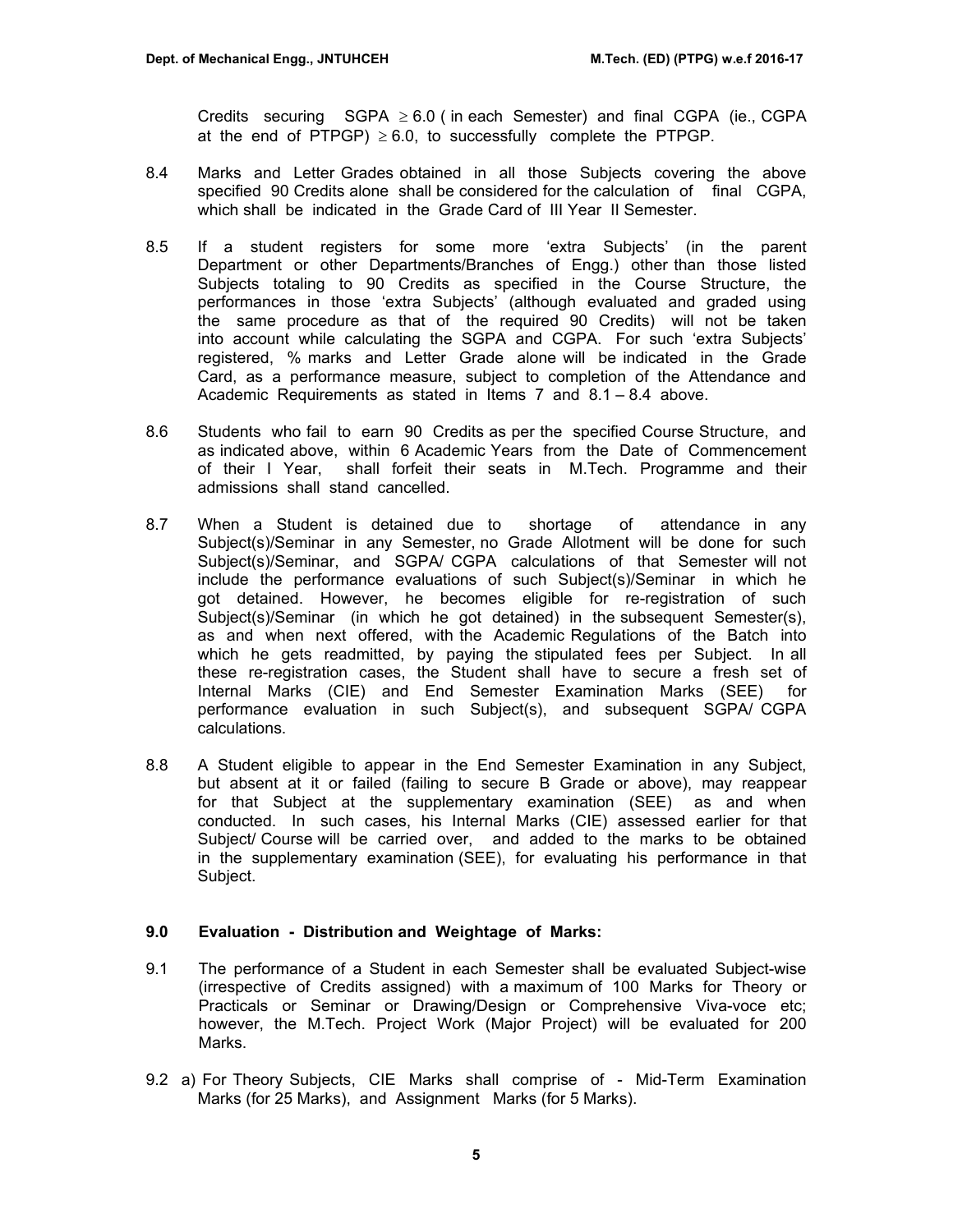- b) During the Semester, there shall be 2 Mid-Term examinations. Each Mid-Term examination shall be for 25 Marks (with 120 minutes duration). The better performance out of these two Mid-Term Examinations shall be considered for the award of 25 Marks.
- 9.3 For Practical Subjects, there shall be a Continuous Internal Evaluation (CIE) during the Semester for 30 Internal Marks, and 70 Marks are assigned for Lab./Practicals End Semester Examination (SEE). Out of the 30 Marks for Internals, day-to-day work assessment in the laboratory shall be evaluated for 20 Marks; and the performance in an internal Lab./Practical Test shall be evaluated for 10 marks. The SEE for Lab./ Practicals shall be conducted at the end of the Semester by the concerned Lab. Teacher and another faculty member of the same Department as assigned by the Head of the Department.
- 9.4 There shall be a Seminar Presentation in II Year I(III) Semester or II(IV ) Semester. For the Seminar, the Student shall collect the information on a specialized topic, prepare a Technical Report and submit to the Department at the time of Seminar Presentation. The Seminar Presentation (along with the Technical Report) shall be evaluated by Two Faculty Members assigned by Head of the Department, for 100 Marks. There shall be no SEE or External Examination for Seminar.
- 9.5 Each Student shall appear for a Comprehensive Viva-Voce at the end of the V Semester (III Year I Semester). The Comprehensive Viva-Voce shall be conducted by a Committee, consisting of three senior faculty members of Department nominated by the Head of the Department, and the performance evaluation shall be for 100 Marks. There are no Internal Marks for the Comprehensive Viva-Voce.
- 9.6 a) Every PTPGP Student shall be required to execute his M.Tech. Project, under the guidance of the Supervisor assigned to him by the Head of Department. The PTPGP Project shall start immediately after the completion of the II Year II(IV) Semester, and shall continue through III Year I (V) and II (IV) Semesters. The Student shall carry out the literature survey, select an appropriate topic and submit a Project Proposal within 6 weeks (immediately after his II Year II Semester (IV) End Examinations), for approval by the Project Review Committee (PRC). The PRC shall be constituted by the Head of Department, and shall consist of the Head of Department, Project Supervisor, and a Senior Faculty Member of the Department. The Student shall present his Project Work Proposal to the PRC (PRC-I Presentation), on whose approval he can 'REGISTER for the PG Project'. Every Student must compulsorily register for his M.Tech. Project Work, within the 6 weeks of time-frame as specified above. After Registration, the Student shall carry out his work, and continually submit 'a fortnightly progress report' to his Supervisor throughout the Project period. The PRC will monitor the progress of the Project Work and review, through PRC-II and PRC-III Presentations – one at the end of the III Year I  $(V)$ Semester, and one before the submission of M.Tech. Project Work Report/ Dissertation.
	- b) After PRC-III presentation, the PRC shall evaluate the entire performance of the Student and declare the Project Report as 'Satisfactory' or 'Unsatisfactory'. Every Project Work Report/ Dissertation (that has been declared 'satisfactory') shall undergo 'Plagiarism Check' as per the University/ College norms to ensure content plagiarism below a specified level of 30%, and to become acceptable for submission. In case of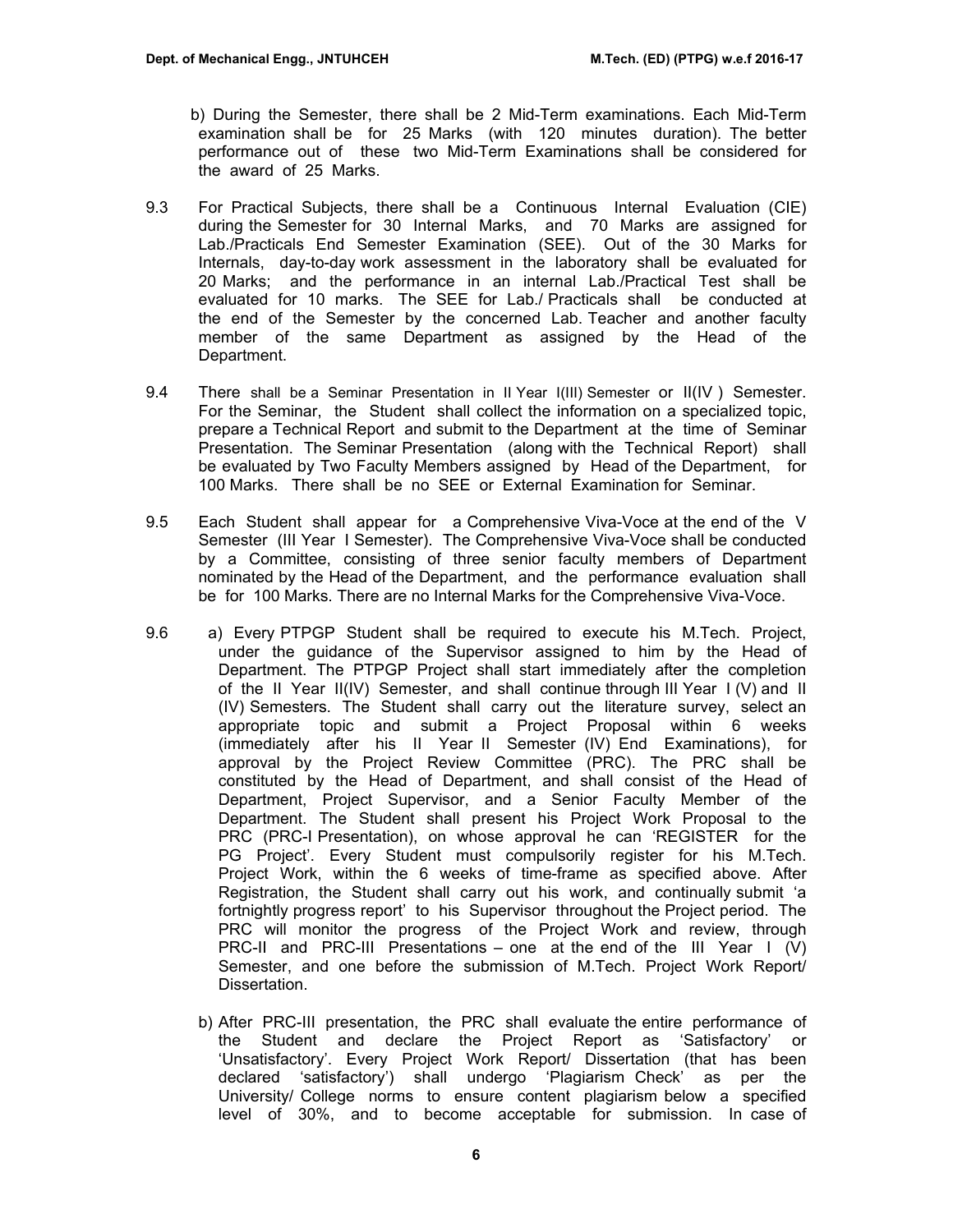unacceptable plagiarism levels, the student shall resubmit the Project Work Report, after carrying out the necessary modifications/ additions to his Project Work/ Report as per his Supervisor's advice, within the specified time, as suggested by the PRC.

- c) If any Student could not be present for PRC-II at the scheduled time (after approval and registration of his Project Work at PRC-I), his submission and presentation at the PRC-III time (or at any other PRC specified dates) may be treated as PRC-II performance evaluation, and delayed PRC-III dates for him may be considered as per PRC recommendations. Any Student is allowed to submit his M.Tech. Project Dissertation 'only after completion of 40 weeks from the date of approval/registration' of his Project, and after obtaining all approvals from the PRC.
- d) A total of 200 Marks are allotted for the M.Tech. Project Work, ( out of which 100 Marks are allotted for internal evaluation and 100 Marks for external evaluation). For internal Evaluation of 100 marks, Project Supervisor shall evaluate for 60 marks based on the continuous Internal Evaluation(CIE) of the student's performance and combined PRC-I, II & III performance evaluation will be for 40 marks (to be awarded by PRC, as SEE).
- 9.7 a) The Student shall be allowed to submit his Project Dissertation, only on the successful completion of all the prescribed PG Subjects (Theory and Labs.), Seminar, Comprehensive Viva-voce etc. (securing B Grade or above), and after obtaining all approvals from PRC. In such cases, the M.Tech. Dissertations will be sent to an External Examiner nominated by the Principal of the College, on whose 'approval', the Student can appear for the M.Tech. Project Viva-voce Examination, which shall be conducted by a Board, consisting of the PG Project Supervisor, Head of the Department, and the External Examiner who adjudicated the M.Tech. Project Work and Dissertation. The Board shall jointly declare the Project Work Performance as 'satisfactory', or 'unsatisfactory'; and in successful cases, the External Examiner shall evaluate the Student's Project Work presentation and performance for 100 Marks (SEE).
	- b) If the adjudication report of the External Examiner is 'not favourable' , then the Student shall revise and resubmit his Dissertation after one Semester, or as per the time specified by the External Examiner and/ or the PRC. If the resubmitted report is again evaluated by the External Examiner as 'not favourable', then that Dissertation will be summarily rejected. Subsequent actions for such Dissertations may be considered, only on the specific recommendations of the External Examiner and/ or PRC.
	- c) In cases, where the Board declared the Project Work Performance as 'unsatisfactory', the Student is deemed to have failed in the Project Vivavoce Examination, and he has to reappear for the Viva-voce Examination as per the Board recommendations. If he fails in the second Viva-voce Examination also, he will not be considered eligible for the Award of the Degree, unless he is asked to revise and resubmit his Project Work by the Board within a specified time period (within 6 years from the date of commencement of his I Year I Semester).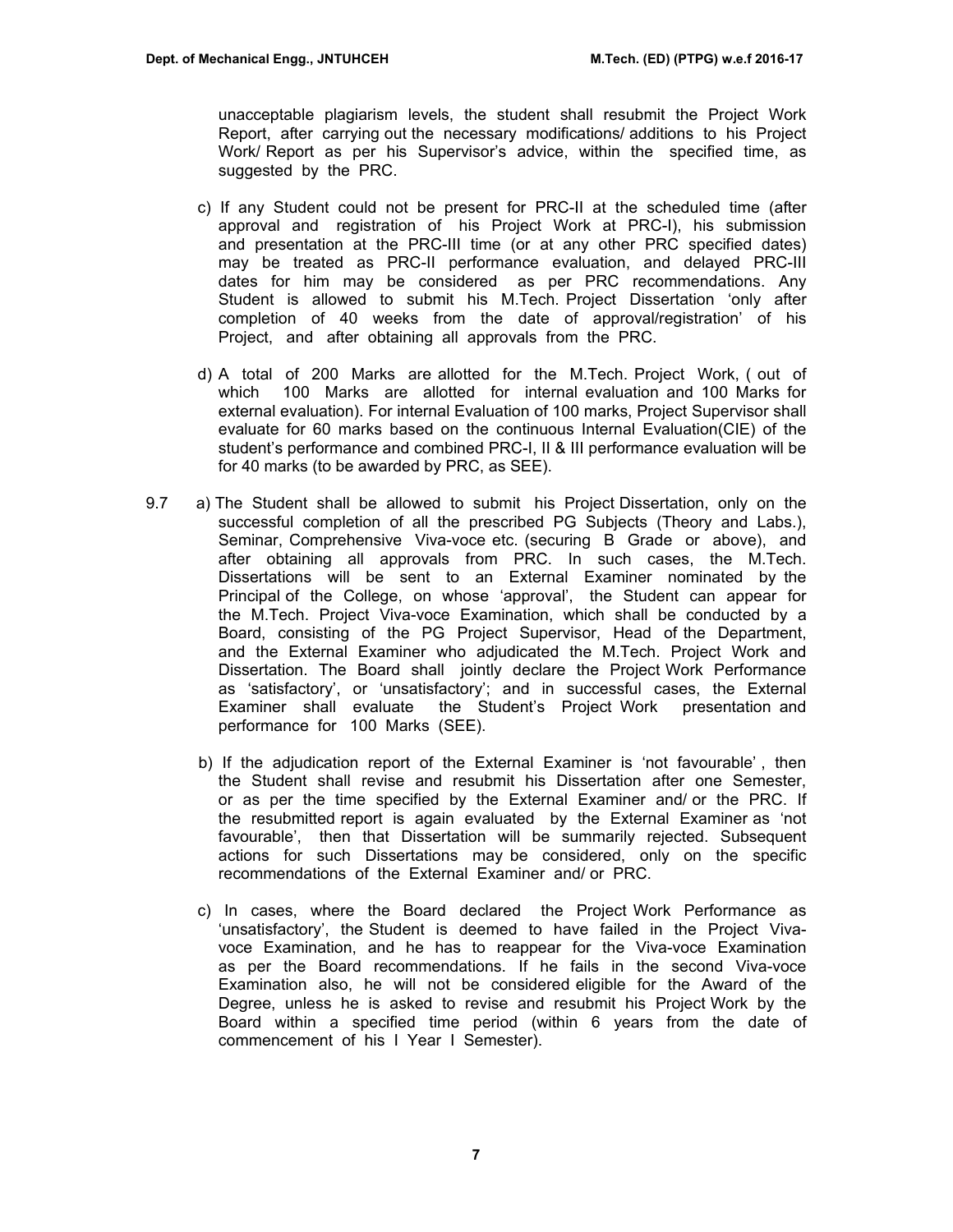# **10.0 Re-Admission / Re-Registration:**

# 10.1 **Re-Admission for Discontinued Students:**

Students, who have discontinued the M.Tech. Degree Programme due to any reasons what so ever, may be considered for 'Readmission' into the same Degree Programme (with same specialization) with the Academic Regulations of the Batch into which he gets readmitted, with prior permission from the concerned authorities, subject to Item 4.1.

# **10.2 Re-Registration for Detained Students:**

When any Student is detained in a Subject (s)/ Seminar due to shortage of attendance in any Semester, he may be permitted to re-register for the same Subject in the 'same category' (Core or Elective Group) or equivalent Subject if the same Subject is not available, as suggested by the Board of Studies of that Department, as when offered in the sub-sequent Semester(s), with the Academic Regulations of the Batch into which he seeks re-registration , with prior permission from the concerned authorities, subject to Item 4.1.

# **11.0 Grading Procedure:**

- 11.1 Marks will be awarded to indicate the performance of each student in each Theory Subject, or Lab/Practicals, or Seminar, or Project, etc., based on the % marks obtained in CIE + SEE (Continuous Internal Evaluation + Semester End Examination, both taken together) as specified in Item 6 above, and a corresponding Letter Grade shall be given.
- 11.2 As a measure of the student's performance, a 10-point Absolute Grading System using the following Letter Grades (UGC Guidelines) and corresponding percentage of marks shall be followed:

| % of Marks Secured (Class       | Letter Grade (UGC | Grade Points |
|---------------------------------|-------------------|--------------|
| <i>Intervals</i> )              | Guidelines)       |              |
| 80% and above                   | Ω                 | 10           |
| $( \geq 80\% , \leq 100\%)$     | (Outstanding)     |              |
| Below 80% but not less than 70% | $A^+$             | 9            |
| $( \geq 70\% , \leq 80\%)$      | (Excellent)       |              |
| Below 70% but not less than 60% | A                 | 8            |
| $( \geq 60\% , \leq 70\%)$      | (Very Good)       |              |
| Below 60% but not less than 55% | $B^+$             | 7            |
| $( \geq 55\% , \leq 60\%)$      | (Good)            |              |
| Below 55% but not less than 50% | R                 | 6            |
| $( \geq 50\%$ , < 55%)          | (above Average)   |              |
| Below 50%                       | F                 | 0            |
| $< 50\%$ )                      | (FAIL)            |              |
| <b>Absent</b>                   | Ab                | 0            |

- 11.3 A student obtaining F Grade in any Subject shall be considered 'failed' and is be required to reappear as 'Supplementary Candidate' in the Semester End Examination (SEE), as and when offered. In such cases, his Internal Marks (CIE Marks) in those Subjects will remain the same as those he obtained earlier.
- 11.4 A Letter Grade does not imply any specific % of Marks.
- 11.5 A student earns Grade Point (GP) in each Subject/ Course, on the basis of the Letter Grade obtained by him in that Subject/ Course (excluding Mandatory non-credit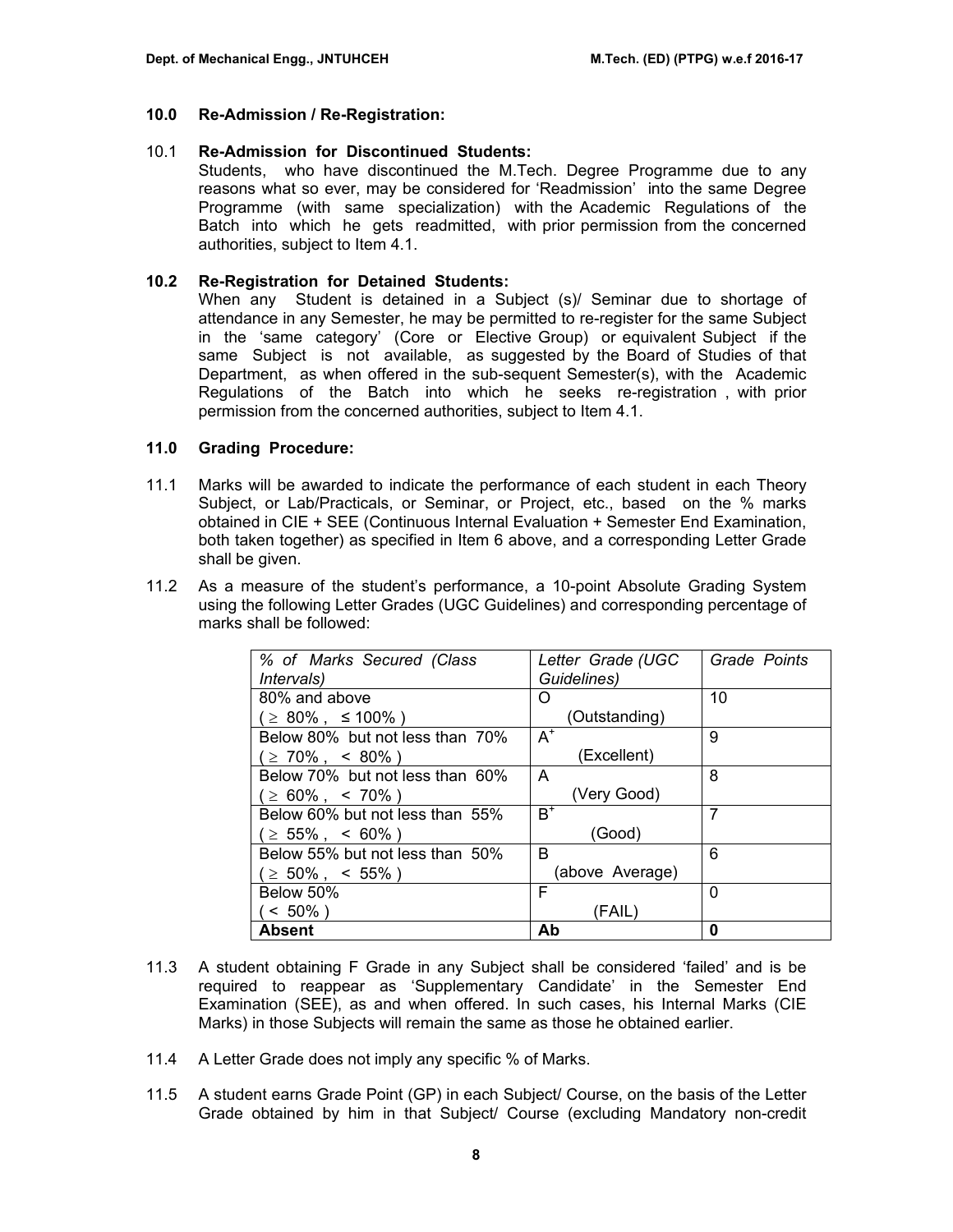Courses). Then the corresponding 'Credit Points' (CP) are computed by multiplying the Grade Point with Credits for that particular Subject/ Course.

# **Credit Points (CP) = Grade Point (GP) x Credits …. For a Course**

11.6 The Semester Grade Point Average (SGPA) is calculated by dividing the Sum of Credit Points (ΣCP) secured from ALL Subjects/ Courses registered in a Semester, by the Total Number of Credits registered during that Semester. SGPA is rounded off to TWO Decimal Places. SGPA is thus computed as

# $SGPA = \left\{ \sum_{i=4}^{N} C_i G_i \right\} / \left\{ \sum_{i=4}^{N} C_i \right\} \dots$  For each Semester,

where 'i' is the Subject indicator index (takes into account all Subjects in a Semester), 'N' is the no. of Subjects 'REGISTERED' for the Semester (as specifically required and listed under the Course Structure of the parent Department),  $C_i$  is the no. of Credits allotted to the i<sup>th</sup> Subject, and  $G_i$  represents the Grade Points (GP) corresponding to the Letter Grade awarded for that i<sup>th</sup> Subject.

11.7 The Cumulative Grade Point Average (CGPA) is a measure of the overall cumulative performance of a student over all Semesters considered for registration. The CGPA is the ratio of the Total Credit Points secured by a student in ALL registered Courses in ALL Semesters, and the Total Number of Credits registered in ALL the Semesters. CGPA is rounded off to TWO Decimal Places. CGPA is thus computed from the I Year second Semester onwards, at the end of each Semester, as per the formula

# $CGPA = \{\sum_{i=1}^{M} C_i \ G_i\} / \{\sum_{i=1}^{M} C_i\} ...$  for all S Semesters registered **(ie., upto and inclusive of S Semesters, S** ≥ **1 )**,

where 'M' is the TOTAL no. of Subjects (as specifically required and listed under the Course Structure of the parent Department) the Student has 'REGISTERED' from the 1<sup>st</sup> Semester onwards upto and inclusive of the Semester S ( obviously  $M > N$  ), 'i' is the Subject indicator index (takes into account all Subjects from 1 to S Semesters),  $C_i$ is the no. of Credits allotted to the  $j<sup>th</sup>$  Subject, and  $G<sub>1</sub>$  represents the Grade Points (GP) corresponding to the Letter Grade awarded for that  $j<sup>th</sup>$  Subject. After registration and completion of I Year I Semester however, the SGPA of that Semester itself may be taken as the CGPA, as there are no cumulative effects.

- 11.8 For Merit Ranking or Comparison Purposes or any other listing, ONLY the 'ROUNDED OFF' values of the CGPAs will be used.
- 11.9 For Calculations listed in Item 11.5 11.8, performance in failed Subjects/ Courses (securing F Grade) will also be taken into account, and the Credits of such Subjects/ Courses will also be included in the multiplications and summations. However, Mandatory Courses will not be taken into consideration.
- 11.10 A student shall be declared successful or 'passed' in a Semester, only when he gets a SGPA  $\geq$  6.00 (at the end of that particular Semester); and a student shall be declared successful or 'passed' in the entire PGP, only when gets a CGPA  $\geq 6.00$ ; subject to the condition that he secures a GP  $\geq$  6 (B Grade or above) in every registered Subject/ Course in each Semester (during the entire PGP) for the Degree Award, as required.
- 11.11 After the completion of each Semester, a Grade Card or Grade Sheet (or Transcript) shall be issued to all the Registered Students of that Semester, indicating the Letter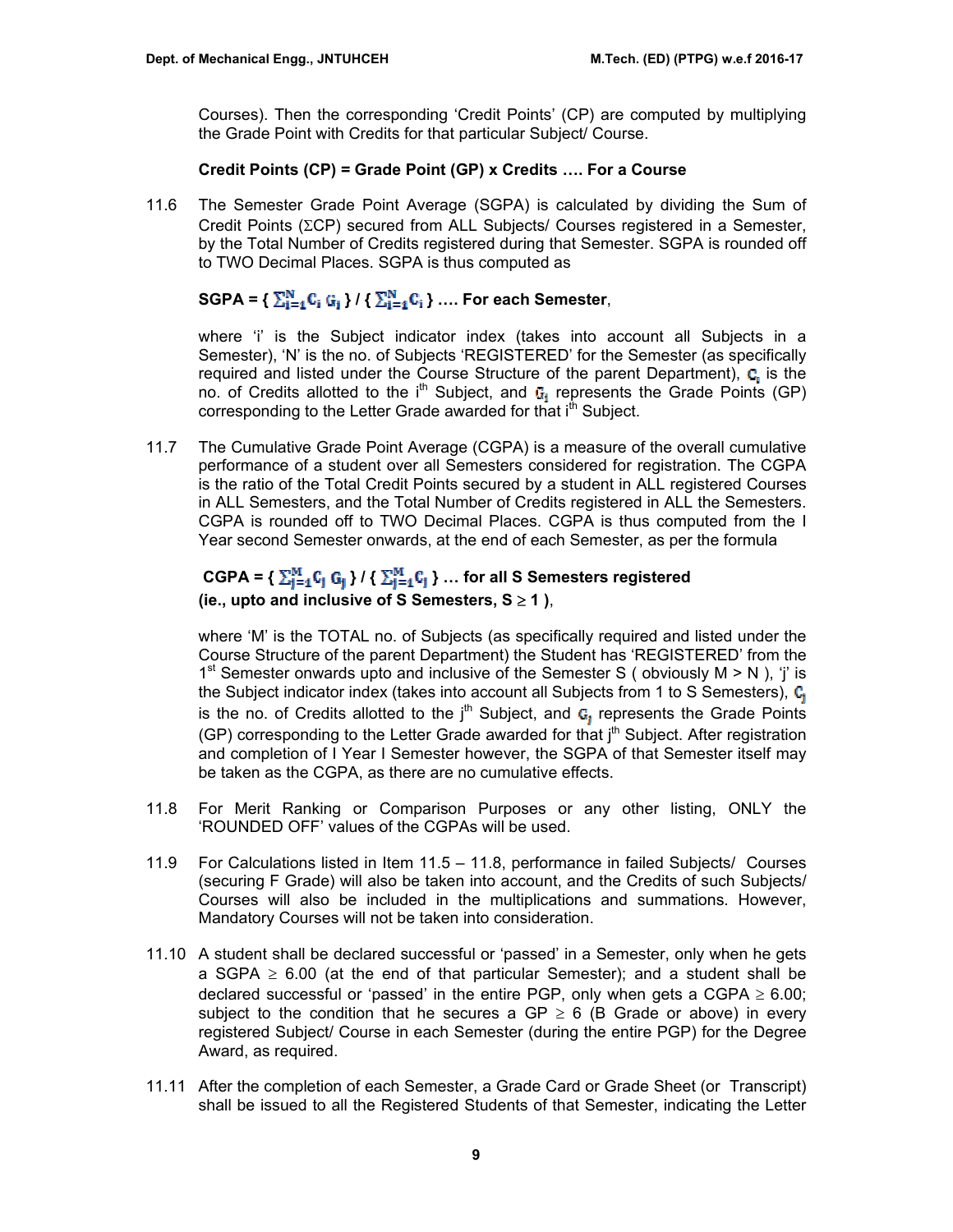Grades and Credits earned. It will show the details of the Courses Registered (Course Code, Title, No. of Credits, Grade Earned etc.), Credits earned, SGPA, and CGPA.

# **11.12 Passing Standards :**

- 11.12.1 A Student shall be declared successful or 'passed' in a Semester, only when he gets a SGPA  $\geq$  6.00 (at the end of that particular Semester); and a Student shall be declared successful or 'passed' in the entire PGP, only when gets a CGPA  $\geq$  6.00; subject to the condition that he secures a GP  $\geq$  6 (B Grade or above) in every registered Subject/ Course in each Semester (during the entire PGP), for the Award of the Degree, as required.
- 11.12.2 After the completion of each Semester, a Grade Card or Grade Sheet (or Transcript) shall be issued to all the Registered Students of that Semester, indicating the Letter Grades and Credits earned. It will show the details of the Courses Registered (Course Code, Title, No. of Credits, Grade Earned), Credits earned, SGPA, and CGPA etc.

# **12.0 Declaration of Results:**

- 12.1 Computation of SGPA and CGPA are done using the procedure listed in 11.5  $-11.8.$
- 12.2 For Final % of Marks equivalent to the computed CGPA, the following formula may be used ..

**% of Marks = (CGPA – 0.5) x 10** 

# **13.0 Award of Degree and Class:**

13.1 A Student who registers for all the specified Subjects/ Courses as listed in the Course Structure, satisfies all the Course Requirements, and passes the examinations prescribed in the entire PTPG Programme (PTPGP), and secures the required number of **90** Credits (with  $GP \ge 6.0$ ), shall be declared to have 'QUALIFIED' for the award of the M.Tech. Degree in the chosen Branch of Engineering and Technology with specialization as he admitted.

## 13.2 **Award of Class**

After a student has satisfied the requirements prescribed for the completion of the program and is eligible for the award of M. Tech. Degree, he shall be placed in one of the following four classes based on the % CGPA:

| <b>Class Awarded</b>                | <b>CGPA</b>                |
|-------------------------------------|----------------------------|
| <b>First Class with Distinction</b> | $\geq 7.75$                |
| <b>First Class</b>                  | $6.75 \leq CGPA \leq 7.75$ |
| Second Class                        | $6.00 \leq CGPA < 6.75$    |

13.3 A student with final CGPA (at the end of the PTPGP) < 6.00 will not be eligible for the Award of Degree.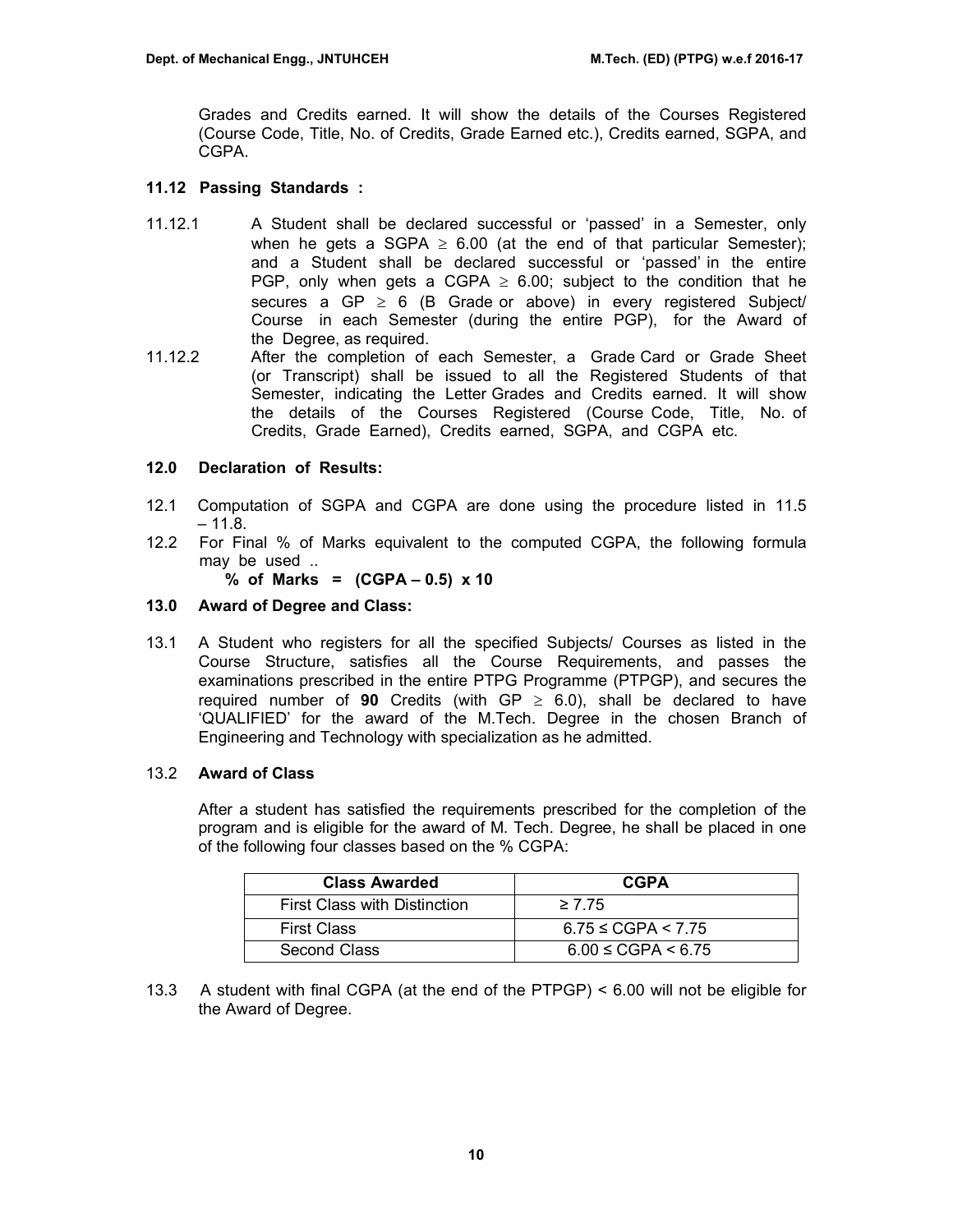## **14.0 Withholding of Results:**

14.1 If a Student has not paid fees to University/ College at any stage, or has pending dues against his name due to any reason whatsoever, or if any case of indiscipline is pending against him, the result of the Student may be withheld, and he will not be allowed to go into the next higher Semester. The Award or issue of the Degree may also be withheld in such cases.

## **15.0 Transitory Regulations:**

15.1 A Student - who has discontinued for any reason, or who has been detained for want of attendance as specified, or who has failed after having undergone PTPGP, may be considered eligible for readmission to the same PTPGP with same set of Subjects/ Courses (or equivalent Subjects/ Courses as the case may be), and same Professional Electives (or from same set/category of Electives or equivalents as suggested), as and when they are offered (within the time-frame of 6 years from the Date of Commencement of his I Year I Semester).

# **16.0 Student Transfers:**

- 16.1 There shall be no Branch/ Specialization transfers after the completion of Admission Process.
- 16.2 There shall be no transfer among the Constituent Colleges and Units of Jawaharlal Nehru Technological University Hyderabad.

# **17.0 Scope:**

- i) Where the words "he", "him", "his", occur in the write-up of regulations, they include "she", "her", "hers".
- ii) Where the words "Subject" or "Subjects", occur in these regulations, they also imply "Course" or "Courses".
- iii) The Academic Regulations should be read as a whole, for the purpose of any interpretation.
- iv) In case of any doubt or ambiguity in the interpretation of the above regulations, the decision of the Vice-Chancellor/ Principal is final.
- v) The College may change or amend the Academic Regulations, and/ or Course Structure, and/ or Syllabi at any time, and the changes or amendments made shall be applicable to all Students with effect from the dates as notified by the University/ College.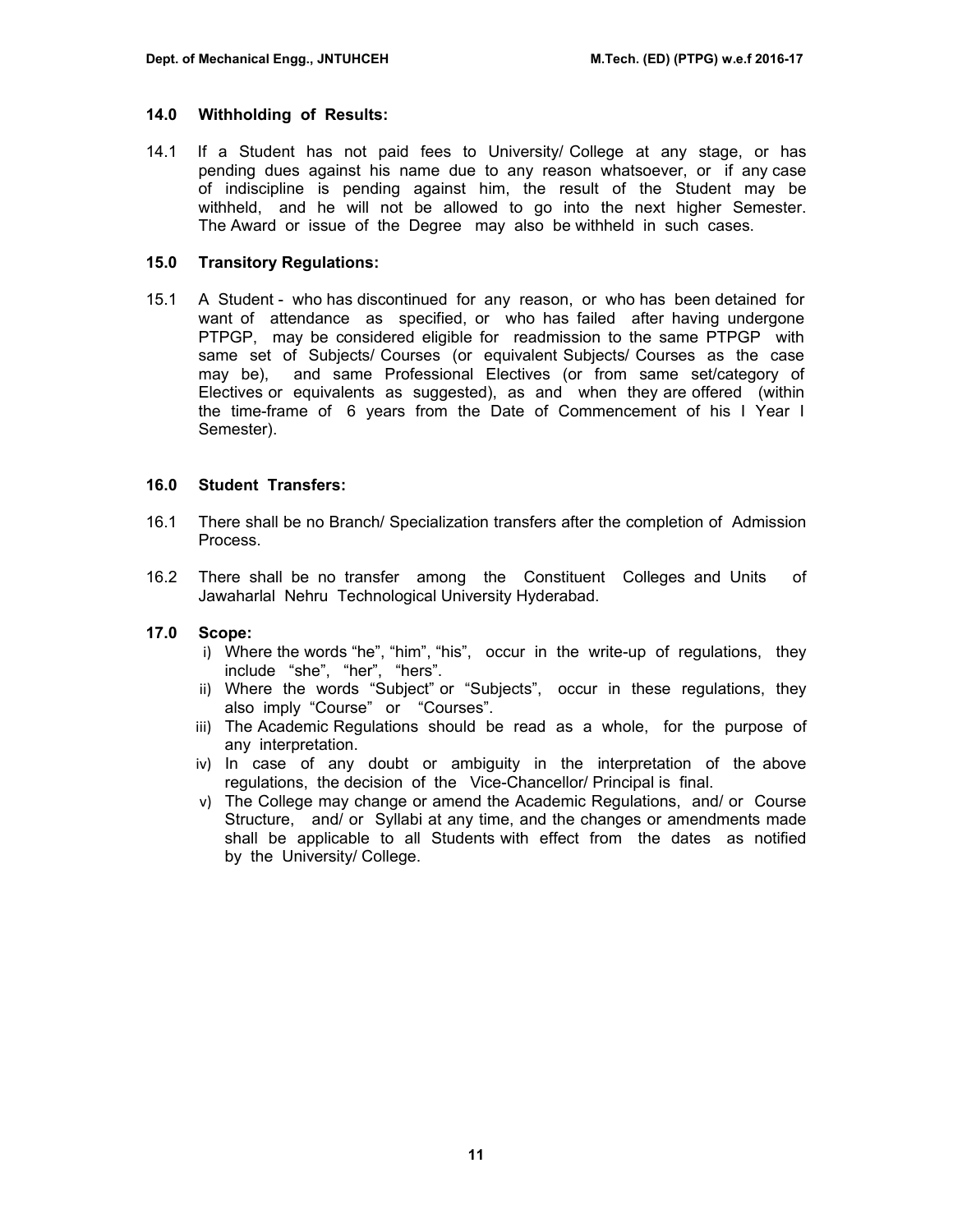# **18. MALPRACTICES RULES:**

|                  | <b>Nature of Malpractices</b>                                                                                                                                                                                                                                                                                                                                                                                                                                            | <b>Punishment</b>                                                                                                                                                                                                                                                                                                                                                                                                                                                                                                                                                                                                                                                                                                                                                                                                                |
|------------------|--------------------------------------------------------------------------------------------------------------------------------------------------------------------------------------------------------------------------------------------------------------------------------------------------------------------------------------------------------------------------------------------------------------------------------------------------------------------------|----------------------------------------------------------------------------------------------------------------------------------------------------------------------------------------------------------------------------------------------------------------------------------------------------------------------------------------------------------------------------------------------------------------------------------------------------------------------------------------------------------------------------------------------------------------------------------------------------------------------------------------------------------------------------------------------------------------------------------------------------------------------------------------------------------------------------------|
|                  | If the candidate:                                                                                                                                                                                                                                                                                                                                                                                                                                                        |                                                                                                                                                                                                                                                                                                                                                                                                                                                                                                                                                                                                                                                                                                                                                                                                                                  |
| 1(a)             | Possesses or keeps accessible in<br>examination hall, any paper, note<br>book, programmable calculators,<br>Cell phones, pager, palm<br>computers or any other form of<br>material concerned with or related<br>to the subject of the examination<br>(theory or practical) in which he is<br>appearing but has not made use of<br>(material shall include any marks<br>on the body of the candidate which<br>can be used as an aid in the<br>subject of the examination) | Expulsion from the examination hall and<br>cancellation of the performance in that<br>subject only.                                                                                                                                                                                                                                                                                                                                                                                                                                                                                                                                                                                                                                                                                                                              |
| 1 <sub>(b)</sub> | Gives assistance or guidance or<br>receives it from any other<br>candidate orally or by any other<br>body language methods or<br>communicates through cell<br>phones with any candidate or<br>persons in or outside the exam hall<br>in respect of any matter.                                                                                                                                                                                                           | Expulsion from the examination hall and<br>cancellation of the performance in that<br>subject only of all the candidates involved.<br>In case of an outsider, he will be handed<br>over to the police and a case is registered<br>against him.                                                                                                                                                                                                                                                                                                                                                                                                                                                                                                                                                                                   |
| $\overline{2}$   | Has copied in the examination hall<br>from any paper, book,<br>programmable calculators, palm<br>computers or any other form of<br>material relevant to the subject of<br>the examination (theory or<br>practical) in which the candidate is<br>appearing.                                                                                                                                                                                                               | Expulsion from the examination hall and<br>cancellation of the performance in that<br>subject and all other subjects the candidate<br>has already appeared including practical<br>examinations and project work and shall<br>not be permitted to appear for the<br>remaining examinations of the subjects of<br>that Semester/year.<br>The Hall Ticket of the candidate is to be<br>cancelled.                                                                                                                                                                                                                                                                                                                                                                                                                                   |
| 3                | Impersonates any other candidate<br>in connection with the examination.                                                                                                                                                                                                                                                                                                                                                                                                  | The candidate who has impersonated shall<br>be expelled from examination hall. The<br>candidate is also debarred and forfeits the<br>seat. The performance of the original<br>candidate who has been impersonated,<br>shall be cancelled in all the subjects of the<br>examination (including practicals and<br>project work) already appeared and shall<br>not be allowed to appear for examinations<br>of the remaining subjects of that<br>semester/year. The candidate is also<br>debarred for two consecutive semesters<br>from class work and all examinations. The<br>continuation of the course by the candidate<br>is subject to the academic regulations in<br>connection with forfeiture of seat. If the<br>imposter is an outsider, he will be handed<br>over to the police and a case is registered<br>against him. |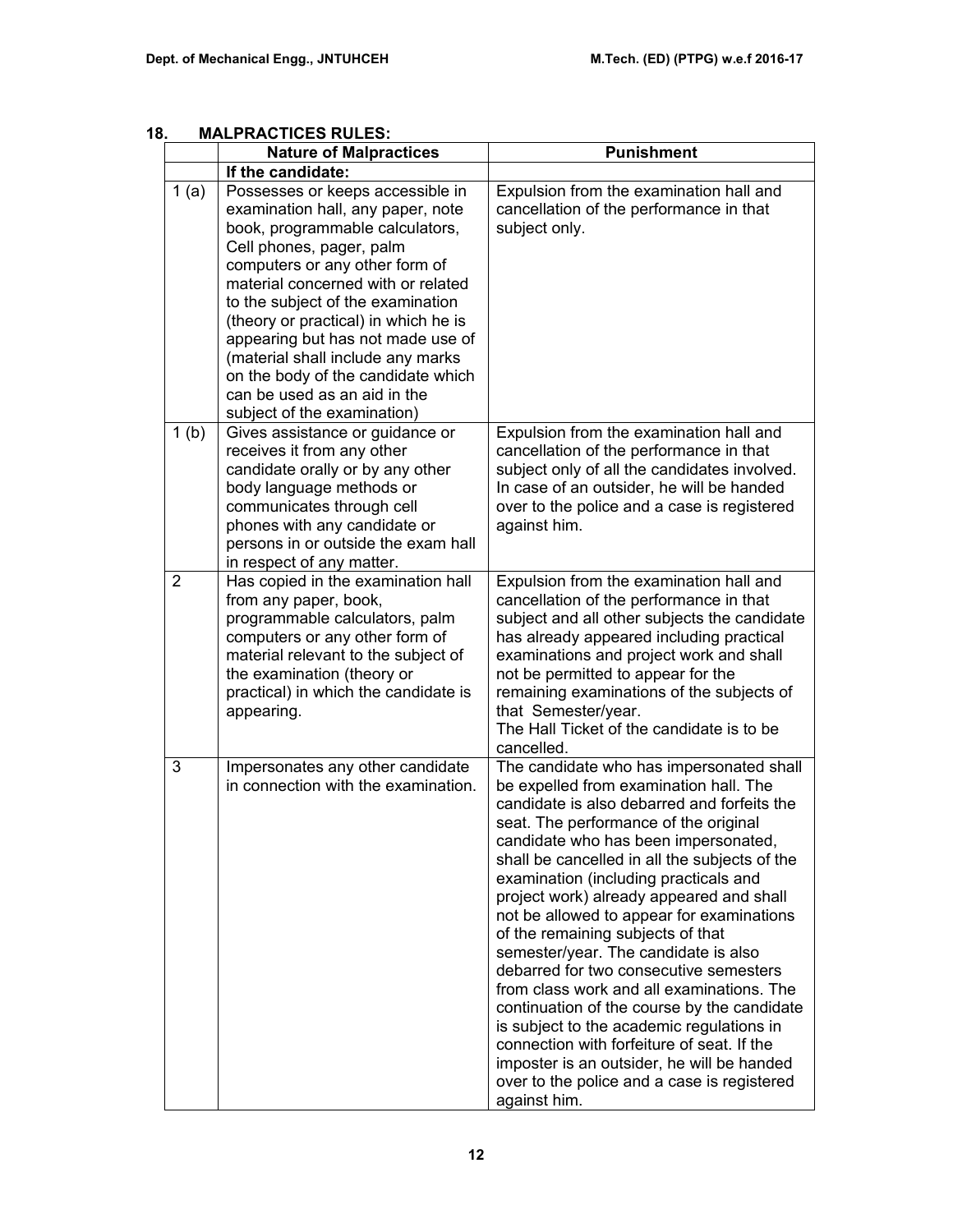| $\overline{\mathbf{4}}$ | Smuggles in the Answer book or<br>additional sheet or takes out or<br>arranges to send out the question<br>paper during the examination or<br>answer book or additional sheet.<br>during or after the examination.                                                                                                                                                                                                                                                                                                                                                                                                                                                                                                                                                                                                                                                                                                                                                                                                                                                    | Expulsion from the examination hall and<br>cancellation of performance in that subject<br>and all the other subjects the candidate<br>has already appeared including practical<br>examinations and project work and shall<br>not be permitted for the remaining<br>examinations of the subjects of that<br>semester/year. The candidate is also<br>debarred for two consecutive semesters<br>from class work and all examinations. The<br>continuation of the course by the candidate<br>is subject to the academic regulations in<br>connection with forfeiture of seat. |
|-------------------------|-----------------------------------------------------------------------------------------------------------------------------------------------------------------------------------------------------------------------------------------------------------------------------------------------------------------------------------------------------------------------------------------------------------------------------------------------------------------------------------------------------------------------------------------------------------------------------------------------------------------------------------------------------------------------------------------------------------------------------------------------------------------------------------------------------------------------------------------------------------------------------------------------------------------------------------------------------------------------------------------------------------------------------------------------------------------------|---------------------------------------------------------------------------------------------------------------------------------------------------------------------------------------------------------------------------------------------------------------------------------------------------------------------------------------------------------------------------------------------------------------------------------------------------------------------------------------------------------------------------------------------------------------------------|
| 5                       | Uses objectionable, abusive or<br>offensive language in the answer<br>paper or in letters to the examiners<br>or writes to the examiner<br>requesting him to award pass<br>marks.                                                                                                                                                                                                                                                                                                                                                                                                                                                                                                                                                                                                                                                                                                                                                                                                                                                                                     | Cancellation of the performance in that<br>subject.                                                                                                                                                                                                                                                                                                                                                                                                                                                                                                                       |
| 6                       | Refuses to obey the orders of the<br>Chief Superintendent / Assistant -<br>Superintendent / any officer on duty<br>or misbehaves or creates<br>disturbance of any kind in and<br>around the examination hall or<br>organizes a walk out or instigates<br>others to walk out, or threatens the<br>officer-in charge or any person on<br>duty in or outside the examination<br>hall of any injury to his person or to<br>any of his relations whether by<br>words, either spoken or written or<br>by signs or by visible<br>representation, assaults the officer-<br>in-charge, or any person on duty in<br>or outside the examination hall or<br>any of his relations, or indulges in<br>any other act of misconduct or<br>mischief which result in damage to<br>or destruction of property in the<br>examination hall or any part of the<br>College campus or engages in any<br>other act which in the opinion of the<br>officer on duty amounts to use of<br>unfair means or misconduct or has<br>the tendency to disrupt the orderly<br>conduct of the examination. | In case of students of the college, they<br>shall be expelled from examination halls<br>and cancellation of their performance in<br>that subject and all other subjects the<br>candidate(s) has (have) already appeared<br>and shall not be permitted to appear for the<br>remaining examinations of the subjects of<br>that semester/year. The candidates also<br>are debarred and forfeit their seats. In case<br>of outsiders, they will be handed over to<br>the police and a police case is registered<br>against them.                                              |
| $\overline{7}$          | Leaves the exam hall taking away<br>answer script or intentionally tears<br>of the script or any part thereof<br>inside or outside the examination<br>hall.                                                                                                                                                                                                                                                                                                                                                                                                                                                                                                                                                                                                                                                                                                                                                                                                                                                                                                           | Expulsion from the examination hall and<br>cancellation of performance in that subject<br>and all the other subjects the candidate<br>has already appeared including practical<br>examinations and project work and shall<br>not be permitted for the remaining<br>examinations of the subjects of that                                                                                                                                                                                                                                                                   |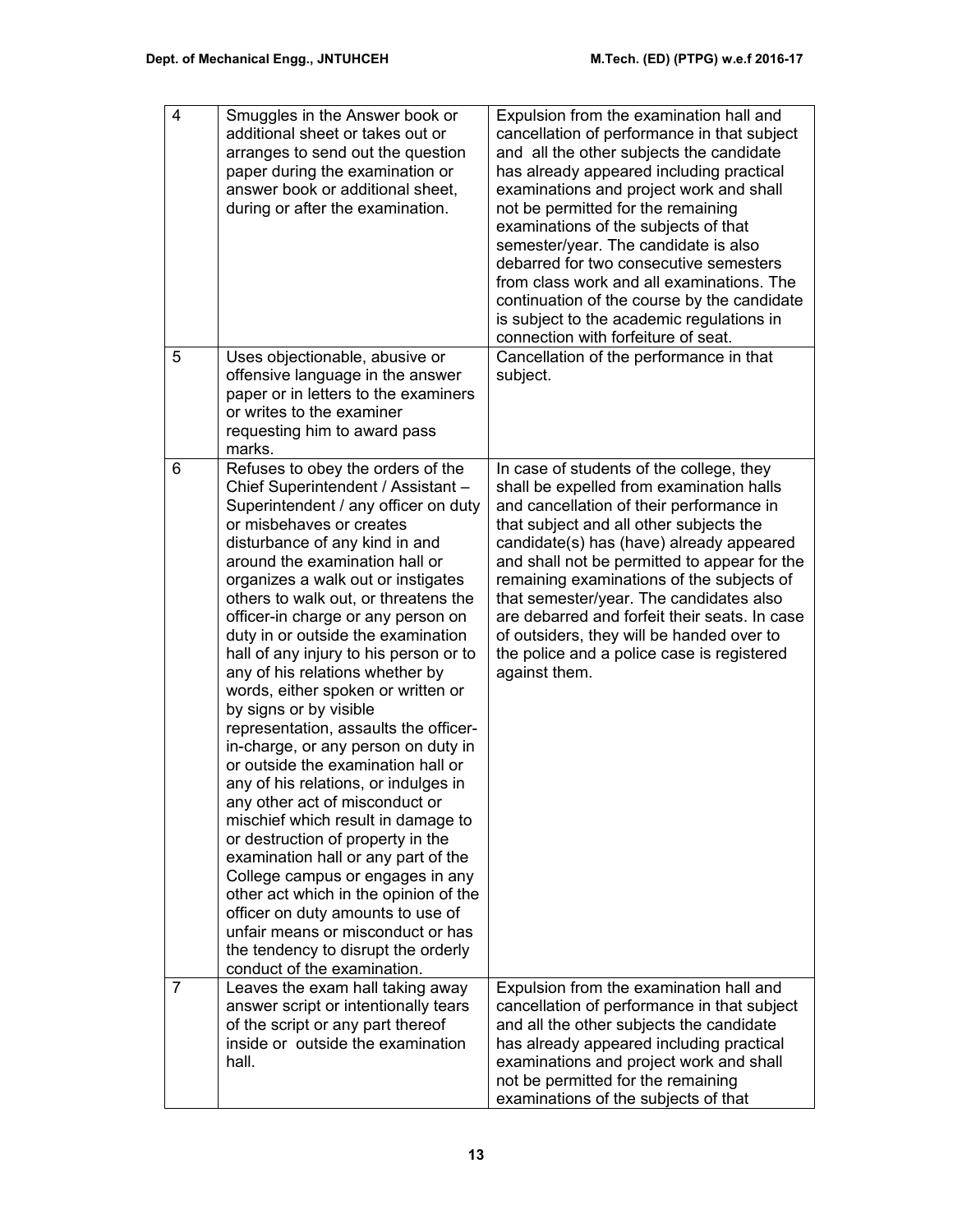|    |                                                                                                                                                                                                                          | semester/year. The candidate is also<br>debarred for two consecutive semesters<br>from class work and all examinations. The<br>continuation of the course by the candidate<br>is subject to the academic regulations in<br>connection with forfeiture of seat.                                                                                                                                                                                                                                                                                       |
|----|--------------------------------------------------------------------------------------------------------------------------------------------------------------------------------------------------------------------------|------------------------------------------------------------------------------------------------------------------------------------------------------------------------------------------------------------------------------------------------------------------------------------------------------------------------------------------------------------------------------------------------------------------------------------------------------------------------------------------------------------------------------------------------------|
| 8  | Possess any lethal weapon or<br>firearm in the examination hall.                                                                                                                                                         | Expulsion from the examination hall and<br>cancellation of the performance in that<br>subject and all other subjects the candidate<br>has already appeared including practical<br>examinations and project work and shall<br>not be permitted for the remaining<br>examinations of the subjects of that<br>semester/year. The candidate is also<br>debarred and forfeits the seat.                                                                                                                                                                   |
| 9  | If student of the college, who is not<br>a candidate for the particular<br>examination or any person not<br>connected with the college indulges<br>in any malpractice or improper<br>conduct mentioned in clause 6 to 8. | Student of the colleges expulsion from the<br>examination hall and cancellation of the<br>performance in that subject and all other<br>subjects the candidate has already<br>appeared including practical examinations<br>and project work and shall not be permitted<br>for the remaining examinations of the<br>subjects of that semester/year. The<br>candidate is also debarred and forfeits the<br>seat. Person(s) who do not belong to the<br>College will be handed over to police and,<br>a 8police case will be registered against<br>them. |
| 10 | Comes in a drunken condition to<br>the examination hall.                                                                                                                                                                 | Expulsion from the examination hall and<br>cancellation of the performance in that<br>subject and all other subjects the candidate<br>has already appeared including practical<br>examinations and project work and shall<br>not be permitted for the remaining<br>examinations of the subjects of that<br>semester/year.                                                                                                                                                                                                                            |
| 11 | Copying detected on the basis of<br>internal evidence, such as, during<br>valuation or during special scrutiny.                                                                                                          | Cancellation of the performance in that<br>subject and all other subjects the candidate<br>has appeared including practical<br>examinations and project work of that<br>semester / year examinations.                                                                                                                                                                                                                                                                                                                                                |
| 12 | If any malpractice is detected which<br>is not covered in the above clauses<br>1 to 11 shall be reported to the<br>College / University for further<br>action to award suitable<br>punishment.                           |                                                                                                                                                                                                                                                                                                                                                                                                                                                                                                                                                      |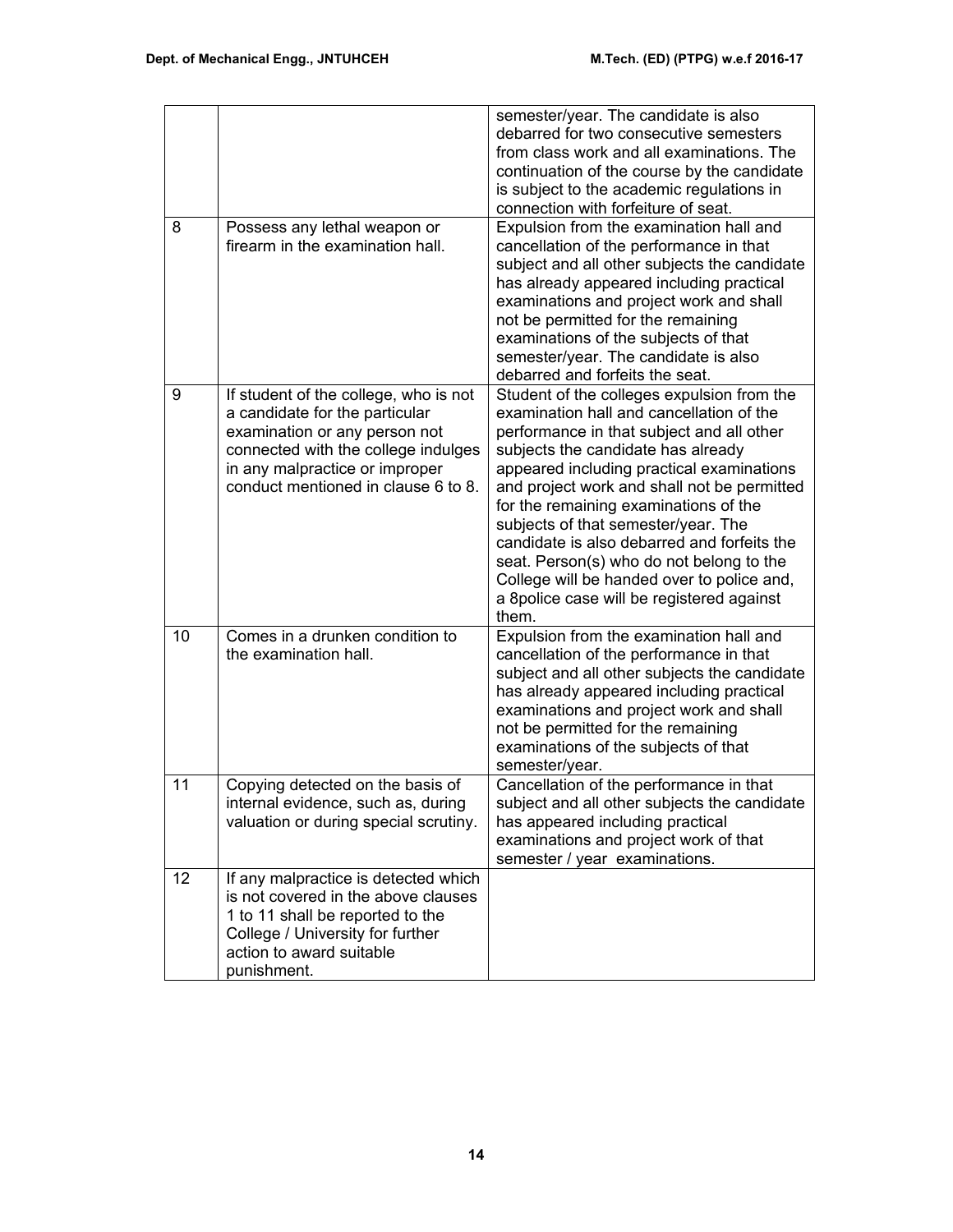# **19. GENERAL:**

- **Credit**: A unit by which the course work is measured. It determines the number of hours of instructions required per week. One credit is equivalent to one hour of teaching (lecture or tutorial) or two hours of practical work/field work per week.
- **Credit Point:** It is the product of grade point and number of credits for a course.
- The Academic Regulations should be read as a whole for the purpose of any interpretation.
- The University/College reserves the right of altering the Academic Regulations and/or Syllabus/Course Structure, as and when necessary. The modifications or amendments may be applicable to all the candidates on rolls, as specified by the University/College.
- Wherever the words 'he' or 'him' or 'his' occur in the above regulations, they will also include 'she' or 'her' or 'hers'.
- Wherever the word 'Subject' occurs in the above regulations, it implies the 'Theory Subject', 'Practical Subject' or 'Lab.' and 'Seminar'.
- In case of any ambiguity or doubt in the interpretations of the above regulations, the decision of the Vice-Chancellor will be final.

\*\*\*\*\*\*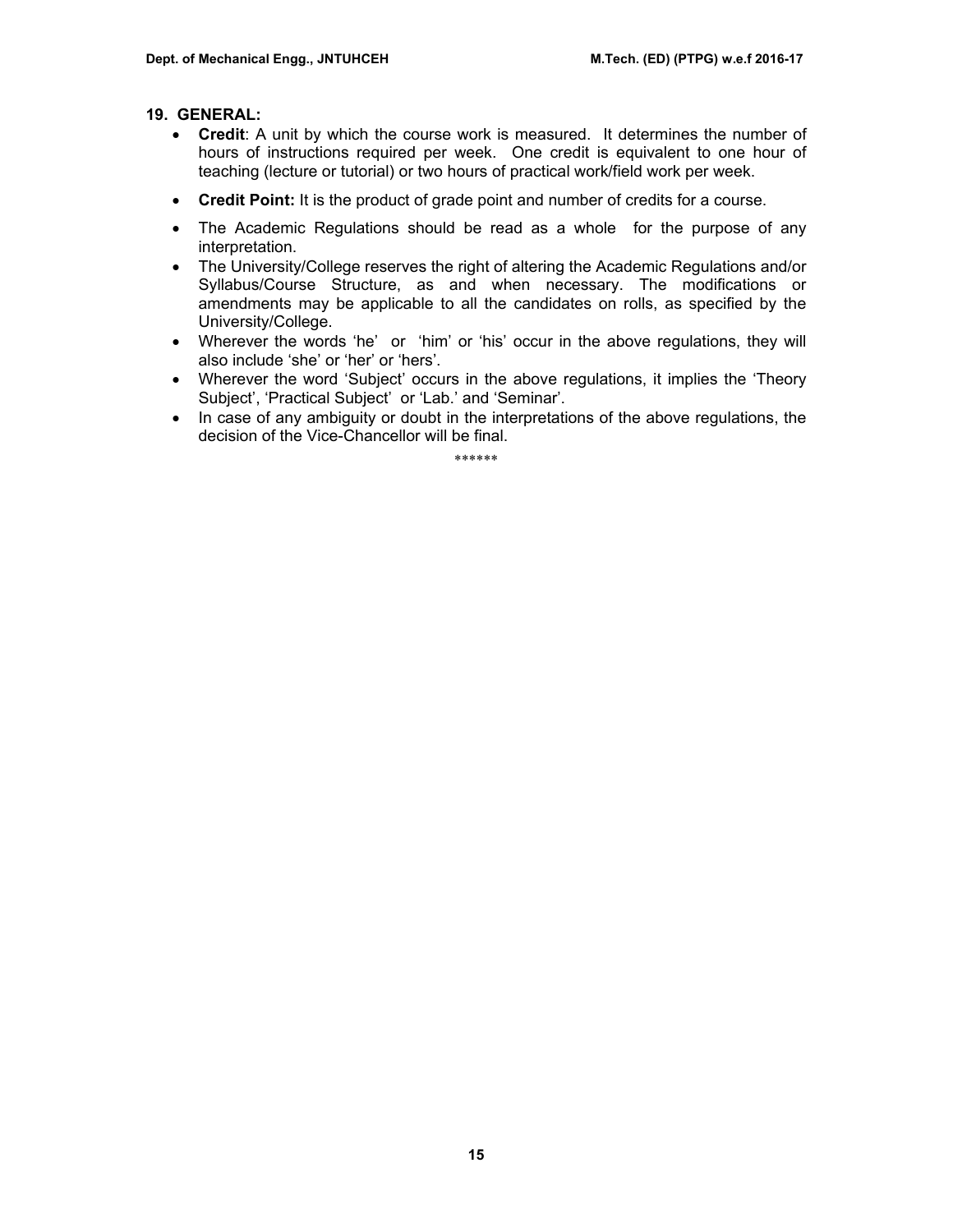# **M.Tech. (Engineering Design) – Part Time w.e.f. 2016-17**

# **I SEMESTER**

| S.No. | <b>Subject</b>                  |  | P | <b>Credits</b> |
|-------|---------------------------------|--|---|----------------|
|       | Advanced Mechanics of Machinery |  |   |                |
|       | $Elective - I$                  |  |   |                |
|       | $Elective - II$                 |  |   |                |
|       | Kinematics and Dynamics Lab     |  |   |                |
|       | <b>Total Credits</b>            |  |   |                |

# **II SEMESTER**

| S.No. | <b>Subject</b>               |   | D | <b>Credits</b> |
|-------|------------------------------|---|---|----------------|
|       | Advanced Mechanics of Solids | Δ |   |                |
|       | Elective – III               |   |   |                |
|       | $Electric - IV$              | Δ |   |                |
|       | Soft Skills Lab              |   | 4 |                |
|       | <b>Total Credits</b>         |   |   |                |

## **III SEMESTER**

| S.No. | <b>Subject</b>                                     |  | P | <b>Credits</b> |
|-------|----------------------------------------------------|--|---|----------------|
|       | Advanced Machine Design                            |  |   |                |
|       | $Electric - V$                                     |  |   |                |
|       | Elective -VI                                       |  |   |                |
|       | Advanced Computer Aided Design and Analysis<br>Lab |  |   |                |
|       | <b>Total Credits</b>                               |  |   |                |

## **IV SEMESTER**

| S.No. | <b>Subject</b>                              |   | P | <b>Credits</b> |
|-------|---------------------------------------------|---|---|----------------|
|       | Finite Element and Boundary Element Methods | 4 |   |                |
|       | Elective – VII                              | 4 |   |                |
|       | Elective – VIII                             | Δ |   |                |
|       | Seminar                                     |   |   |                |
|       | <b>Total Credits</b>                        |   |   |                |

# **V SEMESTER**

| S.No. | <b>Subject</b>          |                          |                          | D | <b>Credits</b> |
|-------|-------------------------|--------------------------|--------------------------|---|----------------|
|       | Comprehensive Viva voce | $\overline{\phantom{0}}$ | $\overline{\phantom{a}}$ |   |                |
|       | Project Phase-I         | $\overline{\phantom{a}}$ | $\overline{\phantom{a}}$ |   |                |
|       | <b>Total Credits</b>    |                          |                          |   | 16             |

## **VI SEMESTER**

| S.No. | <b>Subject</b>                    |   |                          | D                        | <b>Credits</b> |
|-------|-----------------------------------|---|--------------------------|--------------------------|----------------|
|       | Project Phase - II & Dissertation | - | $\overline{\phantom{a}}$ | $\overline{\phantom{0}}$ | 18             |
|       | <b>Total Credits</b>              |   |                          |                          | 18             |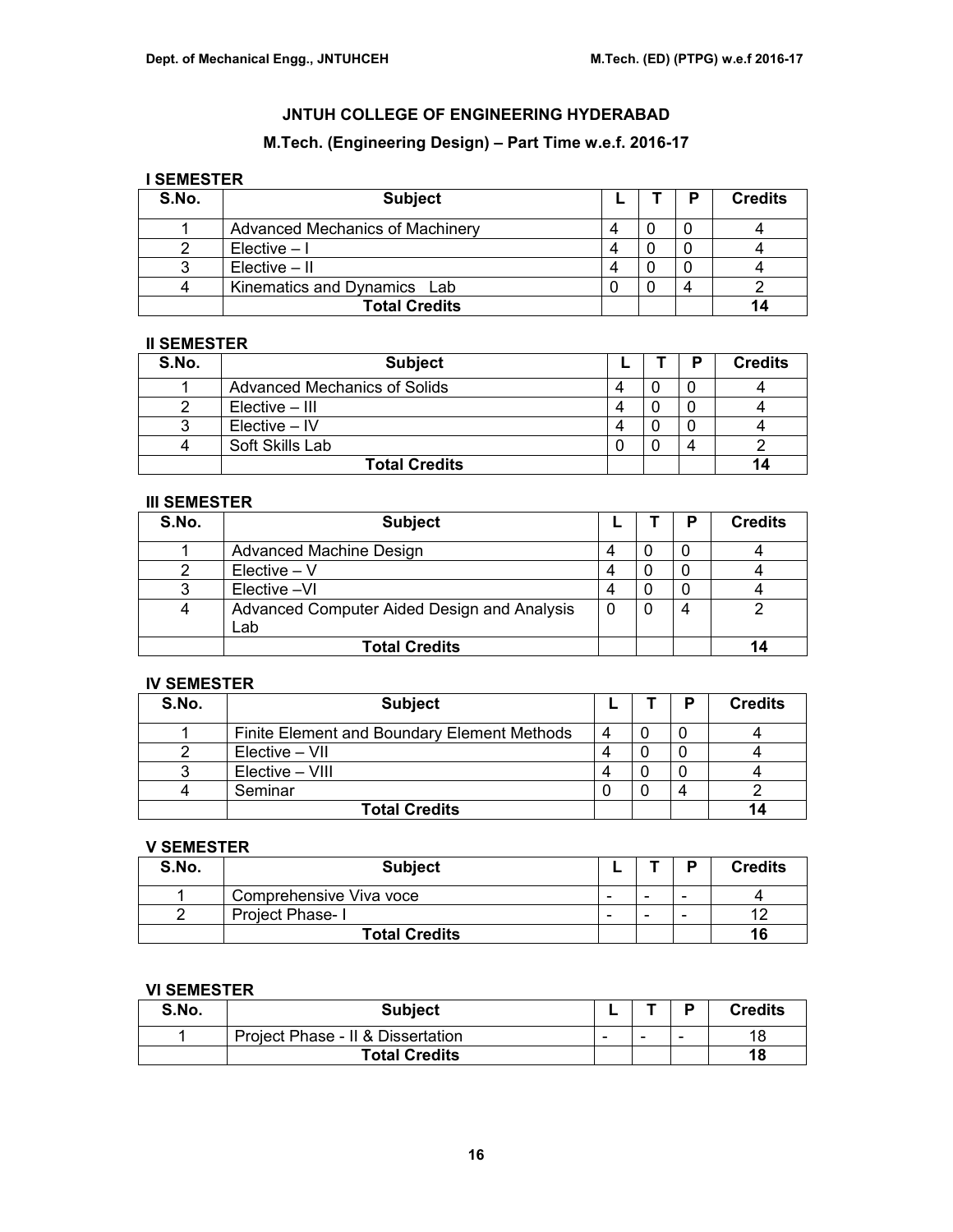# **Elective -1**

- 1. Mechanical Behavior of Engineering Materials
- 2. Computational Methods
- 3. Computer Simulation of Machines.

# **Elective -2**

- 1. Geometric Modeling.
- 2. Micro Controllers and Applications
- **3.** Applied Tribology

# **Elective -3**

- 1. Theory of Elasticity
- 2. Plastic Deformation of Metals.
- 3. Computer Aided Manufacturing

# **Elective -4**

- 1. Optimization Techniques & Applications
- 2. Instrumentation and Control systems
- 3. Design for Manufacturing and Assembly

# **Elective-5**

- 1. Industrial Robotics
- 2. Neural Networks And Fuzzy Logics
- 3. Advanced Tool Design

# **Elective-6**

- 1. Vibration Analysis of Mechanical Systems
- 2. Random Vibrations
- 3. Vehicle Dynamics

# **Elective-7**

- 1. Experimental Stress Analysis
- 2. Fracture Mechanics
- 3. Advanced Finite Element and Mesh less Methods

# **Elective-8**

- 1. Advanced Mechanics of Composite Materials
- 2. Nano Composites Design and Synthesis
- 3. Design For Process and Product Development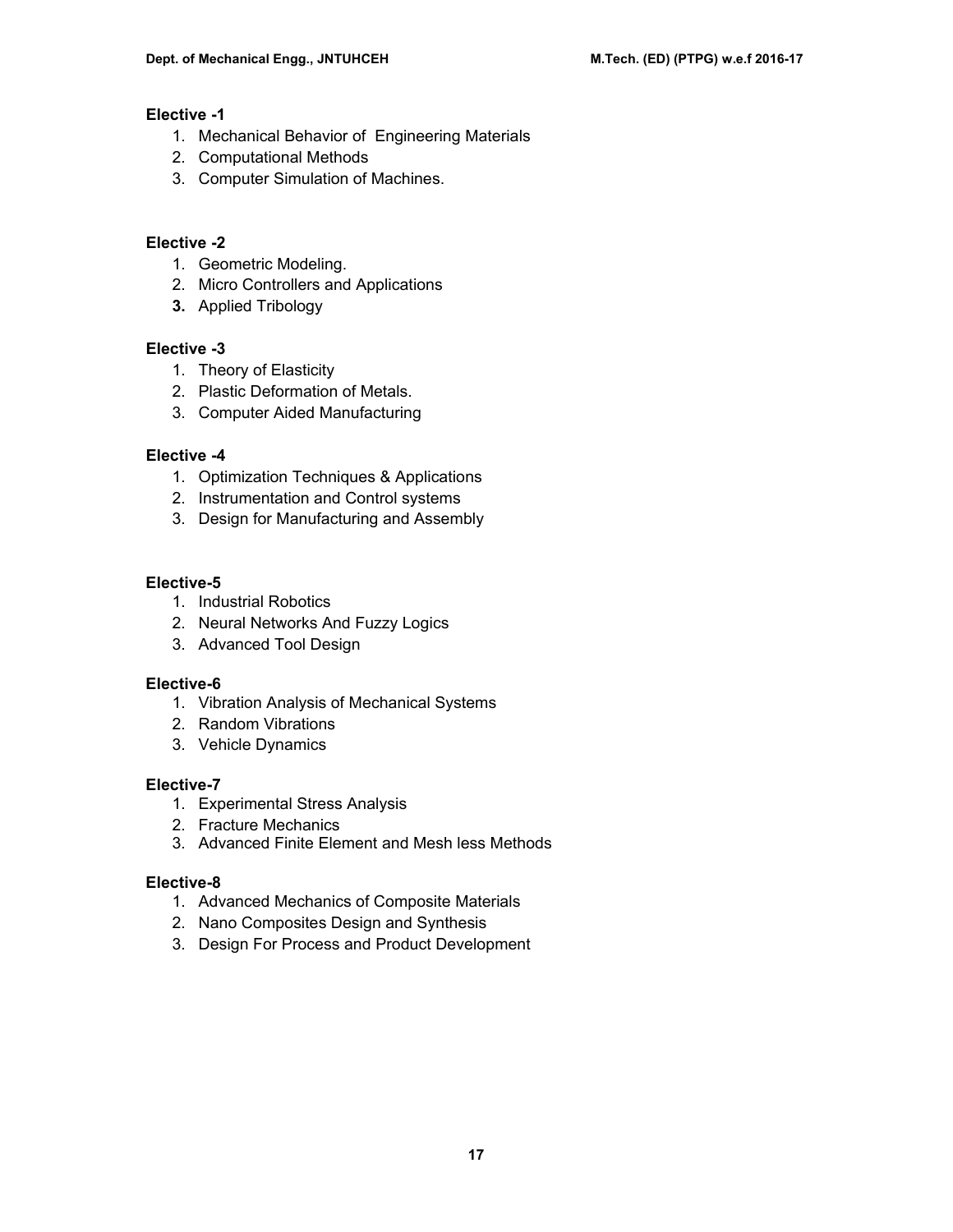## **M.Tech. (PTPG) I-Sem (Engineering Design)**

| M.Tech. (PTPG) I-Sem (Engineering Design) | L T P C |  |
|-------------------------------------------|---------|--|
|                                           | 4004    |  |

# **ADVANCED MECHANICS OF MACHINERY**

**Prerequisite:** Kinematics of machinery

**Course Objectives:** The course is intend to

- Fundamentals of plane and spatial mechanism
- Advanced kinematics of plane motion of mechanisms
- Synthesis of plane mechanisms- various methods
- Manipulator Kinematics for several types of robot arms: (a) Direct kinematics (b) Inverse kinematics

**Course outcomes:** After completing this course, the student should be able to

- Understand the kinematic analysis of rolling bodies based on graphical, geometrical and analytical methods.
- Design of mechanisms by using graphically and analytically by involving function generator, rigid body guidance and path generation(Coupler curve) methods

## **Unit – I:**

**Advanced Kinematics of plane motion- I:** Introduction to plane motion. The Inflection circle, Euler – Savary Equation, Analytical and graphical determination of  $d_i$ , Bobillier's Construction , Collineation axis , Hartmann's Construction ,Inflection circle for the relative motion of two moving planes, Application of the Inflection circle to kinematic analysis.

#### **Unit – II:**

**Advanced Kinematics of plane motion - II:** Polode curvature, Hall's Equation, Polode curvature in the four bar mechanism, coupler motion, relative motion of the output and input links, Determination of the output angular acceleration and its Rate of change, Freudenstein's collineation –axis theorem, Carter –Hall circle, The circling – point curve for the Coupler of a four bar mechanism.

## **Unit – III:**

**Introduction to Synthesis-Graphical Methods - I:** The Four bar linkage ,Guiding a body through Two distinct positions, Guiding a body through Three distinct positions, The Roto center triangle , Guiding a body through Four distinct positions, Burmester's curve.

## **Unit – IV:**

**Introduction to Synthesis-Graphical Methods - II:** Function generation- General discussion, Function generation: Relative – Roto center method, Overlay's method, Function generation- Velocity – pole method, Path generation: Hrones's and Nelson's motion Atlas, Roberts's theorem.

## **Unit – V:**

 **Introduction to Synthesis - Analytical Methods:** Function Generation: Freudenstien's equation, Precision point approximation, Precision – derivative approximation, Path Generation: Synthesis of Four-bar Mechanisms for specified instantaneous condition, Method of components, Synthesis of Four-bar Mechanisms for prescribed extreme values of the angular velocity of driven link, Method of components.

## **Text Books:**

- 1. Jeremy Hirschhorn, Kinematics and Dynamics of plane mechanisms,McGraw-Hill,1962.
- 2. Amitabh Ghosh and Ashok Kumar Mallik, Theory of Mechanisms and Machines. E.W.P.Publishers.

## **Reference Books:**

1. Allen S.Hall Jr., Kinematics and Linkage Design, PHI,1964.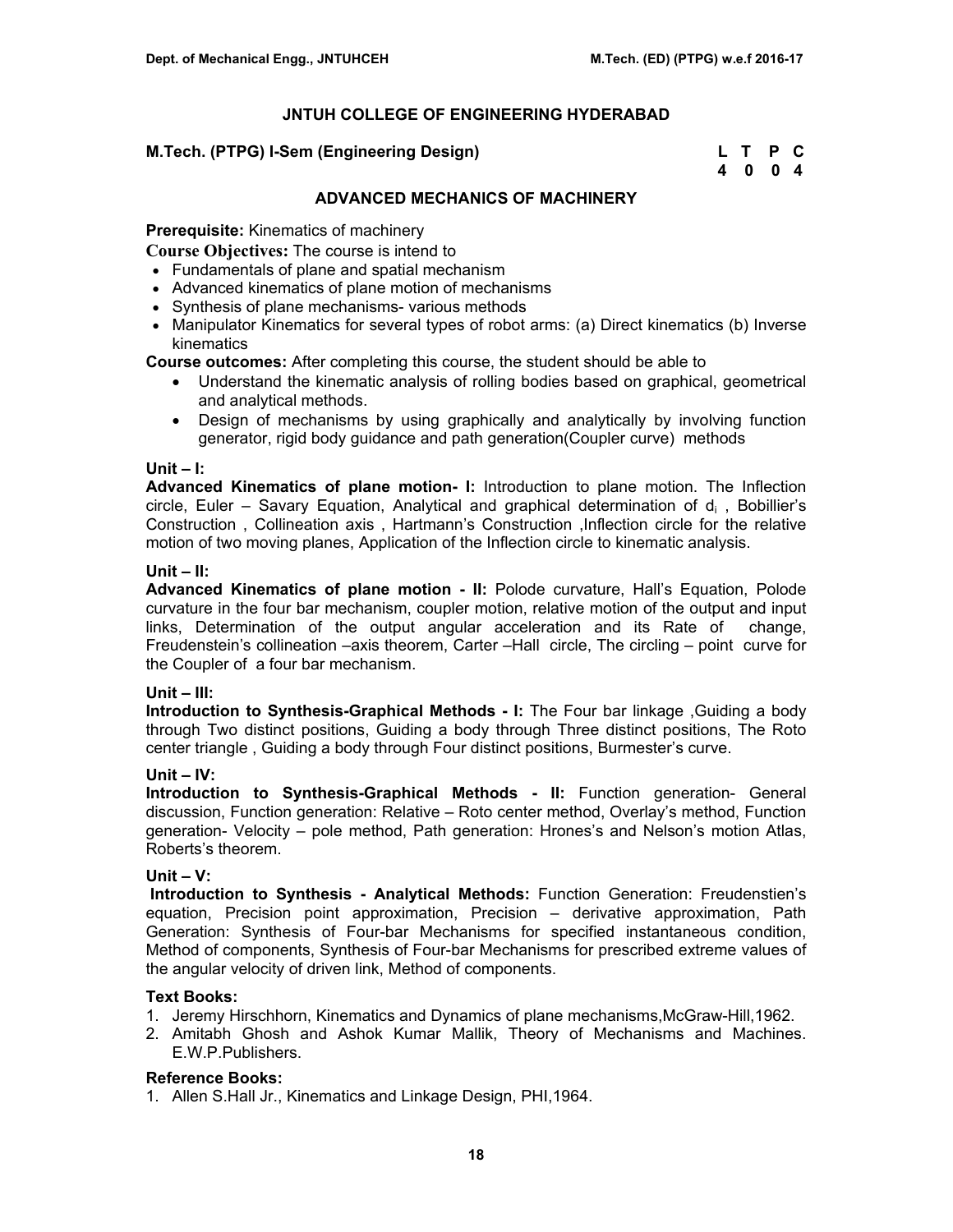- 2. J.E Shigley and J.J. Uicker Jr., Theory of Machines and Mechanisms, McGraw-Hill, 1995.
- 3. Mohsen Shahinpoor, A Robot Engineering Text book, Harper & Row Publishers, New York, 1987.
- 4. Joseph Duffy, Analysis of mechanisms and Robot manipulators, Edward Arnold, 1980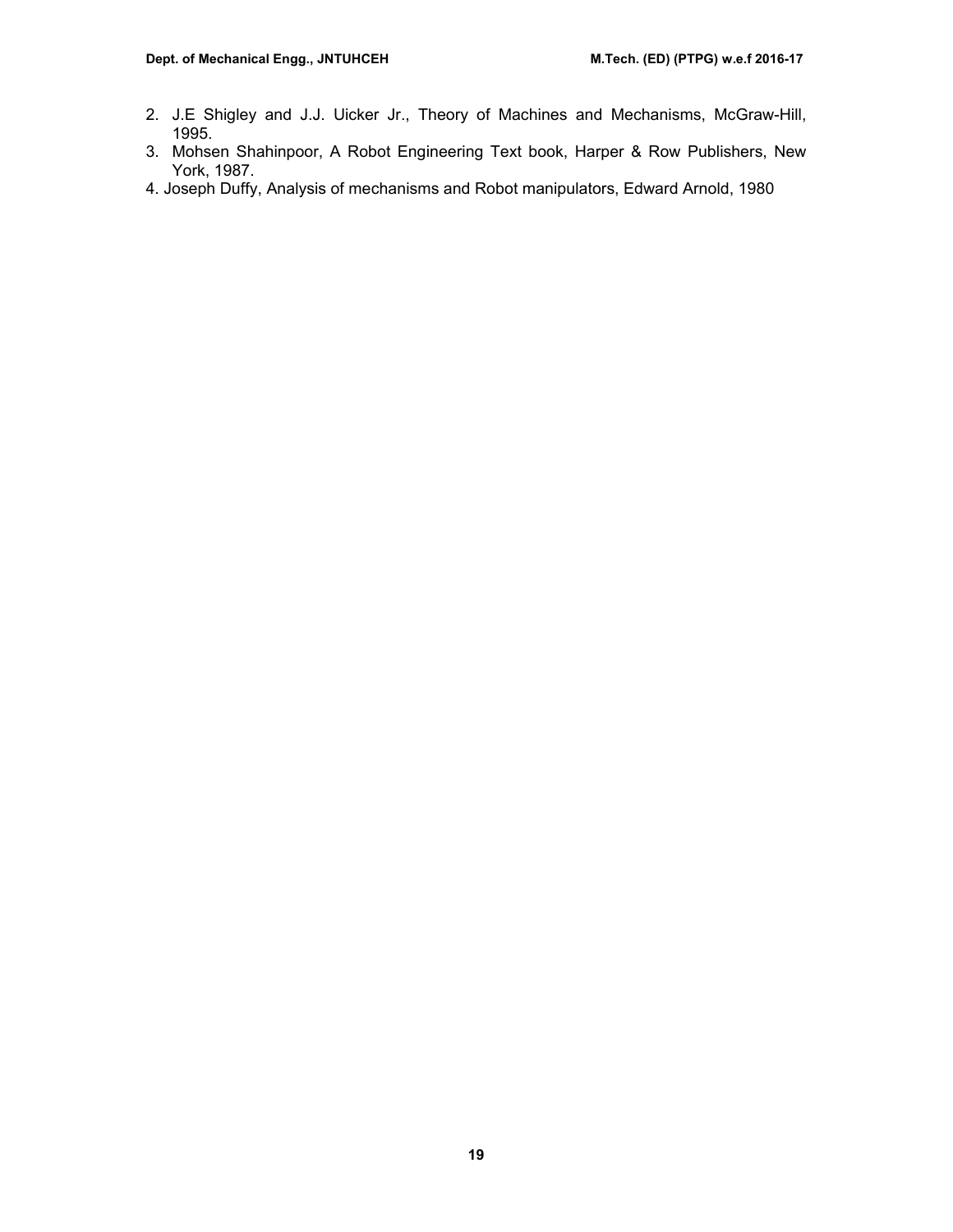**M.Tech. (PTPG) I-Sem (Engineering Design)** 

| M.Tech. (PTPG) I-Sem (Engineering Design) | L T P C |  |
|-------------------------------------------|---------|--|
|                                           | 4004    |  |

# **MECHANICAL BEHAVIOUR OF ENGINEERING MATERIALS (Elective - I)**

# **Prerequisite:** Physical metallurgy

**Course Objectives:** To know the concepts and principles of various failures in materials. **Course outcomes**: After completing this course, the student should be able to

• Understand the different modes of failures like fracture, fatigue and creep of ductile and brittle materials

## **UNIT-I:**

**Griffiths analysis: C**oncept of energy release rate, G and fracture energy, R. Modification for ductile materials, loading conditions. Concept of R curves.

# **UNIT-II:**

**Linear Elastic Fracture Mechanics (LEFM):** Three loading modes and the state of stress ahead of the crack tip, stress concentration factor, stress intensity factor and the material parameter, the critical stress intensity factor.

# **UNIT-III:**

**Elastic-Plastic Fracture Mechanics (EPFM):** The definition of alternative failure prediction parameters, Crack Tip Opening Displacement, and the J integral. Measurement of parameters and examples of use.

# **UNIT-IV:**

**Fatigue:** definition of terms used to describe fatigue cycles, High Cycle Fatigue, Low Cycle Fatigue, mean stress R ratio, strain and load control. S-N curves. Goodman's rule and Miners rule. Micro mechanisms of fatigue damage, fatigue limits and initiation and propagation control leading to a consideration of factors enhancing fatigue resistance. Total life and damage tolerant approaches to life prediction.

## **UNIT-V:**

**Creep deformation:** The evolution of creep damage, primary, secondary and tertiary creep, Micro mechanisms of creep in materials and the role of diffusion, Ashby creep deformation maps. Stress dependence of creep – power law dependence. Comparison of creep performance under different conditions – extrapolation and the use of Larson-Miller parameters, Creep-fatigue interactions, Examples.

## **Text Books**

- 1. G. E. Dieter, Mechanical Metallurgy, McGraw Hill, (1988)
- 2. L.B. Freund and S. Suresh, Thin Film Materials, Cambridge University Press,(2003).

- 1. T.L. Anderson, Fracture Mechanics Fundamentals and Applications, 2nd Ed. CRC press, (1995)
- 2. B. Lawn, Fracture of Brittle Solids, Cambridge Solid State Science Series 2nd ed1993.
- 3. J.F. Knott, Fundamentals of Fracture Mechanics, Butterworths (1973)
- 4. J.F. Knott, P Withey, Worked examples in Fracture Mechanics, Institute of Materials.
- 5. H.L.Ewald and R.J.H. Wanhill Fracture Mechanics, Edward Arnold, (1984).
- 6. S. Suresh, Fatigue of Materials, Cambridge University Press, (1998)
- 7. D.C. Stouffer and L.T. Dame, Inelastic Deformation of Metals, Wiley (1996)
- 8. F.R.N. Nabarro, H.L. deVilliers, The Physics of Creep, Taylor and Francis, (1995)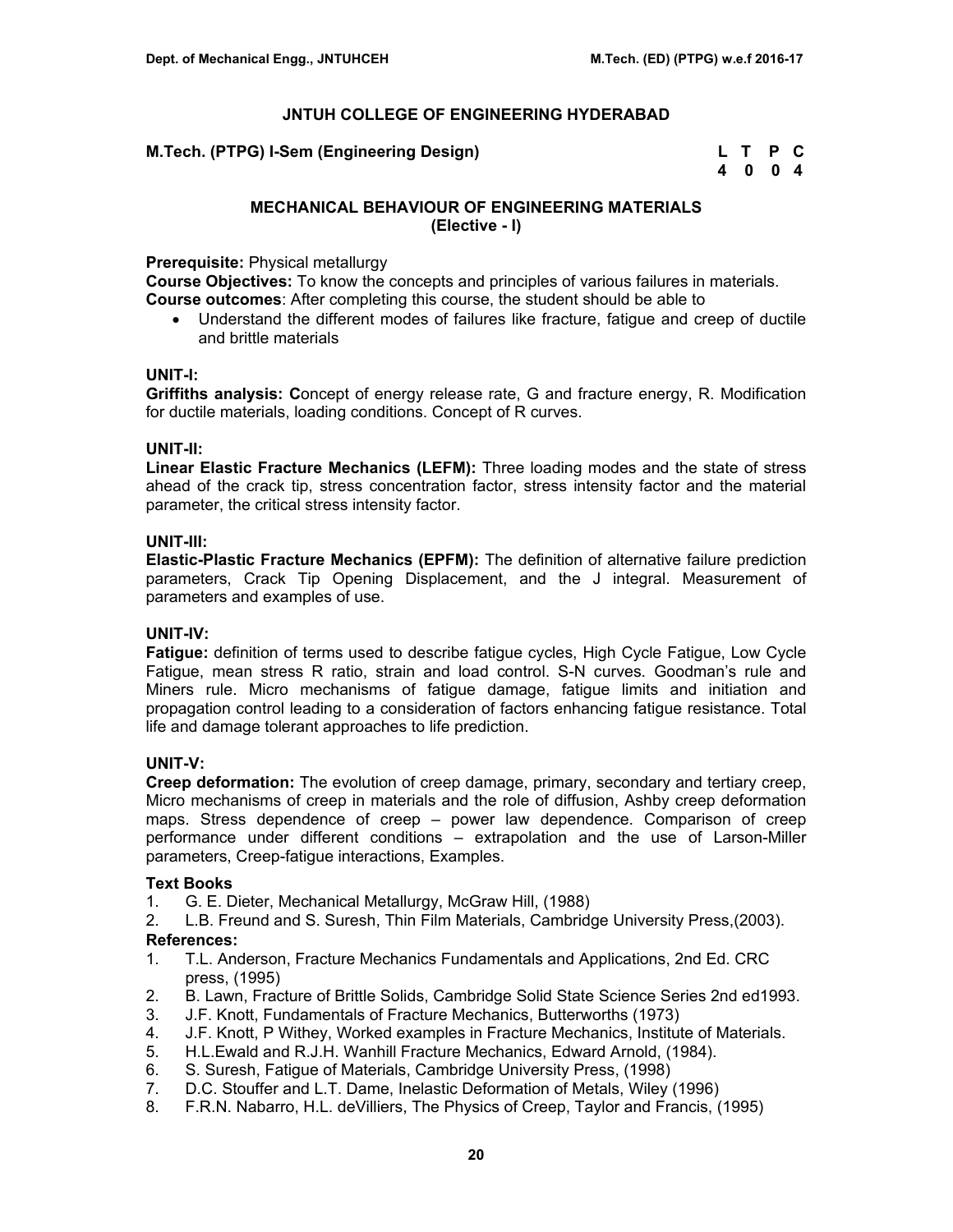| M.Tech. (PTPG) I-Sem (Engineering Design) | L T P C |  |
|-------------------------------------------|---------|--|
|                                           | 4 0 0 4 |  |

# **COMPUTATIONAL METHODS**

**(Elective - I)**

# **Prerequisites:** Mathematics I & II

**Course Objectives:** The course is intend to teach students how to apply computational methodologies to solve engineering problems when no closed-form or analytical solution may not exist. Transformations between time and frequency domains Fourier transforms, FFT and Laplace transforms need to be taught. Because numerical methods cannot be solved by hand calculator (Except for simple cases) algorithms and computer programs to implement for some of the numerical methods will be taught.

**Course outcomes:** After doing this, student should be able to

- Have a Idea of accuracy & precision rounding off & truncation errors and their propagation
- Apply numerical techniques for solving linear algebraic equations, non-linear equations and differentiation and integration with due idea of above said concept
- Understand the interpolation methods, transformation techniques and regression Methods

# **Unit I:**

**Approximations and Errors:** Accuracy and precision, definitions of round off and truncation errors, error propagation.

**Linear Algebraic Equations:** Formulations and solution of linear algebraic equations, Gauss elimination, LU decomposition, iteration methods (Gauss-Jacobi and Gauss-Siedel), convergence of iteration methods

**Eigen values and Eigenvectors:** Geometric meaning of Eigenvalues and Eigenvectors, Characteristic equation and determination of Eigenvalues and Eigenvectors, Power Method, Inverse Power Method, Similarity Transofrmations, Givens rotation method, Householder Transformation

## **Unit II:**

**Solution of non-linear equations:** Bisection meted, Fixed point iteration, Newton Raphson method, Solution of a set of non-linear equations

**Interpolation methods:** Newton's divided difference, interpolation polynomials, Lagrange interpolation polynomials

## **Unit III:**

**Differentiation and integration:** High accuracy differentiation formulae, extrapolation, derivatives of unequally spaced data, Gauss quadrature and integration

**Transform techniques:** Continuous Fourier series, frequency and time domains, Laplace transform, Fourier integral transform, Discrete Fourier Transform (DFT) and Fast Fourier Transform (FFT)

# **Unit IV:**

**Regression methods:** Linear and non-linear regression, multiple linear regression, general linear least squares

**Statistical methods:** Statistical representation of data, modeling and analysis of data, test of hypotheses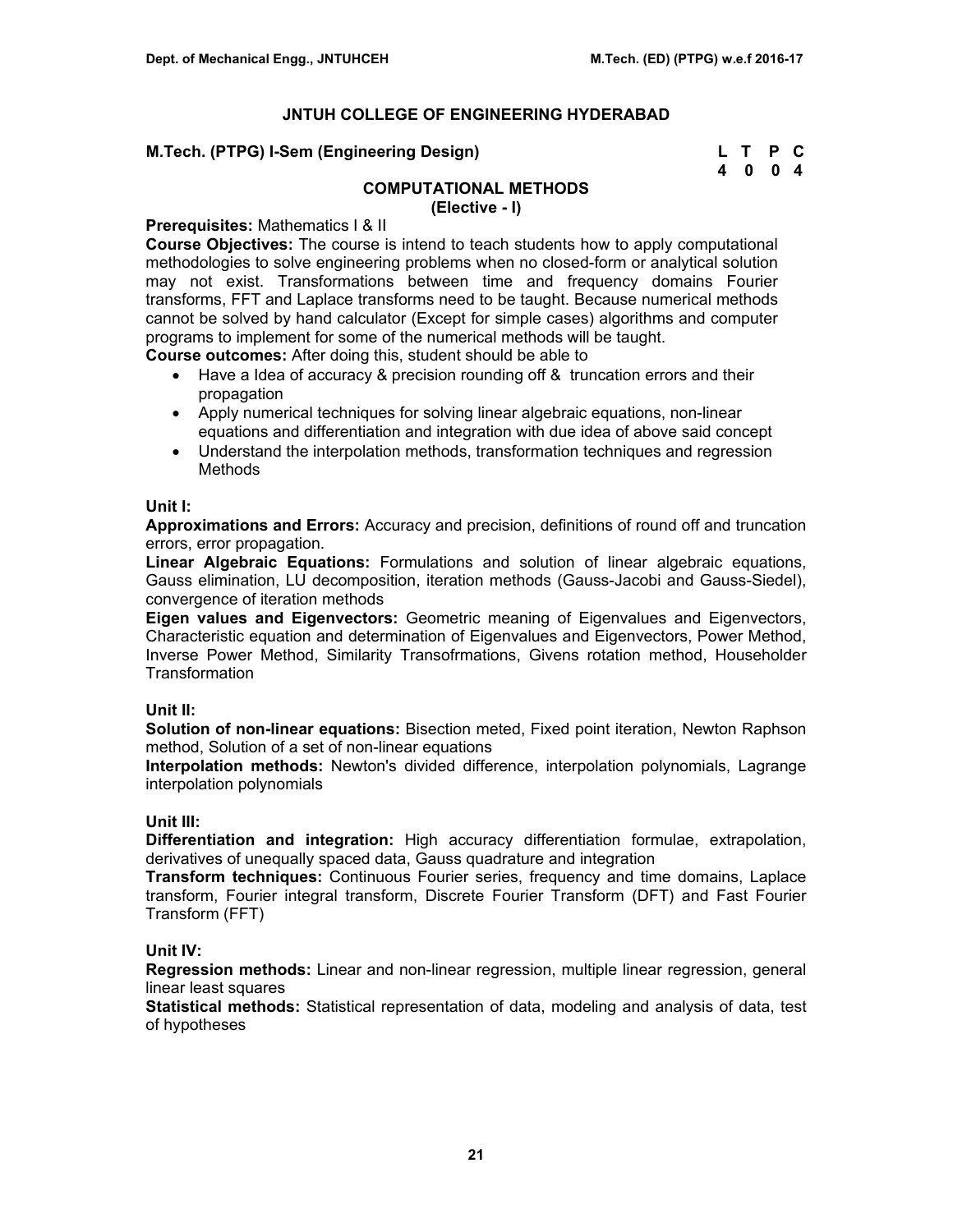# **Unit V:**

**Ordinary Differential Equations:** Initial and boundary value problems, Eigen value problems. Euler Method, Modfied Euler Method, Runge-Kutta Methods, Adams Bashforth Moulton Methods

**Partial Differential Equations:** Classification of PDEs, Solution to Elliptic and Parabolic equations

# **Text Books:**

- 1. Steven C. Chapra, *Applied Numerical Methods with MATLAB for Engineers and Scientists*, 3rd edition, Tata-Mcgraw Hill, New Delhi, 2012.
- 2. S. P. Venkatesan and P. Swaminathan, *Computational Methods in Engineering*, Ane Books India, New Delhi, 2014.

# **Reference Books:**

- 1. Gilbert Strang, *Computational Science and Engineering*, Wellesley-Cambridge Press, Wellesley, 2007.
- 2. Joe D. Hoffman, *Numerical Methods for Engineers and Scientists*, 2nd edition, CRC Press, 2001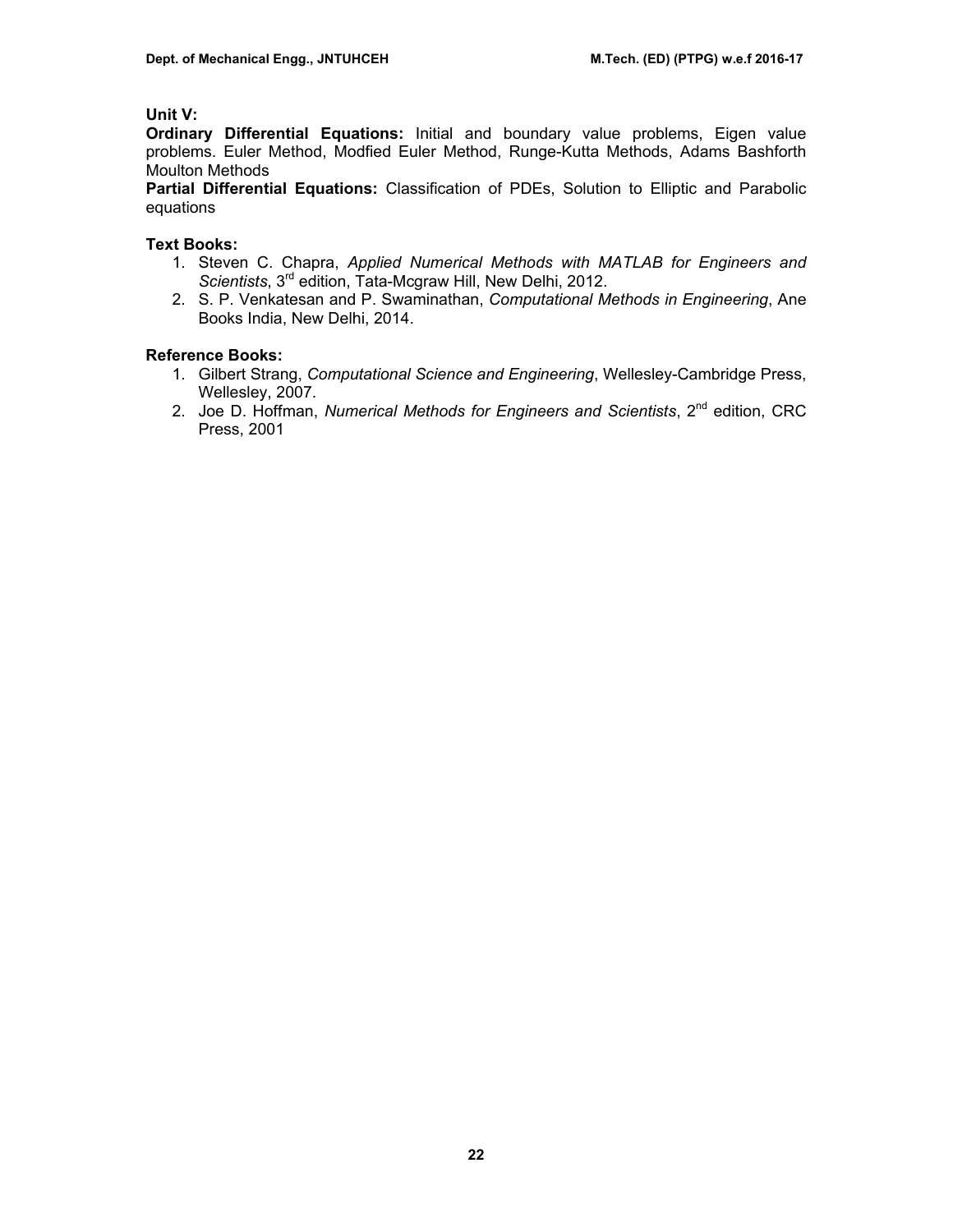# **M.Tech. (PTPG) I-Sem (Engineering Design) L T P C**

 **4 0 0 4** 

# **COMPUTER SIMULATIONS OF MACHINES (Elective- I)**

**Prerequisite:** Kinematics of machinery

**Course Objectives:** The course is propose to

- Impart how to simulate the mechanisms in dynamic and kinematic mode.
- understand the numerical solutions of non linear algebraic equations.
- understand the kinematic simulations using simulink.
- Introduce the simulating the dynamics of slider on inclined plane
- Understand the mechanisms of two link planar robot

**Course outcomes:** After completing this course, the student should be able to

Understand and apply the simulation methodologies for different mechanical systems

# **UNIT I:**

**Introduction:** Overview, Why Simulate Mechanisms, Kinematics Simulations, Dynamic Simulation of Mechanisms, Summary, Vector Loop and Vector Chain Equations – Introduction, The Planar Vector, Single Loop Equations, Derivatives of Vectors, Other Common Mechanisms, Vector Chains.

# **UNIT II:**

**Solutions of the Position Problem**: Overview, Numerical Solutions of Nonlinear algebraic Equations, The Position Problem of a Four-Bar Linkage, Mat lab Solution of the position of a Four-Bar Linkage.

# **UNIT III:**

**Kinematic Simulations Using Simulink:** What is a Kinematic Simulation, Velocity Solution via Kinematic Simulation, Acceleration Solution via Kinematic Simulation, The Consistency Check, Kinematic Simulation of a Four-Bar Mechanism.

## **UNIT IV:**

**Introducing Dynamics**: Simulating the slider on inclined plane, Adding the Pendulum, Assembling the Matrix Equation, Creating a Dynamic Simulation, Setting Initial conditions and Running Simulation

## **UNIT V:**

**Two-Link Planar Robot**: Overview, Vector Equations, Dynamic Equations, The Simultaneous Constraint matrix, Dynamic Simulation, Robot Coordinate Control.

# **Text Books:**

- 1. Simulation Of Machines using Mat Lab and Simulink John F.Gardner, India Edition (IE)
- 2. CAD/CAM Ibrahim zeid, TMH.
- 3. Mat Lab Raj Kumar Bansal etal , Pearson Education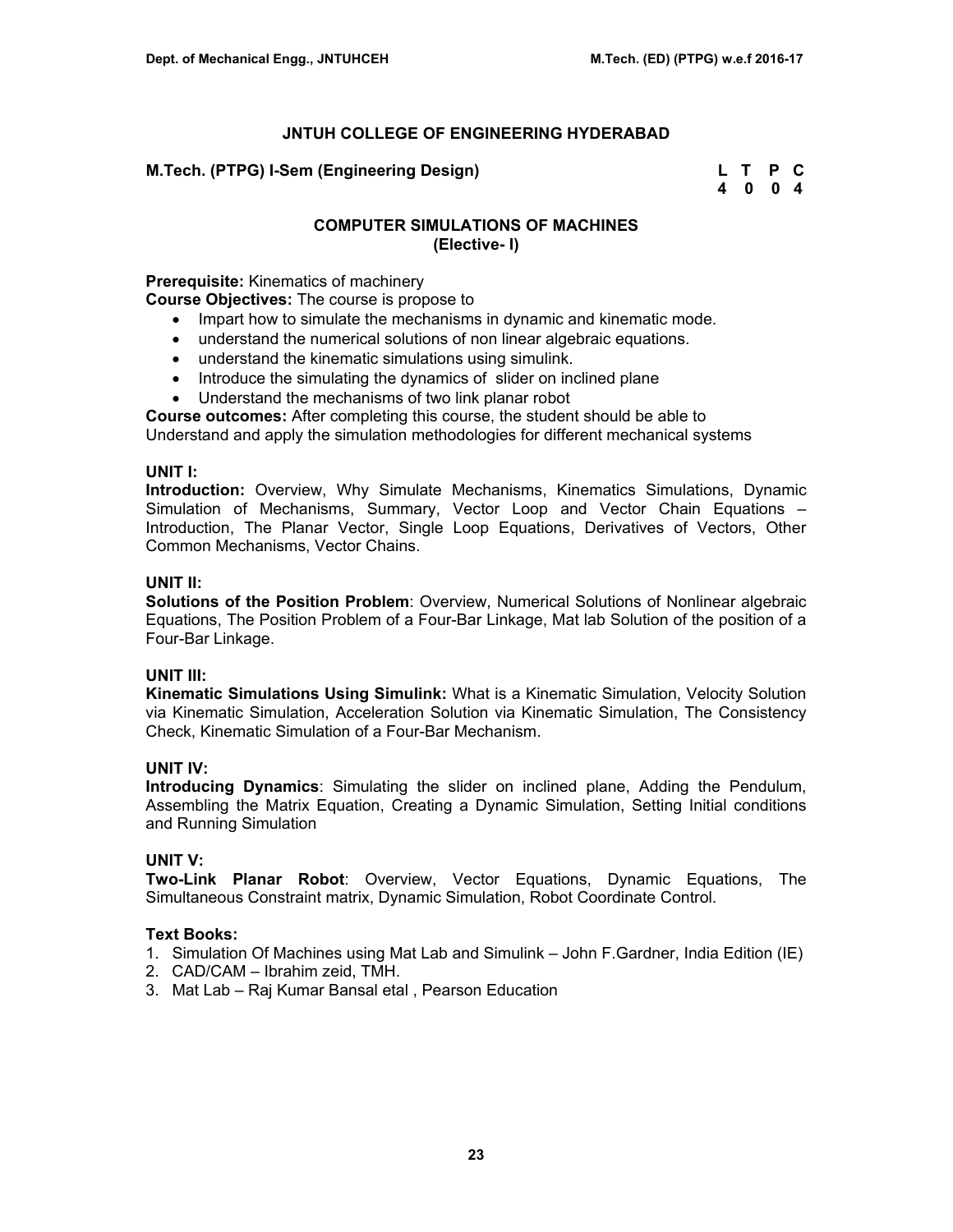# **M.Tech. (PTPG) I-Sem (Engineering Design)**

| M.Tech. (PTPG) I-Sem (Engineering Design) | L T P C |  |
|-------------------------------------------|---------|--|
|                                           | 4004    |  |

# **GEOMETRIC MODELING**

**(Elective - II)**

# **Prerequisite:** CAD/CAM

**Course Objectives:** The course is intend to

- Making the student understand how graphics created in computer world is the main goal of this course.
- Learn modeling curves (B-spline and Bezier)
- Learn modeling Bezier and B-spline surfaces
- Learning how to rescale, transmit (shift), shear (skew), and rotate different graphical objects is another goal.
- Familiarity with advanced techniques such as subdivision and reconstruction
- Mastery of object construction and manipulation methods including lofting, surface of revolution, boundary representation, cell decomposition and tabularization.

# **Course outcomes:**

After completing this course, the student should be able to

• Understand the background of mathematical equations used for development of modeling software modules to develop the various structural related applications

## **Unit – I:**

**Introduction:** Definition, Explicit and implicit equations, parametric equations.

**Cubic Splines:** Algebraic and geometric form of cubic spline, tangent vectors, parametric space of a curve, blending functions, four point form, reparametrization, truncating and subdividing of curves. Graphic construction and interpretation, composite pc curves.

## **Unit – II:**

**Bezier Curves:** Bernstein basis, equations of Bezier curves, properties, derivatives. **B-Spline Curves:** B-Spline basis, equations, knot vectors, properties and derivatives.

## **Unit – III:**

**Surfaces:** Bicubic surfaces, Coon's surfaces, Bezier surfaces, B-Spline surfaces, surfaces of revolutions, Sweep surfaces, ruled surfaces, tabulated cylinder, bilinear surfaces, Gaussian curvature.

# **Unit – IV:**

**Transformations:** 2-D and 3D **Solids:** Tricubic solid, Algebraic and geometric form.

## **Unit – V:**

**Solid modeling concepts:** Wire frames, Boundary representation, Half space modeling, spatial cell, cell decomposition, classification problem.

# **Text Books:**

- 1. CAD/CAM by Ibrahim Zeid, Tata McGraw Hill.
- 2. CAD/CAM concepts and Applications, Alavala, PHI

- 1. Geometric Modeling by Micheal E. Mortenson, McGraw Hill Publishers
- 2. Computer Aided Design and Manufacturing, K.Lalit Narayan, K.Mallikarjuna Rao, MMM Sarcar, PHI Publishers
- 3. Elements of Computer Graphics by Roger & Adams, Tata McGraw Hill.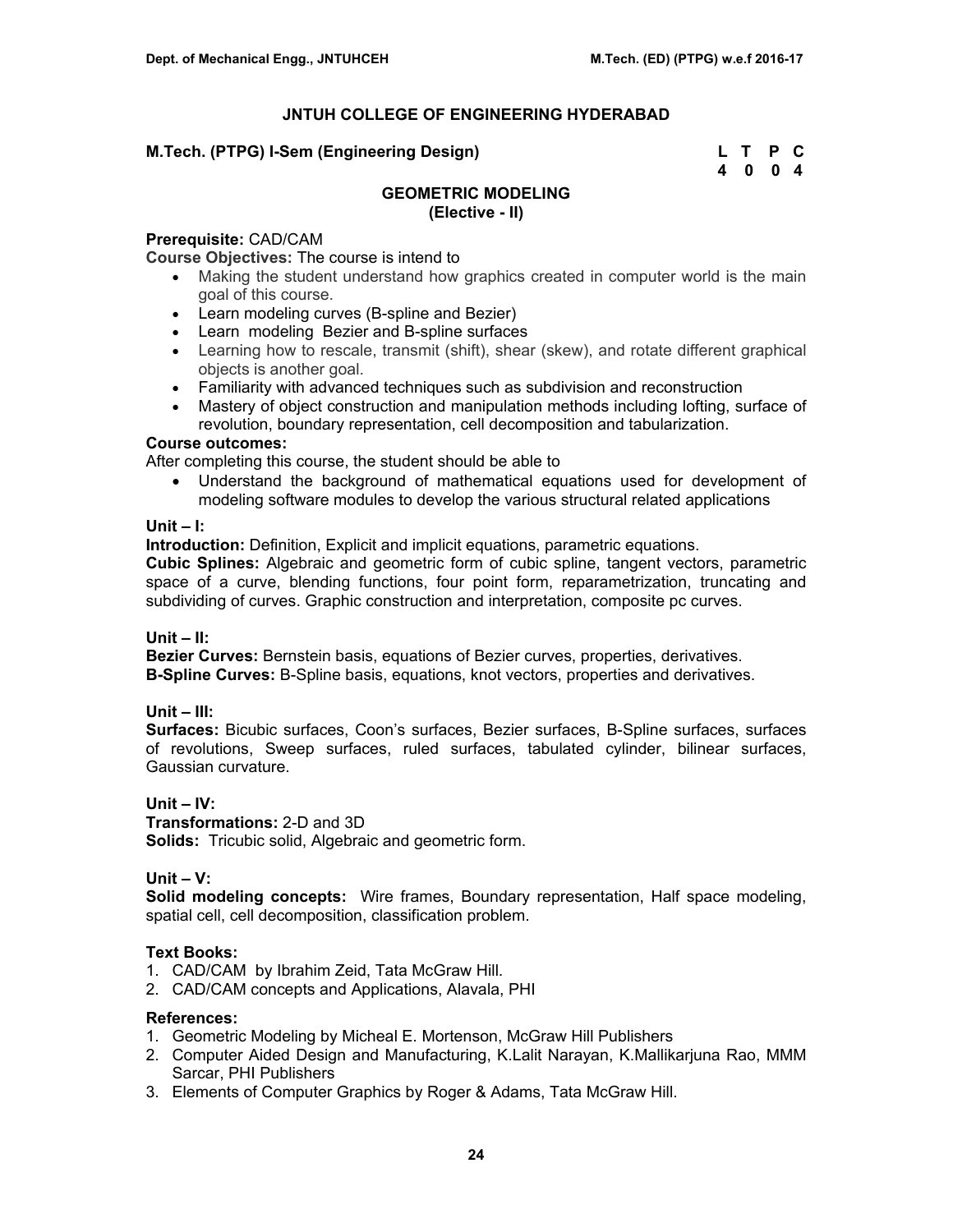| M.Tech. (PTPG) I-Sem (Engineering Design) | L T P C |  |
|-------------------------------------------|---------|--|
|                                           | 4004    |  |

# **MICRO CONTROLLERS AND APLLICATIONS (Elective - II)**

## **Prerequisite:** None

**Course Objectives:** The main purpose of this course is

• To provide sufficient detailed knowledge of a microcontroller so that students can breadboard and program a microcontroller and demonstrate its function in a real-time application.

**Course outcomes:** After completing this course, the student will be able to

- Comprehend the architecture and instruction set of microcontrollers.
- Outline the knowledge on real time control interrupts & timers.
- Design control peripherals and high power devices.
- Analyze real time operating system for MCUs & MCU based industrial applications.
- Comprehend the architecture of 16 bit (8096/80196) & ARM microcontrollers.

# **UNIT-I: Overview of Architecture & Microcontroller Resources**

Architecture of a microcontroller – Microcontroller resources – Resources in advanced and next generation microcontrollers – 8051 microcontroller – Internal and External memories – Counters and Timers – Synchronous serial-cum asynchronous serial communication - Interrupts.

# **UNIT-II 8051-Microcontrollers Instruction Set**

Basic assembly language programming – Data transfer instructions – Data and Bitmanipulation instructions – Arithmetic instructions – Instructions for Logical operations on the test among the Registers, Internal RAM, and SFRs – Program flow control instructions – Interrupt control flow.

## **UNIT-III: Real Time Control**

INTERRUPTS: Interrupt handling structure of an MCU – Interrupt Latency and Interrupt deadline – Multiple sources of the interrupts – Non-maskable interrupt sources – Enabling or disabling of the sources – Polling to determine the interrupt source and assignment of the priorities among them – Interrupt structure in Intel 8051.

TIMERS: Programmable Timers in the MCU's – Free running counter and real time control – Interrupt interval and density constraints.

# **UNIT-IV: Systems Design**

# **Digital And Analog Interfacing Methods:**

Switch, Keypad and Keyboard interfacings – LED and Array of LEDs – Keyboard-cum-Display controller (8279) – Alphanumeric Devices – Display Systems and its interfaces – Printer interfaces – Programmable instruments interface using IEEE 488 Bus – Interfacing with the Flash Memory – Interfaces – Interfacing to High Power Devices – Analog input interfacing – Analog output interfacing – Optical motor shaft encoders – Industrial control – Industrial process control system – Prototype MCU based Measuring instruments – Robotics and Embedded control – Digital Signal Processing and digital filters.

# **UNIT-V: Real Time Operating System For Microcontrollers:**

Real Time operating system – RTOS of Keil (RTX51) – Use of RTOS in Design – Software development tools for Microcontrollers.16-BIT MICROCONTROLLERS: Hardware – Memory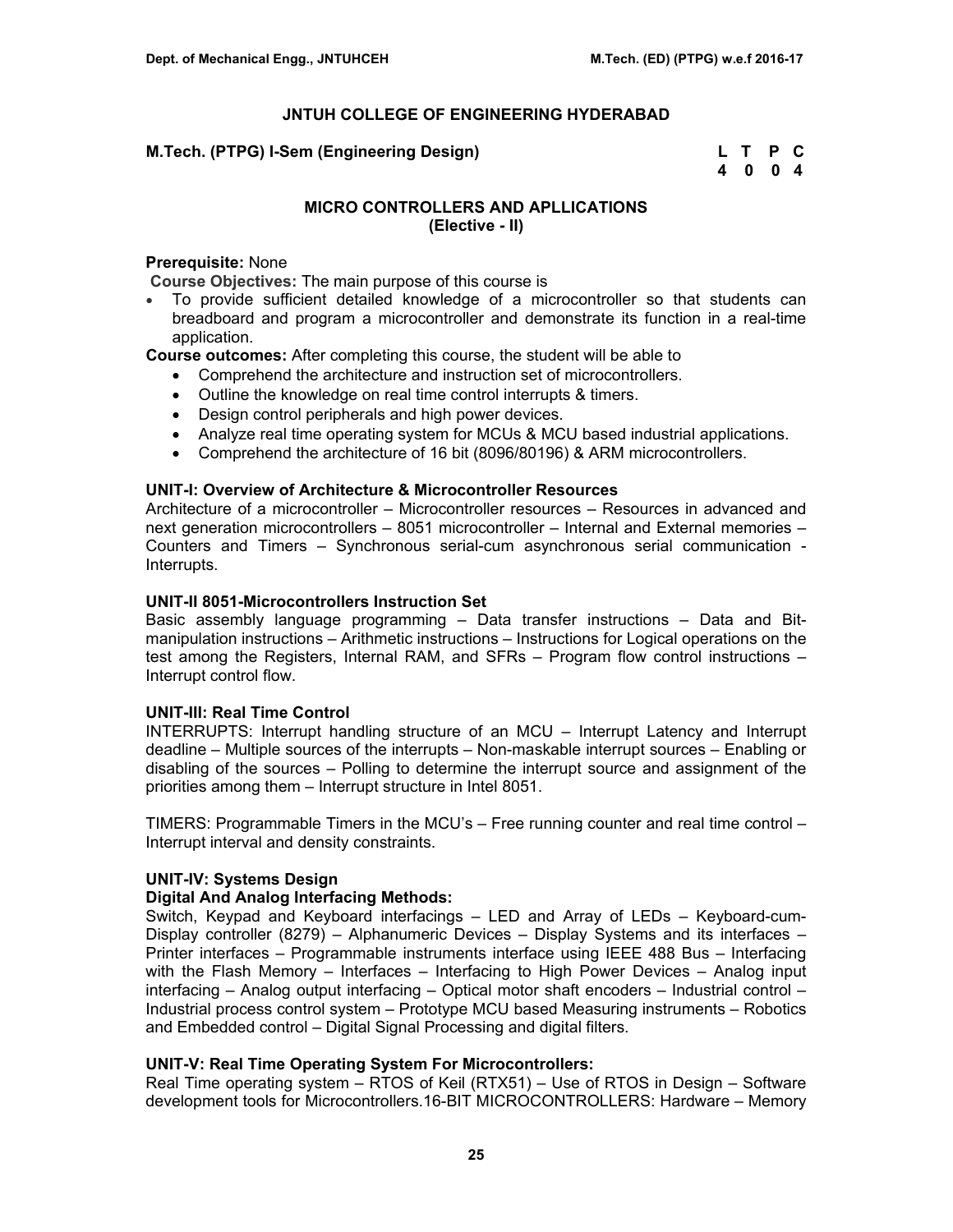map in Intel 80196 family MCU system –IO ports – Programmable Timers and High-speed outputs and input captures – Interrupts –instructions.ARM 32 Bit MCUs: Introduction to 16/32 Bit processors – ARM architecture and organization – ARM / Thumb programming model – ARM / Thumb instruction set – Development tools.

# **Text Books:**

- 1. Raj Kamal," Microcontrollers Architecture, Programming, Interfacing and System Design"– Pearson Education, 2005.
- 2. Mazidi and Mazidi, "The 8051 Microcontroller and Embedded Systems" PHI, 2000.

# **Reference Books:**

- 1. A.V. Deshmuk, "Microcontrollers (Theory & Applications)" WTMH, 2005.
- 2. John B. Peatman, "Design with PIC Microcontrollers" Pearson Education, 2005.
- 3. Microcontroller Programming, Julio Sanchez, Maria P. Canton, CRC Press.
- 4. The 8051 Microcontroller, Ayala, Cengage Learning.
- 5. Microprocessors and Microcontrollers, Architecture, Programming and System Design, Krishna Kant, PHI Learning PVT. Ltd.
- 6. Microprocessors, Nilesh B. Bahadure, PHI Learning PVT. Ltd.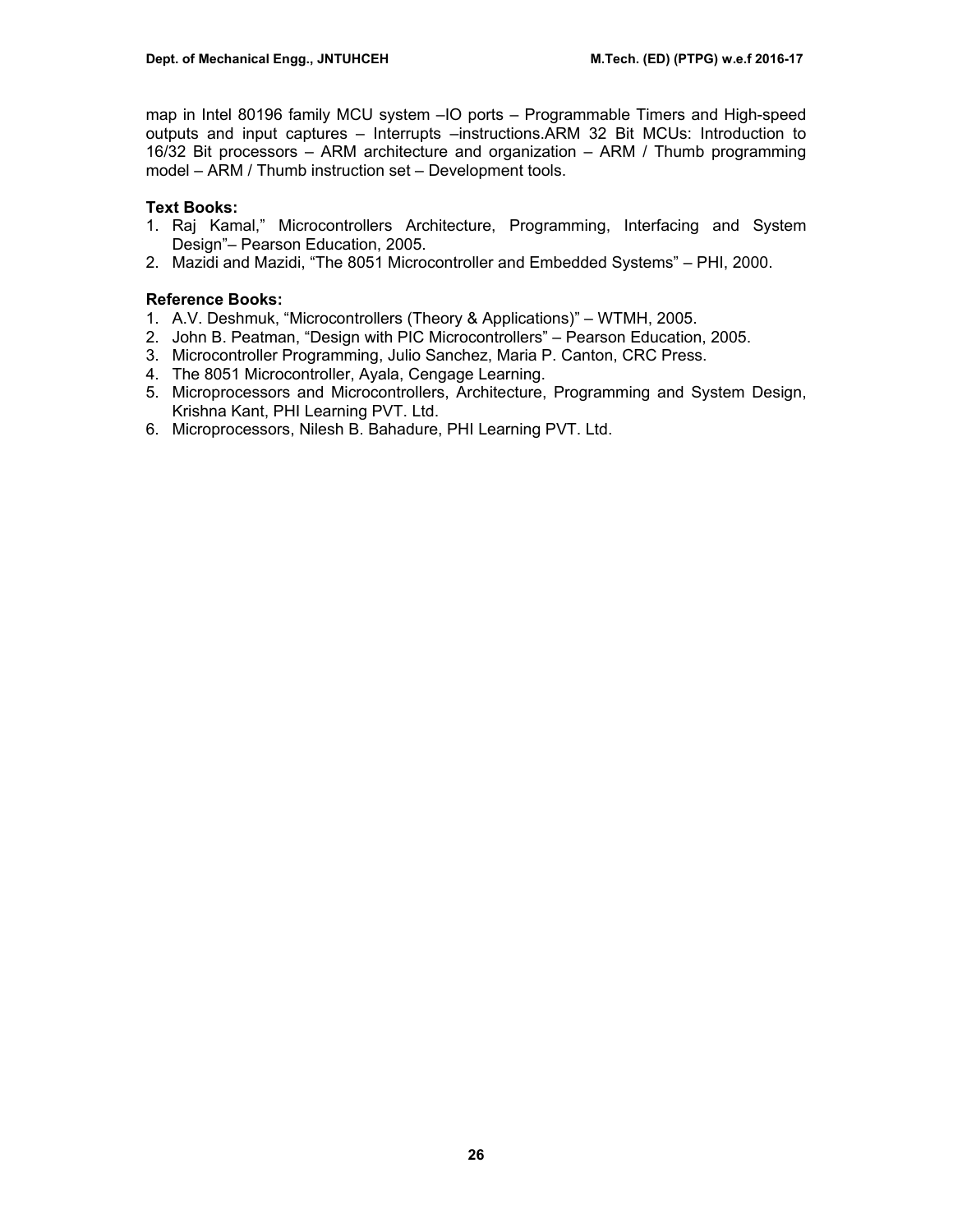| M.Tech. (PTPG) I-Sem (Engineering Design) | L T P C |  |
|-------------------------------------------|---------|--|
|                                           | 4004    |  |

# **APPLIED TRIBOLOGY (Elective - II)**

**Prerequisite:** Design of machine members

**Course Objectives:** The course is intend to

- Design of surfaces in contact is a critical problem for mechanical engineering.
- This is an interdisciplinary course which deals with fundamentals of surface contact, friction, wear and lubrication.
- The Topics in this course include description and modeling of engineering surfaces, popular surface contact theories, major modes of friction, wear, lubrication and adhesion.

**Course outcomes:** After completing this course, the student should be able to

- Understand the different types of lubrications and relevant theories used in supporting elements.
- Understand the failure mechanisms in different types of supporting elements.

## **Unit – I**

**Selection of rolling element bearings:** Nominal life, static and dynamic capacity - Equivalent load, probabilities of survival - cubic mean load - bearing mounting details, pre loading of bearings, conditioning monitoring using shock pulse method.

## **Unit – II**

**Hydrodynamic bearings:** Fundamentals of fluid formation – Reynold's equation; Hydrodynamic journal bearings – Sommerfield number - performance parameters – optimum bearing with maximum load capacity – Friction – Heat generated and Heat dissipated. Hydrodynamic thrust bearings; Raimondi and Boyd solution for hydrodynamic thrust bearings - fixed tilting pads, single and multiple pad bearings - optimum condition with largest minimum film thickness.

## **Unit – III**

**Hydrostatic Bearings:** Thrust bearings – pad coefficients - restriction - optimum film thickness - journal bearings – design procedure –Aerostatic bearings; Thrust bearings and Journal bearings – design procedure.

## **Unit – IV**

**Dry rubbing Bearings:** porous metal bearings and oscillatory journal bearings – qualitative approach only.

**Lubrication:** Choice of lubricants, types of oil, Grease and solid lubricants - additives lubrication systems and their selection – selection of pump, filters, piping design - oil changing and oil conservation.

## **Unit – V**

**Failure of Tribological components:** Failure analysis of plain bearings, rolling bearings, gears and seals, wear analysis using soap and Ferro graphy.

## **Text Books:**

- 1. Rowe WW& O' Dionoghue, "Hydrostatic and Hybrid bearing design" Butter worths & Co. Publishers Ltd, 1983.
- 2. Collacott R.A," Mechanical Fault diagnosis and condition monitoring", Chapman and Hall, London 1977.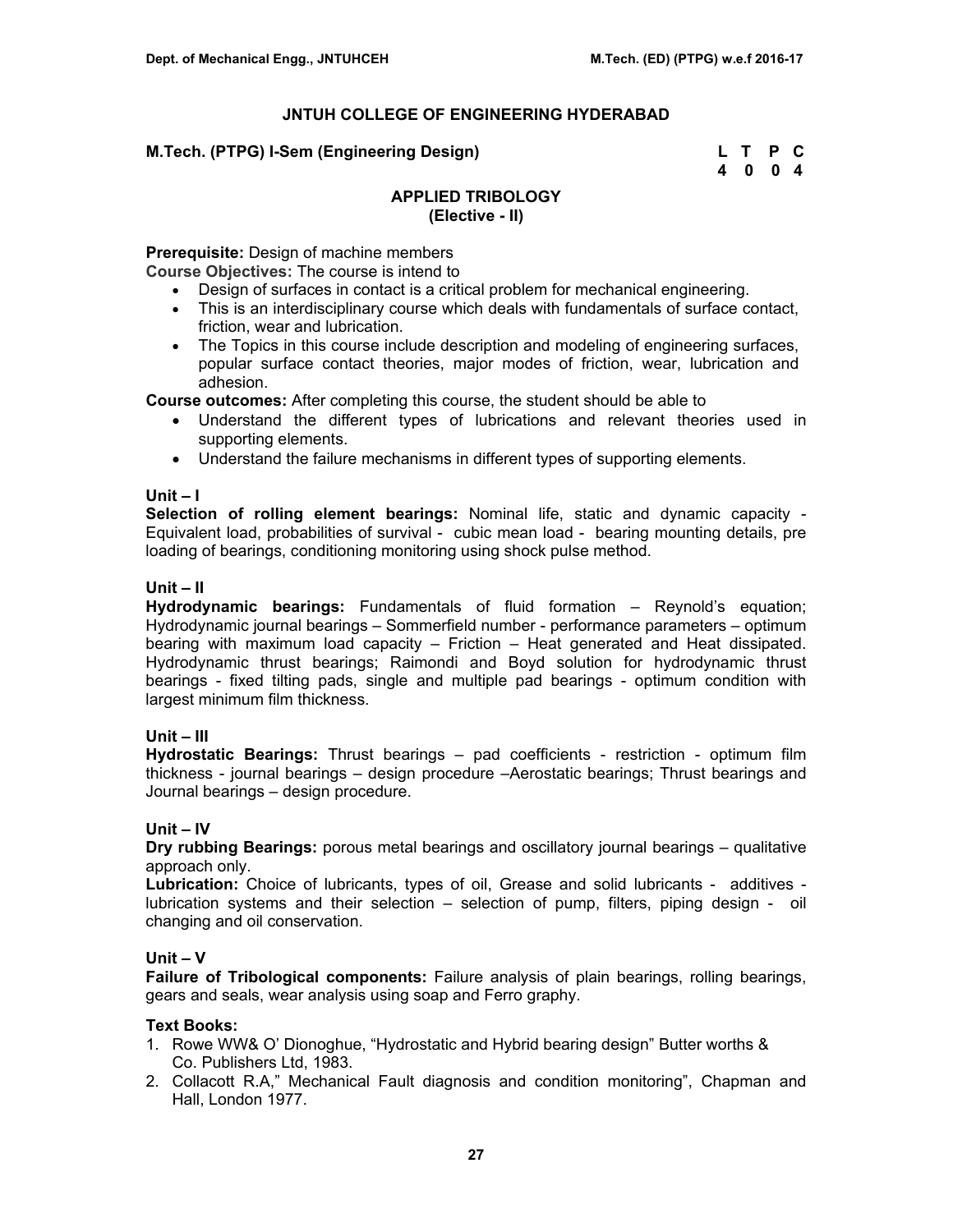3. Bernard J.Hamrock, "Fundamentals of fluid film lubricant", Mc Graw-Hill Co., 1994.

- 1. Neale MJ, (Editor) "Tribology hand Book", Neumann Butter worths, 1975.
- 2. Connor and Boyd JJO (Editors) "Standard hand book of lubrication engineers" ASLE,Mc Graw Hill Book & Co.,1968
- 3. Shigley J, E Charles," Mechanical Engineering Design", McGraw Hill Co., 1989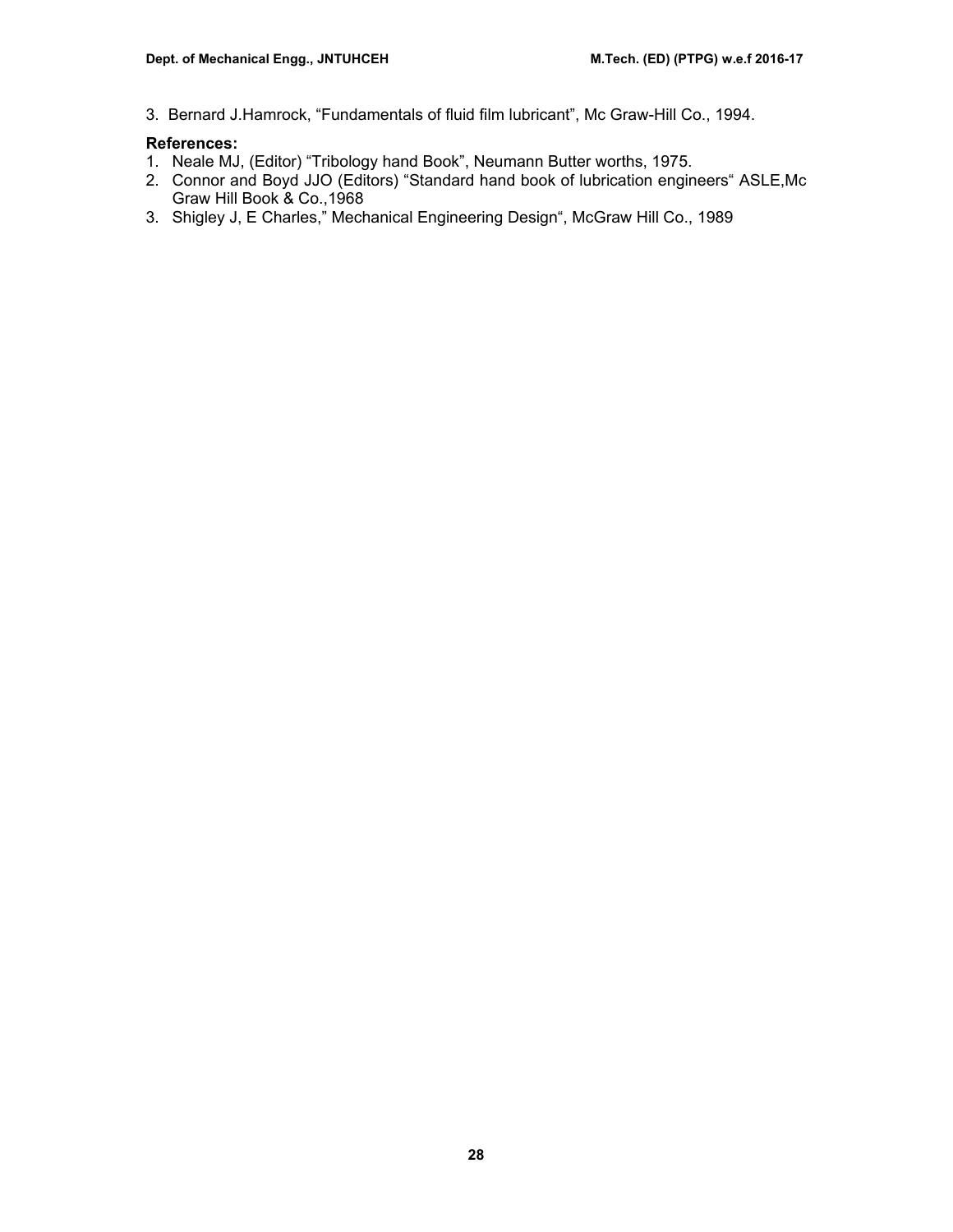# **M.Tech. (PTPG) I-Sem (Engineering Design)**

| M.Tech. (PTPG) I-Sem (Engineering Design) | L T P C         |  |
|-------------------------------------------|-----------------|--|
|                                           | $0 \t0 \t4 \t2$ |  |

# **KINEMATICS AND DYNAMICS LABORATORY**

(A Minimum of 10 experiments are to be conducted)

# **Experiments:**

- 1. Determination of damped natural frequency of vibration of the vibrating system with different viscous oils.
- 2. Determination of steady state amplitude of a forced vibratory system.
- 3. Static balancing using steel balls.
- 4. Determination of the magnitude and orientation of the balancing mass in dynamic balancing.
- 5. Field balancing of the thin rotors using vibration pickups.
- 6. Determination of the magnitude of gyroscopic couple, angular velocity of precession and representation of vectors.
- 7. Determination of natural frequency of given structure using FFT analyzer.
- 8. Diagnosis of a machine using FFT analyzer.
- 9. Direct Kinematic analysis of a robot.
- 10. Inverse Kinematic analysis of a robot.
- 11. Trajectory planning of a robot in joint space scheme.
- 12. Palletizing operation using Robot programming.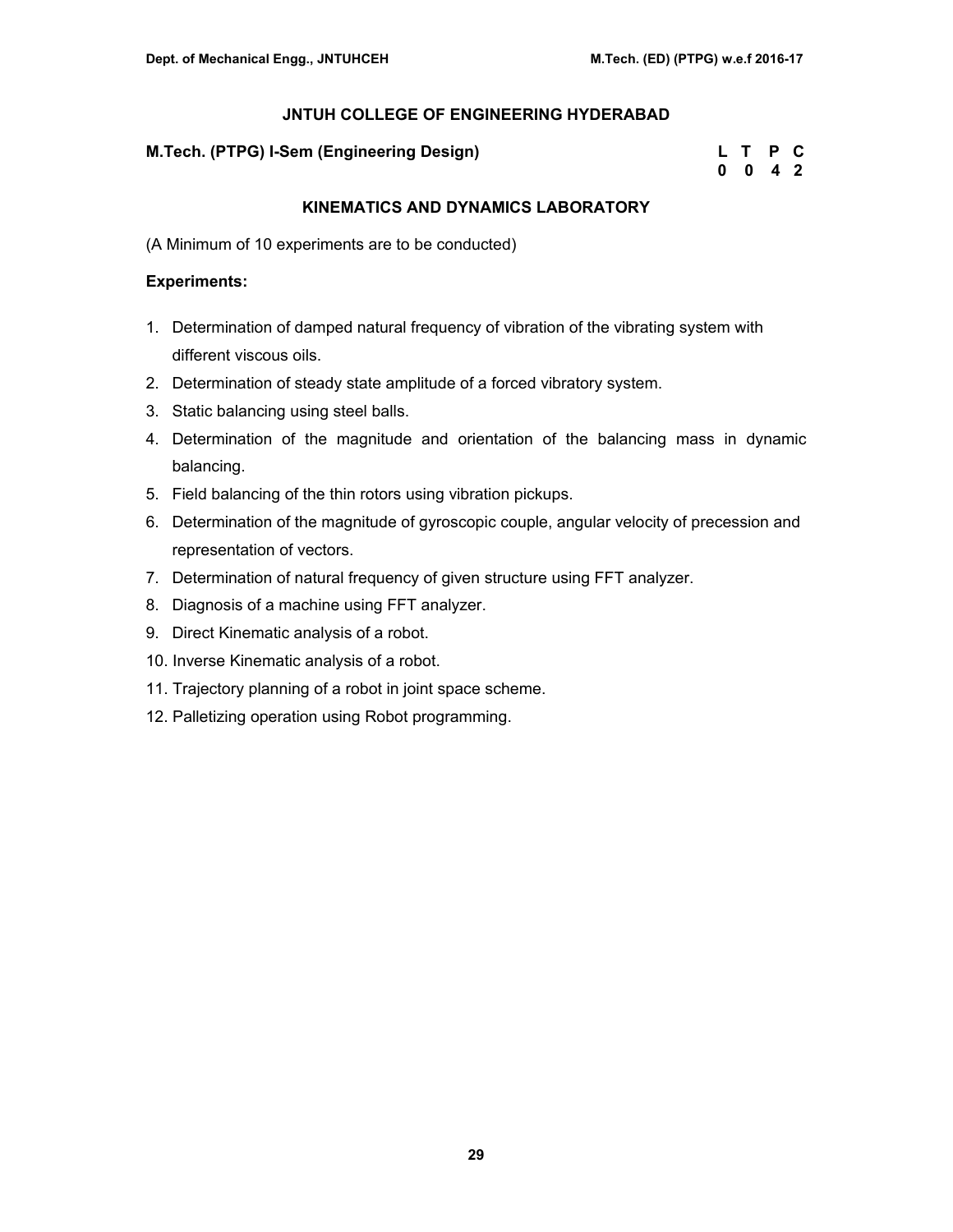# **M.Tech. (PTPG) II-Sem (Engineering Design)**

| M.Tech. (PTPG) II-Sem (Engineering Design) | L T P C |  |
|--------------------------------------------|---------|--|
|                                            | 4004    |  |

# **ADVANCED MECHANICS OF SOLIDS**

**Prerequisite:** Applied Mechanics, mechanics of solids

**Course outcomes**: After completing this course, the student should be able to

- Determined the point of location of applied load to avoid twisting in thin sections used in aerospace applications.
- Understand the concept of distinguish between neutral and centroidal axes in curved beams.
- Understanding the analogy models developed for analyzing the non circular bars subjected to torsion, and also analyzing the stresses developed between rolling bodies and stress in three dimensional bodies.

## **Unit –I:**

**Shear center:** Bending axis and shear center-shear center for axi-symmetric and unsymmetrical sections.

**Unsymmetrical bending:** Bending stresses in Beams subjected to Nonsymmetrical bending, Deflection of straight beams due to nonsymmetrical bending.

# **Unit –II:**

**Curved beam theory:** Winkler Bach formula for circumferential stress – Limitations – Correction factors –Radial stress in curved beams – closed ring subjected to concentrated and uniform loads-stresses in chain links.

# **Unit –III:**

**Torsion :** Linear elastic solution Prandtl elastic membrane (Soap-Film) Analogy; Narrow rectangular cross Section, Hollow thin wall torsion members, Multiply connected Cross Section.

## **Unit –IV:**

**Contact stresses:** Introduction, problem of determining contact stresses, Assumptions on which a solution for contact stresses is based; Expressions for principal stresses; Method of computing contact stresses, Deflection of bodies in point contact; Stresses for two bodies in contact over narrow rectangular area (Line contact) Loads normal to area, Stresses for two bodies in line contact, Normal and Tangent to contact area.

## **Unit –V:**

**Introduction to Three Dimensional Problems:** Uniform stress stretching of a prismatical bar by its own weight twist of circular shafts of constant cross section, pure bending of plates.

## **Textbook:**

- 1. Advanced Mechanics of materials by Boresi & Sidebottom-Wiely International.
- 2. Theory of elasticity by Timoschenko S.P. and Goodier J.N. McGraw-Hill Publishers  $3<sup>rd</sup>$ Edition

- 1. Advanced strength of materials by Den Hortog J.P.
- 2. Theory of plates Timoshenko.
- 3. Strength of materials & Theory of structures (Vol I & II) by B.C Punmia
- 4. Strength of materials by Sadhu singh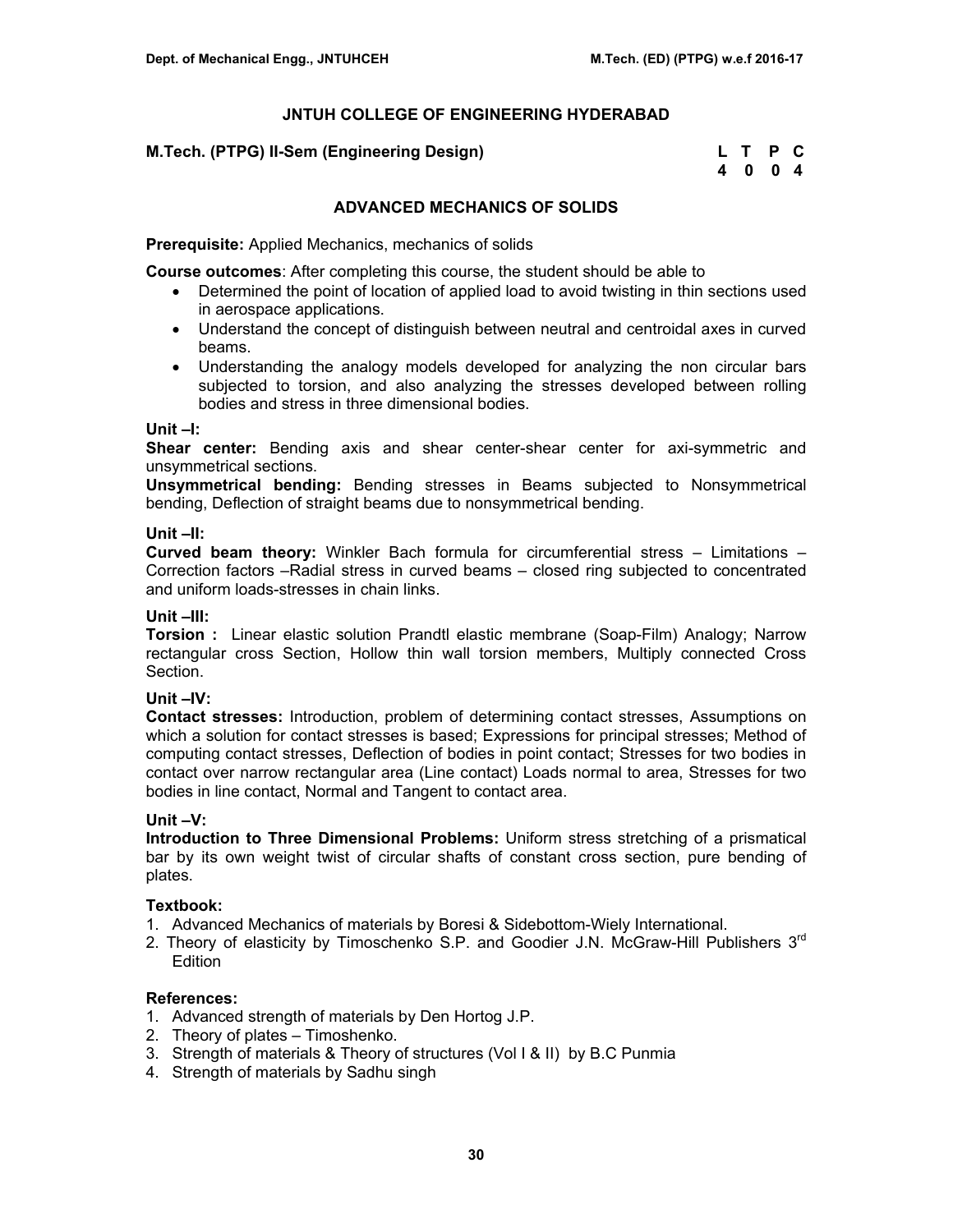**M.Tech. (PTPG) II-Sem (Engineering Design) L T P C** 

 **4 0 0 4** 

# **THEORY OF ELASTICITY (Elective - III)**

**Prerequisite:** Mechanics of solids

**Course outcomes:** After completing this course, the student should be able to

- Analyse the stresses and strains for two dimensional and three dimensional elements.
- Understand the equilibrium and compatibility conditions.
- Solve the problems on Torsion for different shaped bars.

#### **UNIT-I**

**Introduction:** Elasticity – notation for forces and stress components of stresses components of strain - Hooks law. Plane Stress and plain strain analysis - plane stress plane strain- differential equations of equilibrium - boundary conditions – compatibility equations –stress function - boundary condition.

## **UNIT-II**

Two dimensional problems in rectangular co-ordinates-solution by polynomials - saintvanant's principle-determination of displacements-bending of simple beams-application of corier series for two dimensional problems-gravity loading.

## **UNIT-III**

Two dimensional problems in polar coordinates - stress distribution symmetrical about an axis - pure bending of curved bars - strain components in polar coordinates – displacements - displacement for symmetrical stress distribution - simple symmetric and asymmetric problems - general solution of two-dimensional problem in polar coordinates - application of general solution in polar coordinates.

## **UNIT-IV**

Analysis of stress and strain in three dimensions - principal stress - stress ellipsoid - director surface - determination of principal stresses - max shear stresses - homogeneous deformation - principal axes of strain rotation. General Theorems. Differential equations of equilibrium - conditions of compatibility - determination of displacement - equations of equilibrium in terms of displacements - principle of super position - uniqueness of solutions the reciprocal theorem.

## **UNIT- V**

Torsion of Prismatic Bars - torsion of prismatic bars - bars with elliptical cross sections other elementary solution - membrane analogy - torsion of rectangular bars-solution of torsional problems by energy method - use of soap films in solving torsion problem - hydro dynamical analogies - torsion of shafts, tubes, bars etc.

## **Text Books:**

1. Theory of Elasticity by Timeshanko, McGrawhill Publications

- 1. Theory of Elasticity by Y.C. Fung.
- 2. Theory of Elasticity by Sadhu Singh. Dhanpat Rai sons Private Limited, New Delhi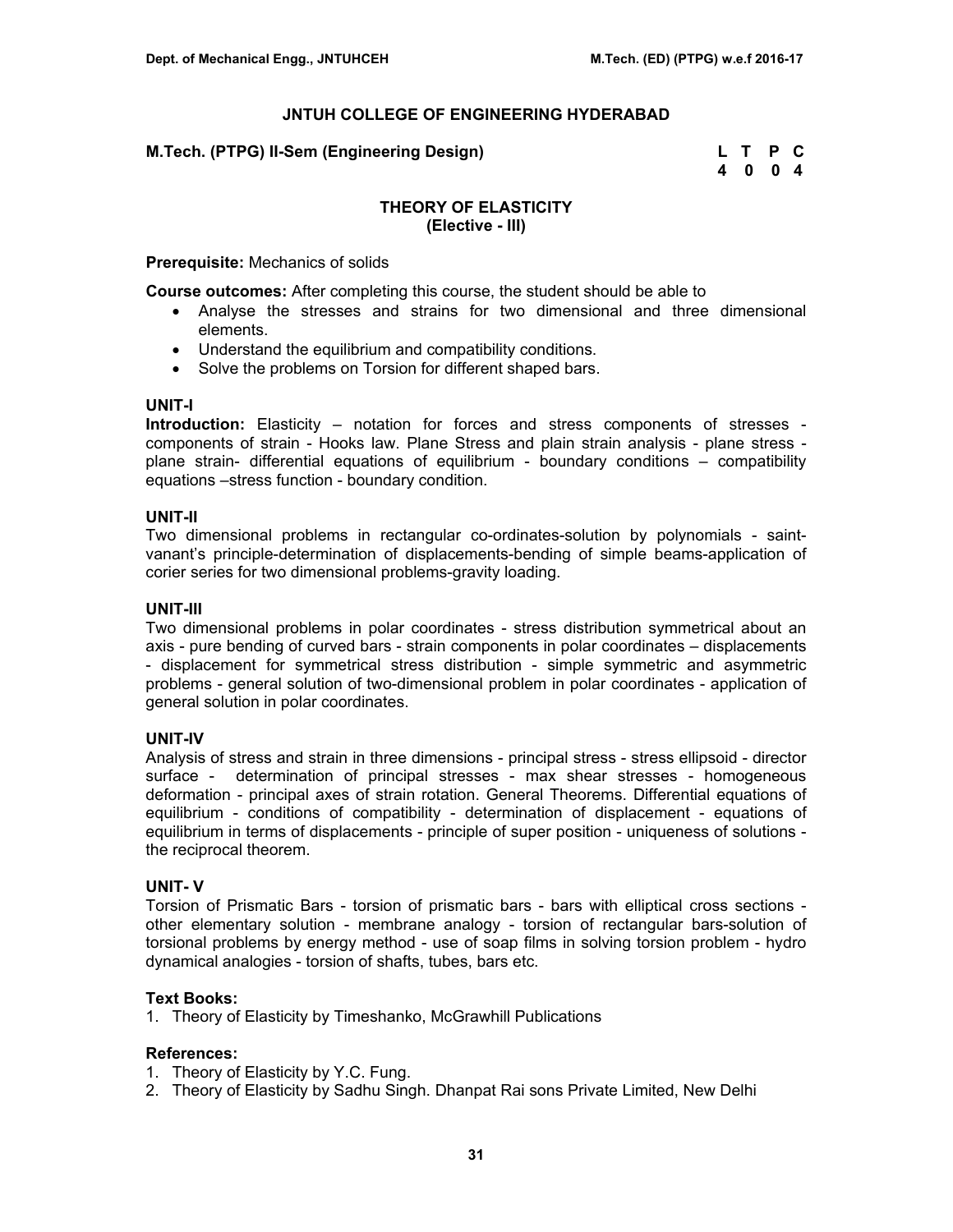# **M.Tech. (PTPG) II-Sem (Engineering Design)**

| M.Tech. (PTPG) II-Sem (Engineering Design) | L T P C |  |
|--------------------------------------------|---------|--|
|                                            | 4004    |  |

# **PLASTIC DEFORMATION OF METALS**

**(Elective- III)**

**Prerequisite:** Metallurgy

**Course outcomes:** After completing this course, the student should be able to

- Understand the different mechanisms of metal forming and related mathematical theories.
- Understanding different metal forming methods and related flow stress relations

# **UNIT - I:**

Fundamentals of Metal Forming: Classification of forming processes, mechanisms of metal forming: slab method, Upper and lower bound analysis, Deformation energy method and finite element method temperature of metal working, hot working, cold working, friction and lubricants.

# **UNIT - II:**

Rolling of metals: Rolling processes, forces and geometrical relationship in rolling, simplified analysis, rolling load, rolling variables, theories of cold and hot rolling, problems and defects in rolling, torque and power calculations, Problems.

# **UNIT - III:**

Forging: Classification of forging processes, forging of plate, forging of circular discs, open die and closed-die forging, forging defects, and powder metallurgy forging. problems on flow stress ,true strain and forging load.

Press tool design: Design of various press tools and dies like piercing dies, blanking dies, compound dies and progressive blanking dies, design of bending, forming and drawing dies.

# **UNIT - IV:**

Extrusion: Classification, Hot Extrusion, Analysis of Extrusion process, defects in extrusion, extrusion of tubes, production of seamless pipes. Problems on extrusion load.

Drawing: Drawing of tubes, rods, and wires: Wire drawing dies, tube drawing process, analysis of wire, deep drawing and tube drawing.Problems on drawforce.

## **UNIT - V:**

Sheet Metal forming: Forming methods, Bending, stretch forming, spinning and Advanced techniques of Sheet Metal Forming, Forming limit criteria, defect in formed parts.

Advanced Metal forming processes: HERF, Electromagnetic forming, residual stresses, inprocess heat treatment and computer applications in metal forming. problems on Blanking force,Blank diagram in Cup Diagram, Maximum considering shear.

## **Text Books:**

- 1. Mechanical Metallurgy / G.E. Dieter / Tata McGraw Hill, 1998. III Edition
- 2. Principles of Metal Working / Sunder Kumar

- 1. Principles of Metal Working processes / G.W. Rowe
- 2. ASM Metal Forming Hand book.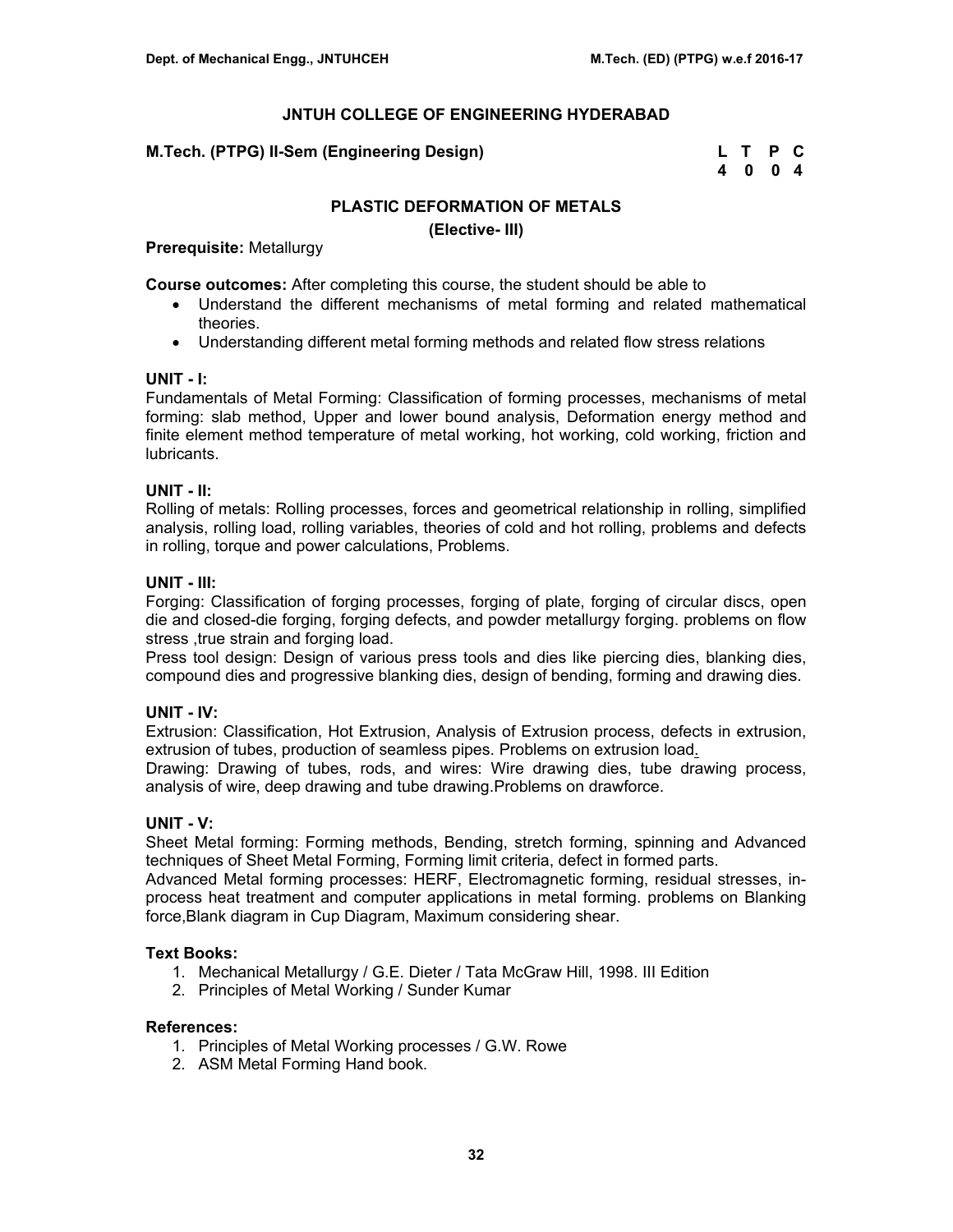| M.Tech. (PTPG) II-Sem (Engineering Design) | L T P C |  |
|--------------------------------------------|---------|--|
|                                            | 4004    |  |

# **COMPUTER AIDED MANUFACTURING (Elective - III)**

# **Prerequisite:** none

**Course outcomes:** After completing this course, the student should be able to

- To familiarize the components of computer aided manufacturing and to introduce CNC machines and computer aided process planning.
- CNC machines and its constructional features and part programming
- Basics of concepts of FMS GT,computer aided inspection, Automated material handling systems and Computer aided production planning.

## **Unit – I**

**Introduction:** Fundamental concepts in Manufacturing and Automation, Automation Strategies, Economic analysis in production, fundamentals of CAD / CAM, product cycle and CAD/CAM,

Automation and CAD/CAM, Scope of CIM, Automated flow lines, Transfer mechanisms, methods of Line balancing.

## **Unit – II**

**Numerical control machines:** Introduction- basic components of an NC system - the NC procedure - NC coordinate system, NC motion control system - application of numerical control- Economics of Numerical control.

**NC part programming:** Introduction – NC coding system, manual part programming, part programming with APT, NC part programming using CAD/CAM, manual data input.

## **Unit – III**

**Computer controls in NC:** NC controllers' technology - Computer Numerical Control (CNC), Direct Numerical control (DNC).

## **Unit – IV**

**Group Technology:** Part families, parts classification and coding, production flow analysis, Composite part concept, Machine cell design, benefits of GT.

**Flexible Manufacturing Systems:** Components of FMS, FMS Work stations, Material Handling Systems, and Computer Control system, FMS layout configurations and benefits of FMS.

## **Unit – V**

**Computer aided planning systems:** Approaches to Computer aided Process Planning (CAPP) - Generative and Retrieval CAPP systems, benefits of CAPP, Material Requirement Planning (MRP), mechanism of MRP, benefits, and Capacity Planning, Adaptive control machining systems, adaptive control optimization system, adaptive control constraint system, applications to machining processes, computer process monitoring, hierarchical structure of computers in manufacturing, and computer process control.

## **Text books:**

- 1. Automation, Production systems and Computer Integrated Manufacturing Systems Mikel P.Groover, PHI Publishers
- 2. CAD / CAM Concepts and Applications, Alavala, PHI.

- 1. CAD/CAM Mikell P. Groover, and Emory W. Zimmers. Jr. PHI Publishers
- 2. Computer Aided Design and Manufacturing, K.Lalit Narayan, K.Mallikarjuna Rao, MMM Sarcar, PHI Publishers
- 3. CAD/CAM/CIM, Radhakrishnan and Subramanian, New Age Publishers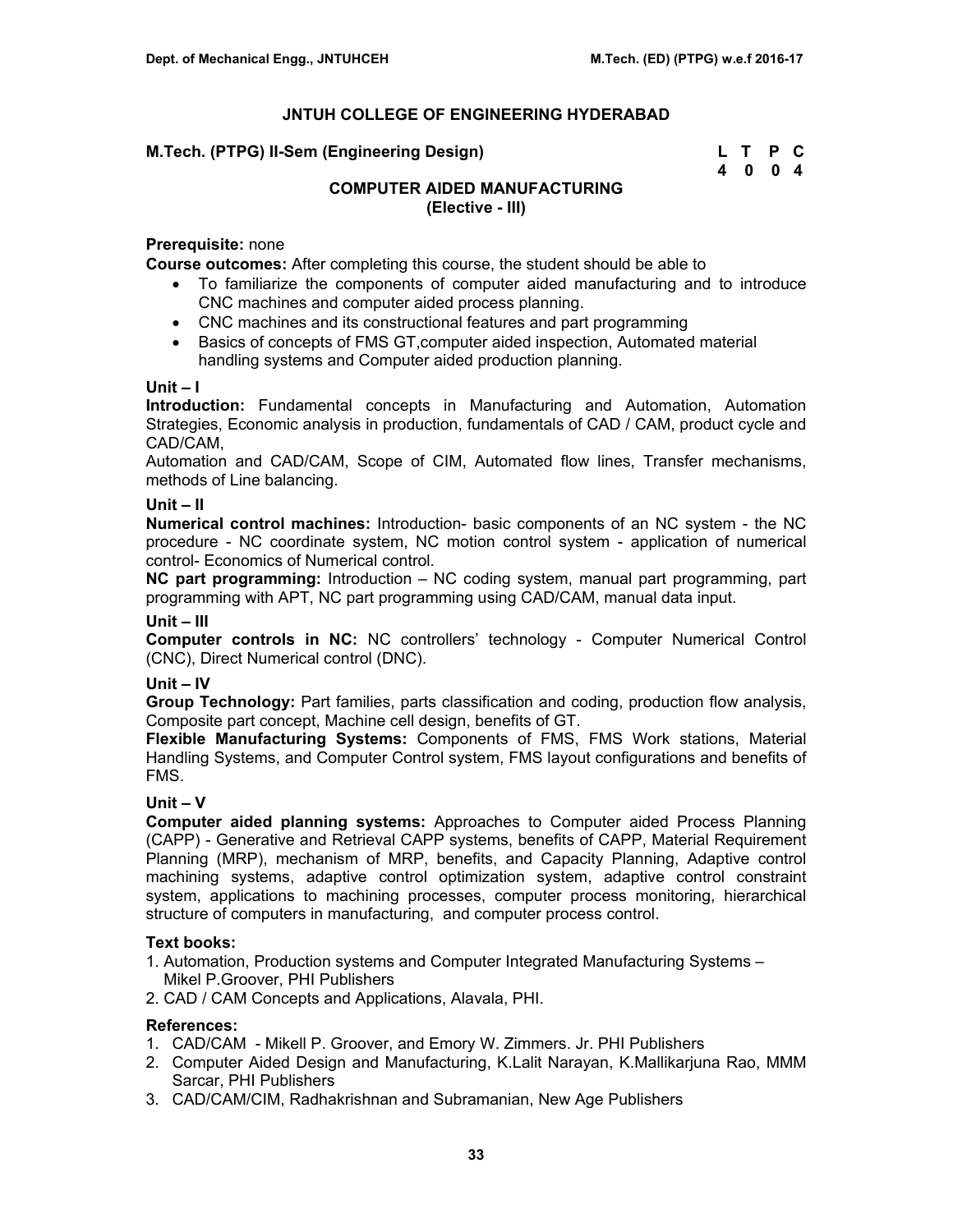**M.Tech. (PTPG) II-Sem (Engineering Design)** 

| M.Tech. (PTPG) II-Sem (Engineering Design) | L T P C |  |
|--------------------------------------------|---------|--|
|                                            | 4 0 0 4 |  |

# **OPTIMIZATION TECHNIQUES & APPLICATIONS (Elective- IV)**

**Prerequisite:** Operations Research

**Course outcomes:** After completing this course, the student should be able to

- Learn various optimization techniques
- Develop a optimization model for a given problem
- Solve the model using suitable optimization technique.
- Analyze the sensitivity of a solution to different variables.
- Use and develop optimization simulation software for variety of industrial problems

## **UNIT- I:**

Single Variable Non-Linear Unconstrained Optimization:Elimination methods :Uni-Model function-its importance, Fibonacci method,&Golden section method. Interpolation methods : Quadratic & Cubic interpolation methods.

## **UNIT- II:**

Multi variable non-linear unconstrained optimization: Direct search methods – Univariantmethod , Pattern search methods – Powell's, Hook -Jeeves, Rosenbrock search methods. Gradient methods: Gradient of function& its importance, Steepest descent method, Conjugate direction methods: Fletcher-Reeves method,& variable metric method.

## **UNIT- III:**

Linear Programming – Formulation, Simplex method&Artificial variable optimization techniques: Big M & Two phase methods. Sensitivity analysis: Changes in the objective coefficients, constants& coefficients of the constraints. Addition and deletion of variables, constraints.

Simulation – Introduction – Types- steps – applications: inventory & queuing – Advantages and disadvantages

## **UNIT- IV:**

Integer Programming- Introduction – formulation – Gomory cutting plane algorithm – Zero or one algorithm, branch and bound method

Stochastic Programming:Basic concepts of probability theory, random variablesdistributions-mean, variance, correlation, co variance, joint probability distribution. Stochastic linear programming: Chance constrained algorithm.

## **UNIT- V:**

Geometric Programming: Posynomials – Arithmetic - Geometric inequality – unconstrained G.P- constrained G.P(≤ type only)

Non Traditional Optimization Algorithms: Genetics Algorithm-Working Principles, Similarities and Differences between Genetic Algorithm & Traditional Methods. Simulated Annealing-Working Principle-Simple Problems. Introduction to Particle Swarm Optimization(PSO)(very brief)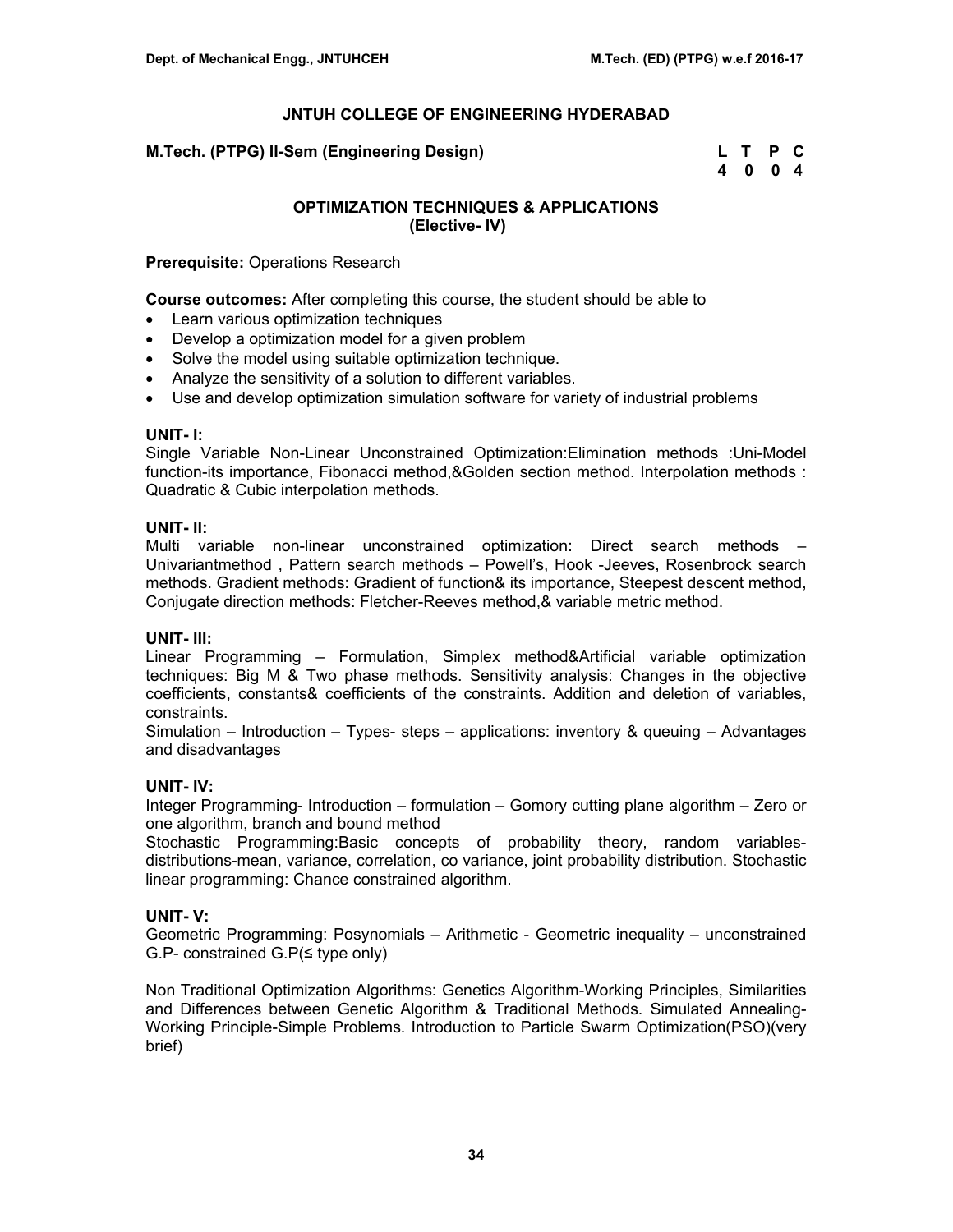# **TEXT BOOKS:**

- 1. Optimization theory & Applications / S.S.Rao / New Age International.
- 2. Optimization for Engineering Design, Kalyanmoy Deb, PHI

# **REFERENCE BOOKS:**

- 1. S.D.Sharma / Operations Research
- 2. Operation Research / H.A.Taha /TMH
- 3. Optimization in operations research / R.LRardin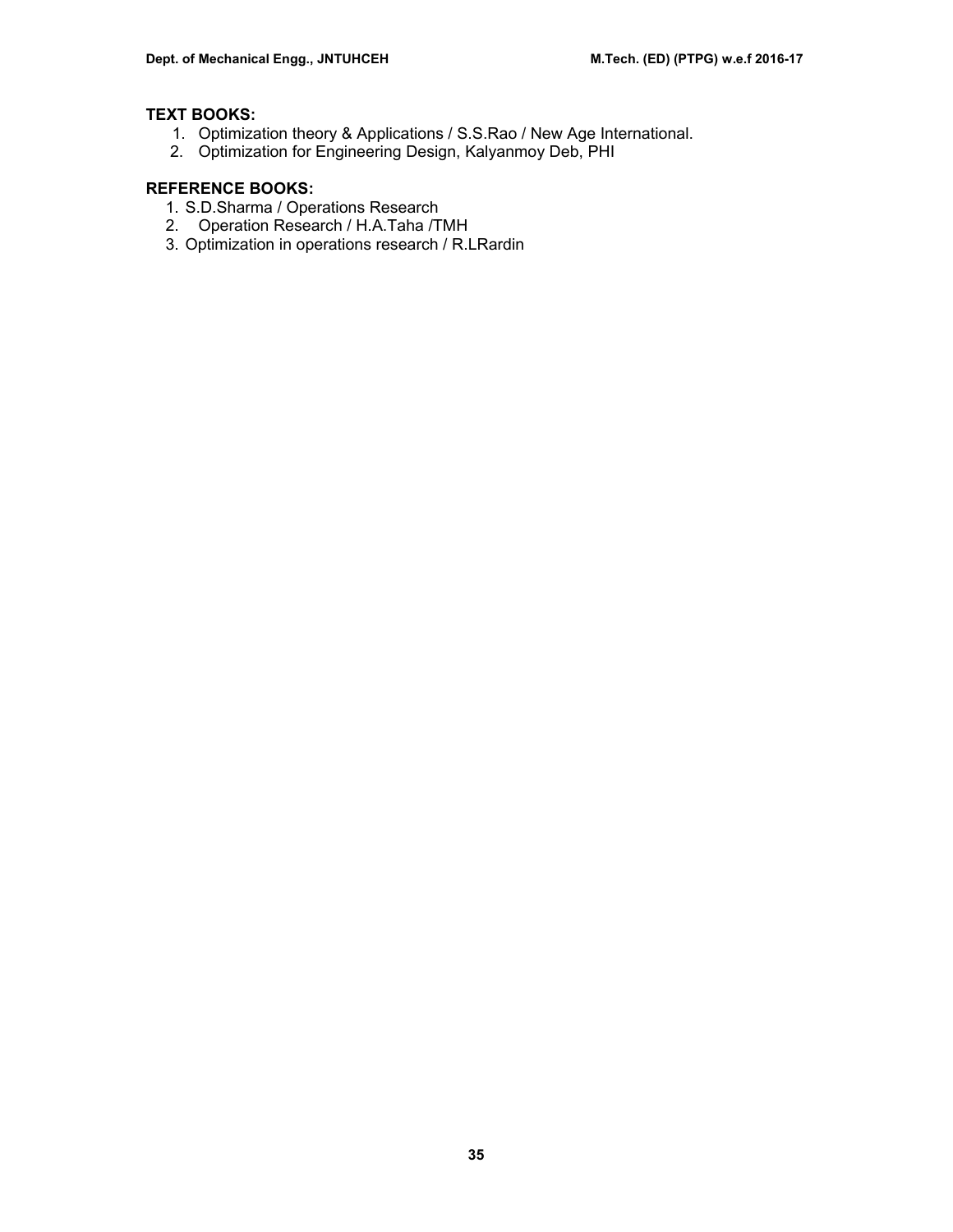# **M.Tech. (PTPG) II-Sem (Engineering Design)**

| M.Tech. (PTPG) II-Sem (Engineering Design) | L T P C |  |
|--------------------------------------------|---------|--|
|                                            | 4004    |  |

# **INSTRUMENTATION AND CONTROL SYSTEMS (Elective - IV)**

**Prerequisite:** Thermodynamics,

**Course outcomes:** After completing this course, the student should be able to

- Know general configuration of instrument, static and dynamics characteristics.
- Calibration analysis
- Know various properties to be measured
- Know various instruments for measuring above said properties
- Do calibrate the instrument when use it for measuring the given property.

# **UNIT – I**

**Introduction:** Generalized measurement system – basic methods of measurements - Errors in measurements–types of errors - Statistical analysis of measurement data – single sample test – multi-sample test.

**Static and Dynamic Characteristics:** Static characteristics of instruments – accuracy, precision, sensitivity, reproducibility, drift, uncertainity, hysteresis.

Dynamic characteristics – types of input signals- impulse, step, ramp and sinusoidal, first order system – step- harmonically – significance of time constant, second order system – undamped – underdamped – critically damped - overdamped systems

# **UNIT-II**

**Electrical transducers:** Sliding contact resitive transducer, thermistors, variable selfinductance transducer, variable mutual-inductance transducer, linear variable differential transformer, rotational variable differential transformer, variable reluctance transformer.

Capacitive Transducers, Ionization transducer, electronic transducer, electrokinetic transducer, piezoelectric transducer, photoelectric transducer,

## **UNIT – III**

**Measurement of displacement:** Comparators, optical flats, interferometer, autocollimator. **Measurement of Stress and Strain:** Principle of strain gages, selection and installation of bonded metallic strain gages, circuitry for the metallic strain gages, temperature compensation.

**Measurement of Force:** Proving ring, strain gage load cell, piezoelectric load cell, hydraulic load cell, pneumatic load cell.

**Measurement of Pressure:** High pressure measurement, low pressure measurement.

## **UNIT – IV:**

**Measurement of Flow:** Variable area flow meters, turbine flow meter, magnetic flow meter. **Measurement of liquid level:** Capacitance level detector, radar and microwave level sensors, ultrasonic level gages, nuclear level sensors.

**Measurement of temperature:** Thermocouples, thermistors, optical pyrometer.

Measurement of acceleration and vibration: seismic displacement pickup, seismic velocity pickup, seismic acceleration pick up, piezoelectric accelerometer.

## **UNIT-V:**

**Control system and their classification**: Introduction - Classification of control systems - Transfer function, block diagrams, system stability-Routh stability - Hurwitz stability.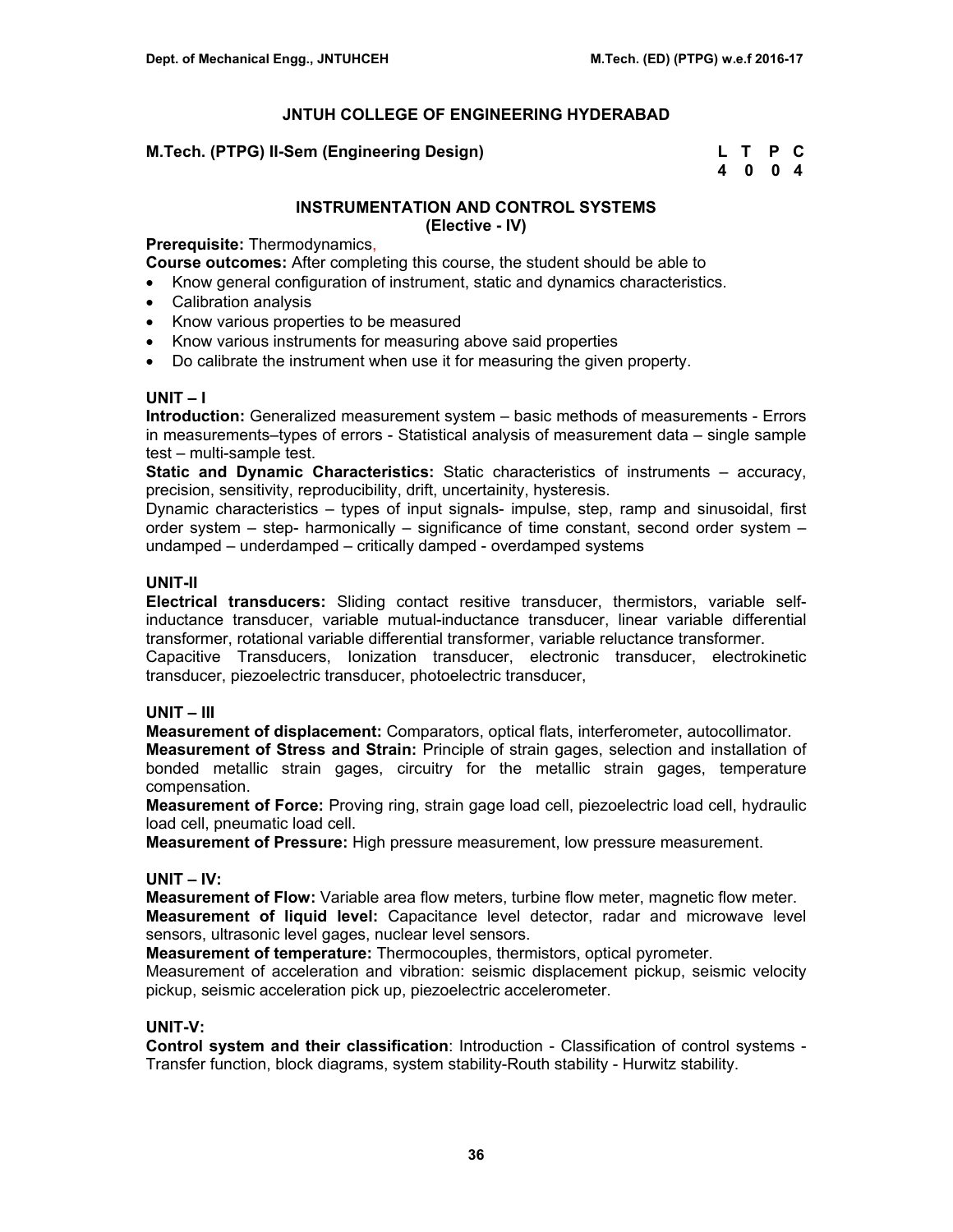**Hydraulic and Pneumatic controls systems:** Functional operation of - proportional control-Proportional plus integral control - Proportional plus derivative control- Proportional plus derivative plus integral control - Hydraulic control systems – Pneumatic control systems.

# **Text Books :**

- 1. Principles of Industrial Instrumentation and control systems, Alavala, Cengage Learning
- 2. Mechanical Measurements and controls by D.S.Kumar

- 1. John P. Bentley, Principles of Measurement Systems, Third edition, Addison Wesley Longman Ltd., UK, 2000.
- 2. Doebelin E.O, Measurement Systems Application and Design, Fourth edition, McGraw-Hill, New York, 1992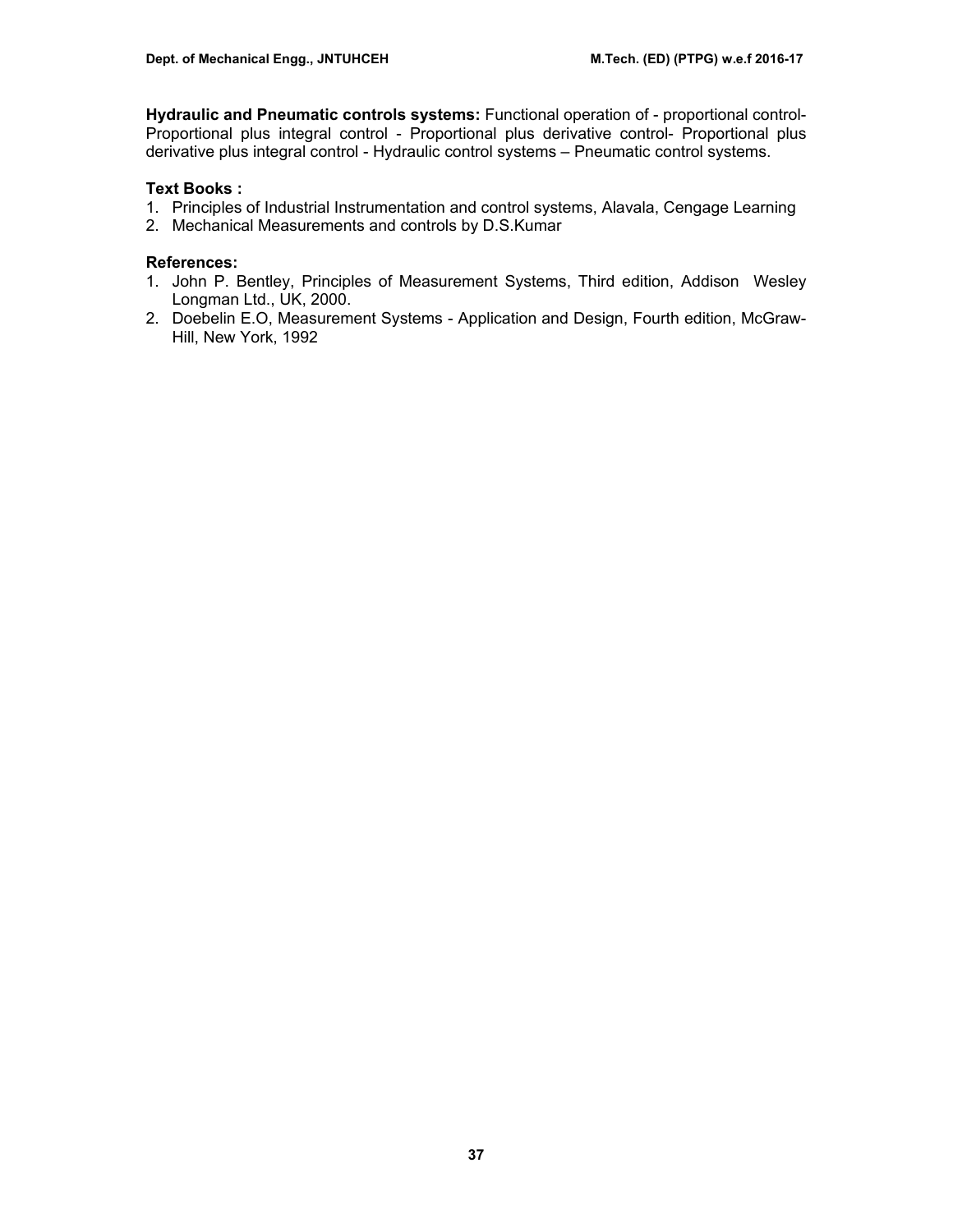| M.Tech. (PTPG) II-Sem (Engineering Design) | L T P C |  |
|--------------------------------------------|---------|--|
|                                            | 4004    |  |

# **DESIGN FOR MANUFACTURE AND ASSEMBLY (Elective - IV)**

**Prerequisite:** Production technology

**Course outcomes**: After completing this course, the student should be able to

- Understand how a design can be made suitable for various manufacturing processes.
- To study the various factors influencing the manufacturability of components
- To study the use of tolerances in manufacturing
- Application of this study to machining, casting and joining processes

# **UNIT I:**

**Introduction:** Design philosophy – Steps in Design process – General Design rules for Manufacturability – Basic principles of designing for economical production – Creativity in design.

Materials: Selection of Materials for design – Developments in Material Technology – Criteria for material selection – Material selection interrelationship with process selection – process selection charts.

# **UNIT II:**

**MACHINING PROCESS:** Overview of various machining processes – general design rules for machining - Dimensional tolerance and surface roughness – Design for Machining ease – Redesigning of components for machining ease with suitable examples, General design recommendations for machined parts.

METAL CASTING: Appraisal of various casting processes, Selection of casting process, General design considerations for casting – casting tolerances – Use of Solidification Simulation in casting design – Product design rules for sand casting.

# **UNIT III**

**METAL JOINING:** Appraisal of various welding processes, Factors in design of weldments – General design guidelines – pre and post treatment of welds – Effects of thermal stresses in weld joints – Design of brazed joints.

**FORGING** – Design factors for Forging – Closed die forging design – parting lines of dies – Drop forging die design – General design recommendations

# **UNIT IV:**

**EXTRUSION, SHEET METAL WORK & PLASTICS:** Design guidelines for Extruded sections - Design principles for Punching, Blanking, Bending, Deep Drawing – Keeler Goodman Forming Limit Diagram – Component Design for Blanking.

**PLASTICS:** Viscoelastic and Creep behavior in plastics – Design guidelines for Plastic components – Design considerations for Injection Moulding.

# **UNIT V:**

**DESIGN FOR ASSEMBLY :** General design guidelines for Manual Assembly - Development of Systematic DFA Methodology - Assembly Efficiency - Classification System for Manual handling- Classification System for Manual Insertion and Fastening - Effect of part symmetry on handling time - Effect of part thickness and size on handling time - Effect of weight on handling time - Effect of symmetry , Further design guidelines.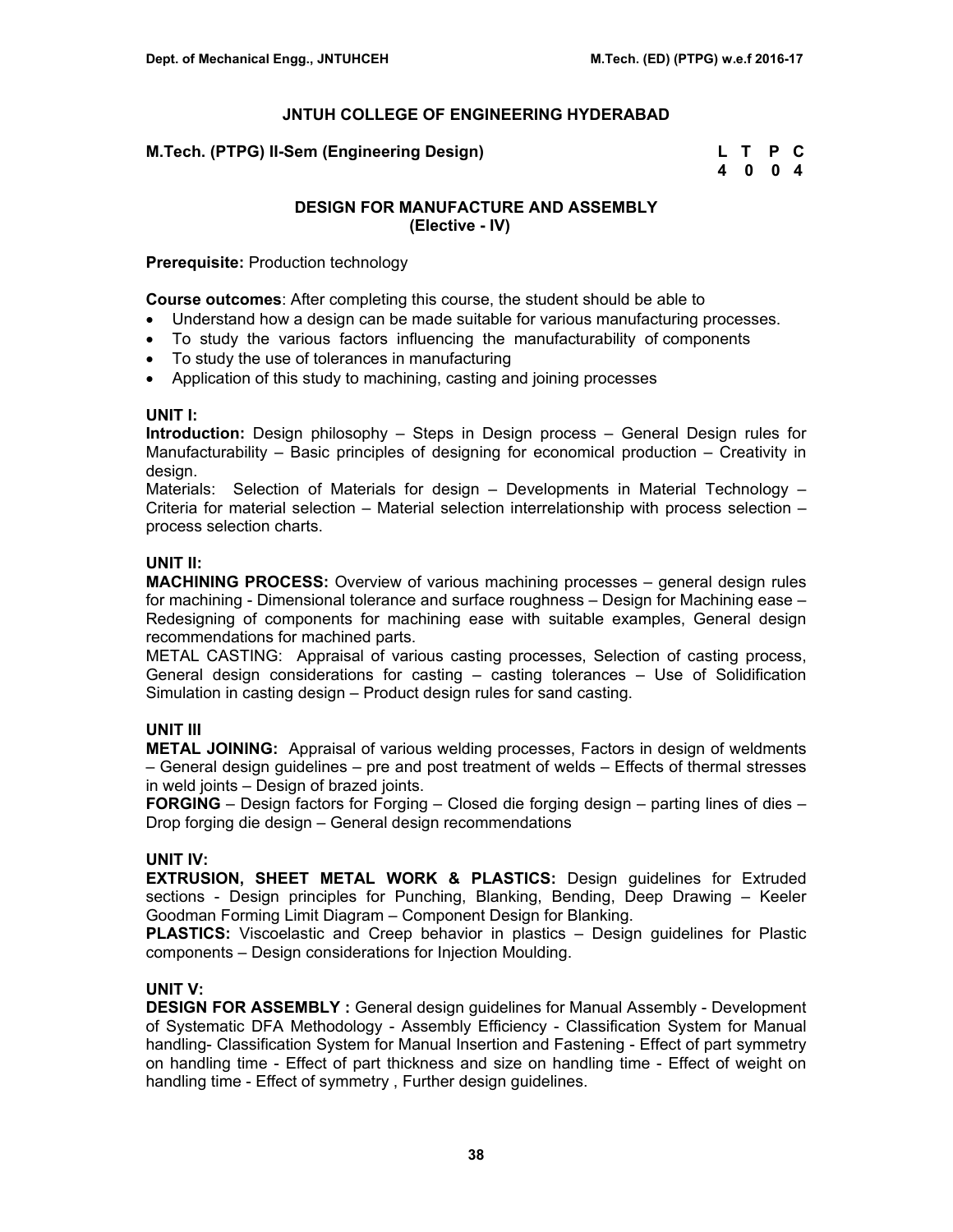# **Text books:**

- 1. Engineering design-Material & Processing Approach/ George E. Deiter, Mc. Graw Hill Intl.  $2<sup>nd</sup> Ed.2000$ .
- 2. Product design for Manufacture and Assembly/ Geoffrey Boothroyd/Marcel Dekker Inc. NY, 1994.

# **Reference books:**

- 1. Product design and Manufacturing / A.K Chitale and R.C Gupta / Prentice Hall of India, New Delhi, 2003.
- 2. Design and Manufacturing / Surender Kumar & Goutham Sutradhar / Oxford & IBH Publishing Co. Pvt .Ltd., New Delhi, 1998.
- 3. Product Design/ Kevin Otto and Kristin Wood/ Pearson Education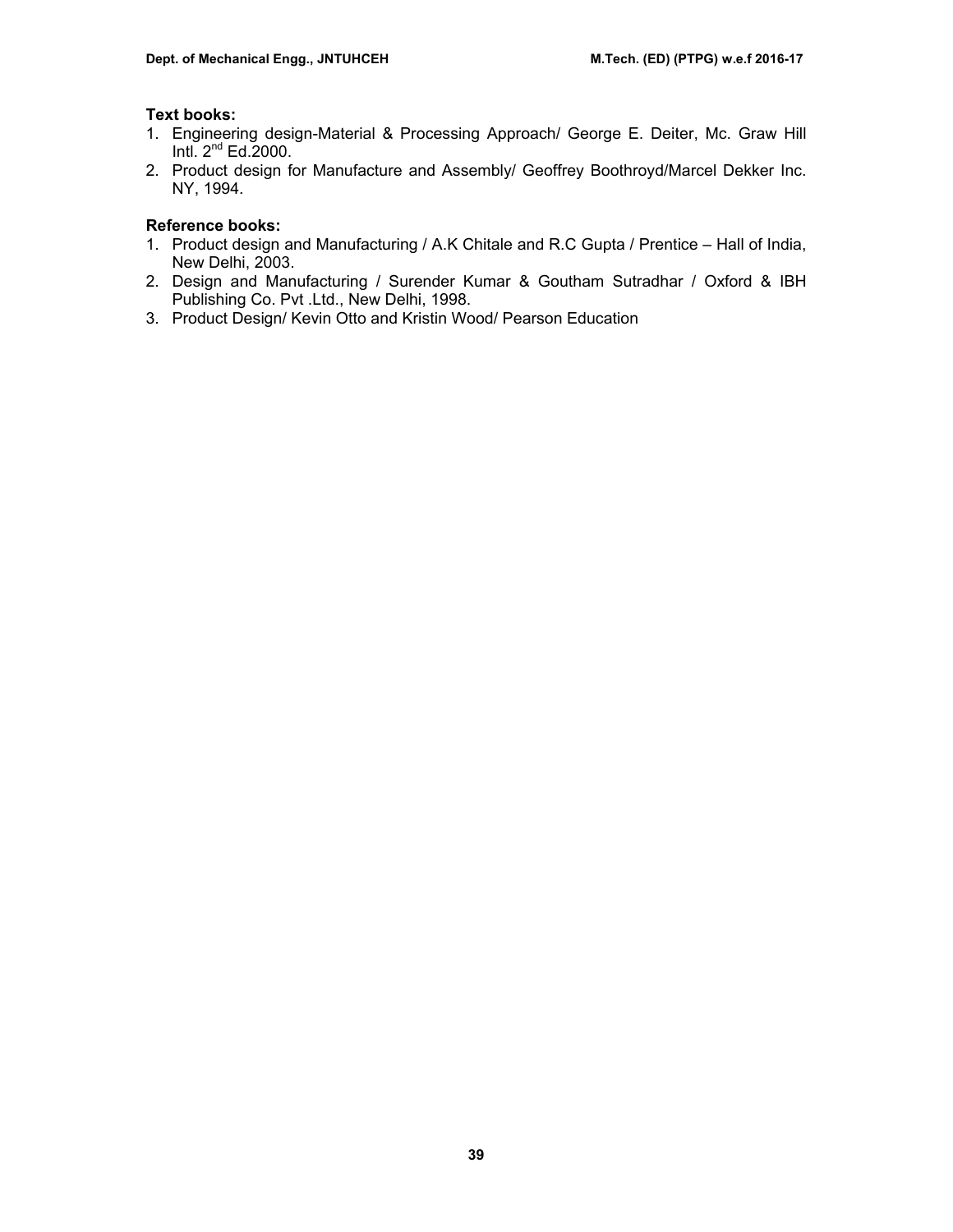# **M.Tech. (PTPG) II-Sem (Engineering Design)**

| M.Tech. (PTPG) II-Sem (Engineering Design) | L T P C            |  |
|--------------------------------------------|--------------------|--|
|                                            | $0 \t 0 \t 4 \t 2$ |  |

# **SOFT SKILLS LAB (Activity-based)**

# **Course Objectives**

- $\gg$  To improve the fluency of students in English
- $\gg$  To facilitate learning through interaction
- $\gg$  To illustrate the role of skills in real-life situations with case studies, role plays etc.
- $\gg$  To train students in group dynamics, body language and various other activities which boost their confidence levels and help in their overall personality development
- $\gg$  To encourage students develop behavioral skills and personal management skills
- $\gg$  To impart training for empowerment, thereby preparing students to become successful professionals

# **Learning Outcomes**

- $\bullet$  Developed critical acumen and creative ability besides making them industry-ready.
- **&** Appropriate use of English language while clearly articulating ideas.
- & Developing insights into Language and enrich the professional competence of the students.
- **Enable students to meet challenges in job and career advancement.**

# **INTRODUCTION**

Definition and Introduction to Soft Skills – Hard Skills vs Soft Skills – Significance of Soft/Life/Self Skills – Self and SWOT Analysis *and*

- **1. Exercises on Productivity Development** 
	- Effective/ Assertive Communication Skills (Activity based)
	- Time Management (Case Study)
	- Creativity & Critical Thinking (Case Study)
	- Decision Making and Problem Solving (Case Study)
	- Stress Management (Case Study)
- **2. Exercises on Personality Development Skills** 
	- Self-esteem (Case Study)
	- Positive Thinking (Case Study)
	- Emotional Intelligence (Case Study)
	- Team building and Leadership Skills (Case Study)
	- Conflict Management (Case Study)
- **3. Exercises on Presentation Skills** 
	- Netiquette
	- Importance of Oral Presentation Defining Purpose- Analyzing the audience-Planning Outline and Preparing the Presentation- Individual & Group Presentation- Graphical Organizers- Tools and Multi-media Visuals
	- One Minute Presentations (Warming up)
	- PPT on Project Work- Understanding the Nuances of Delivery- Body Language – Closing and Handling Questions – Rubrics for Individual Evaluation (Practice Sessions)
- **4. Exercises on Professional Etiquette and Communication** 
	- Role-Play and Simulation- Introducing oneself and others, Greetings, Apologies, Requests, Agreement & Disagreement….etc.
	- Telephone Etiquette
	- Active Listening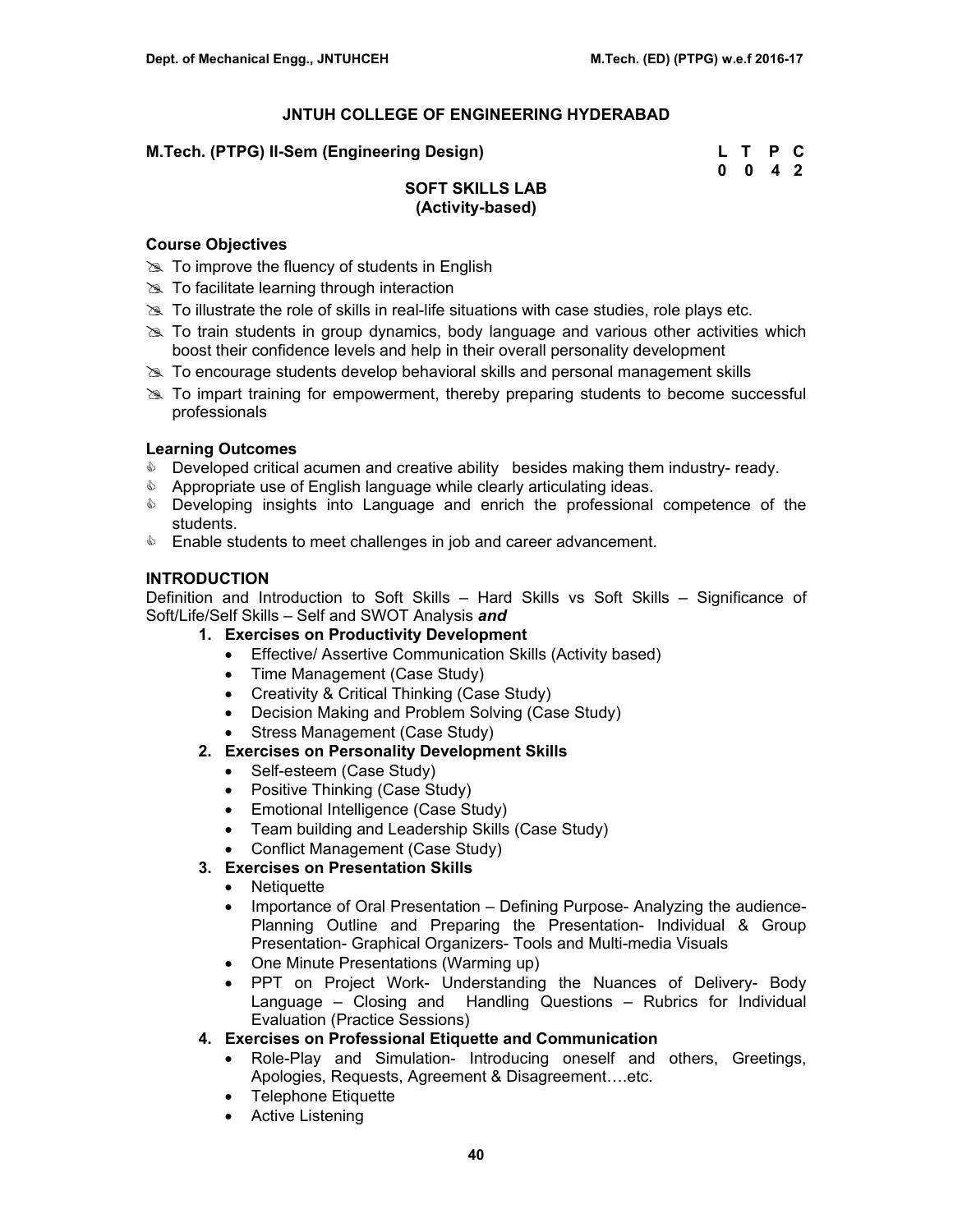- Group Discussions (Case study)- Group Discussion as a part of Selection Procedure- Checklist of GDs
- Analysis of Selected Interviews (Objectives of Interview)
- Mock-Interviews (Practice Sessions)
- Job Application and Preparing Resume
- Process Writing (Technical Vocabulary) Writing a Project Report-**Assignments**
- **5. Exercises on Ethics and Values**

Introduction –– Types of Values - Personal, Social and Cultural Values - Importance of Values in Various Contexts

- Significance of Modern and Professional Etiquette Etiquette (Formal and Informal Situations with Examples)
- Attitude, Good Manners and Work Culture (Live Examples)
- Social Skills Dealing with the Challenged (Live Examples)
- Professional Responsibility Adaptability (Live Examples)
- Corporate Expectations
- ) Note: Hand-outs are to be prepared and given to students.
- $\mathcal{F}$  Training plan will be integrated in the syllabus.
- $\mathcal{F}$  Topics mentioned in the syllabus are activity-based.

# **SUGGESTED SOFTWARE:**

- ) The following software from **'train2success.com'** 
	- o Preparing for being Interviewed
	- o Positive Thinking
	- o Interviewing Skills
	- o Telephone Skills
	- o Time Management
	- o Team Building
	- o Decision making

## **SUGGESTED READING:**

- 1. Alex, K. 2012. *Soft Skills.* S. Chand Publishers
- 2. *Management Shapers*. 2011. Collection of 28 Books by different Authors. Universities Press.
- 3. Sherfield, Robert M. *2005. et al Cornerstone: Developing Soft Skills*. Pearson
- 4. Suresh Kumar,E; Sreehari, P. & Savithri, J. 2011. *Communication Skills and Soft Skills-An Integrated Approach.* New Delhi: Pearson
- 5. The ACE of Soft Skills by Gopalaswamy Ramesh & Mahadevan Ramesh. 2013. Pearson Publishers. New Delhi.
- 6. Patnaik, P. 2011. *Group Discussion and Interview Skills.* New Delhi: Foundation
- *7.* Sudhir Andrews. 2009. *How to Succeed at Interviews.* New Delhi: Tata McGraw Hill
- **8.** Sasikumar, V & Dhamija, P.V. 1993. *Spoken English A Self-Learning Guide to Conversation Practice.* New Delhi: Tata McGraw-Hill
- 9. *Dixson, Richard J. Everyday Dialogues in English. Prentice Hall India Pvt Ltd*
- 10. Mukhopadhyay. L *et al. 2012. Polyskills. New Delhi: CUP India Pvt Ltd*
- 11. Rizvi, M. A. 2005. *Effective Technical Communication.* New Delhi: Tata McGraw Hill
- 12. *The Hindu Speaks on Education* by the Hindu Newspaper
- 13. Naterop, B. Jean and Revell, Rod. 2004. *Telephoning in English*. Cambridge: CUP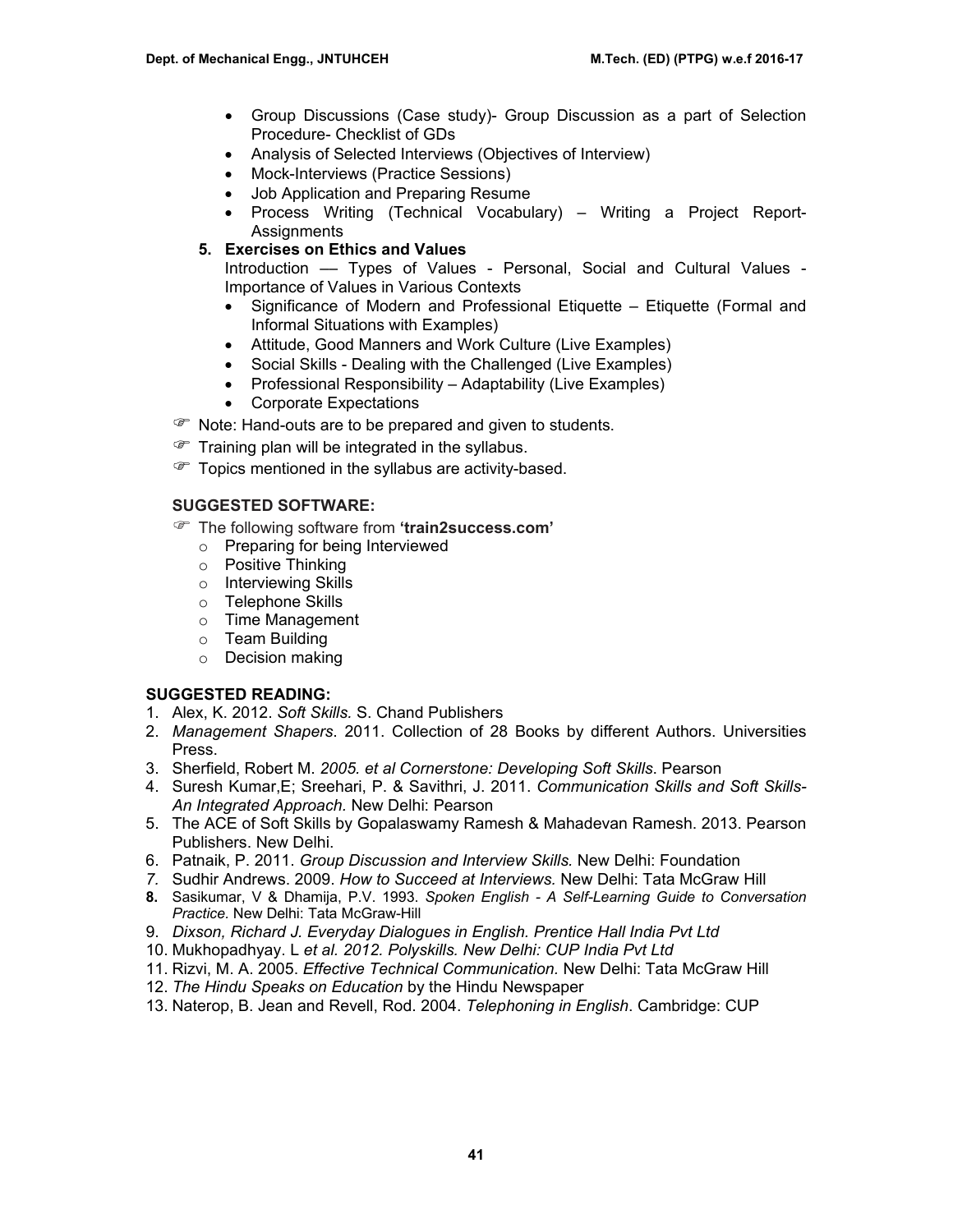## **M.Tech. (PTPG) III-Sem (Engineering Design)**

| M.Tech. (PTPG) III-Sem (Engineering Design) | L T P C |  |
|---------------------------------------------|---------|--|
|                                             | 4004    |  |

# **ADVANCED MACHINE DESIGN**

# **Prerequisite:** Design of machine elements

**Course Objectives:** The course is intend to

- To design machine components which are subjected to fluctuating loads.
- To distinguish different design criterions and their procedure to carry out the required design steps for designing mechanical components.
- To design machine components/parts based on creep criterions.

**Course outcomes:** After completing this course, the student should be able to

- Ability to analyze behaviour of mechanical elements under different loads
- Understand the design of different transmission elements of automobile
- Ability to analyze mechanical elements critically.

## **Unit- I**

## **Shafts and Axles:**

Introduction, Causes of failure in Shafts and Axles And Stresses in Shafts, Materials for Shafts and Axles, Methods of Manufacturing of Shafts, Designing of Straight Shafts, Pure Tensional Load, Designing for Rigidity and Stiffness, Design of Axles, Flexible Shafts. **Unit- II** 

## **Rope drive:**

Fibre ropes, rope drives for power transmission, fibrous Ropes used in Hoisting Tackle, Wire Ropes, Materials, Wire Rope Construction, Applications of Ropes, properties of various types of Ropes, Approximate wire Diameters and Effective Cross- section of Ropes: Fiber cores for steel wire ropes, Working loads, Friction and Efficiency wire rope, sheaves and Drum, rope fasteners, Selection of wire rope, design procedure.

# **Unit- III**

## **Chain drives:**

Types of Chain drives, construction of Chains, Roller Chains, Silent Chains, selection of a chain, Design of the chain Drive, Good design practice.

## **Unit- IV**

## **Gear drives:**

Design calculations for helical gears, Definitions, double helical , Gear tooth proportions, Design calculations, forces acting in a Bevel gear, Worm gear drives, worm wheel, designation of a worm gear drive, Materials, efficiency of Drive, Heat Dissipation, Design of worm Gearing, Forces on worm gears, advantages and disadvantages of worm gear drives.

# **Unit- V**

# **Power screws:**

Function, Types of Power screws , Multiple threads, Comparison of square and trapezoidal threads, Power screw drive, Efficiency of screws, square threads, Trapezoidal Threads, stresses in screws design calculations, design procedure, other types of screws, differential and compounds screws , ball baring screws.

## **Text books:**

1. Machine Design by Dr. P.C. Sharma- S.K.Kataria & sons

- 2. Machine Design by Maleev and Hartman-C.B.S Publishers **References:**
- 1. Machine Design by Schaum series
- 2. Mechanical Engineering design by J.E. Shigley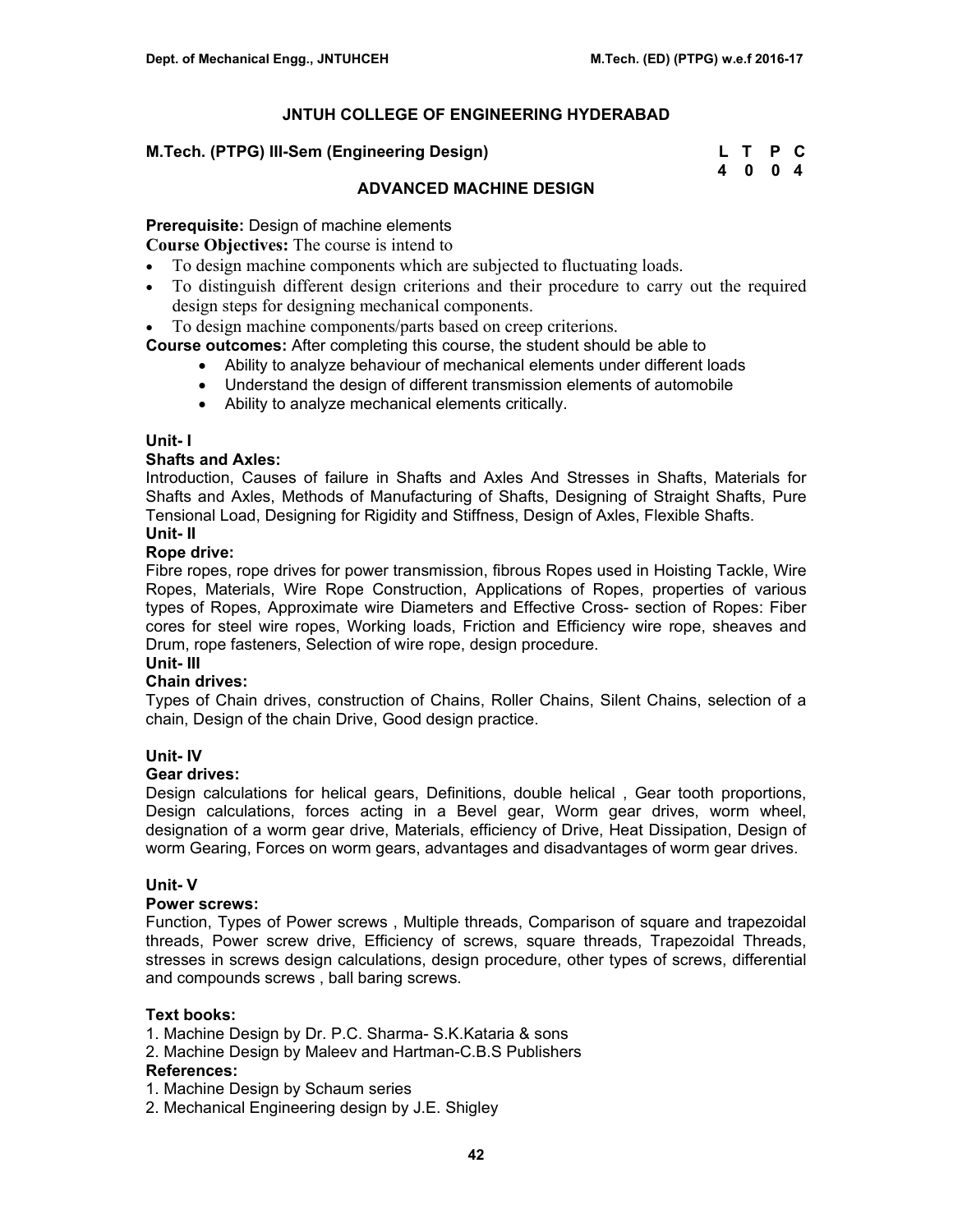## **M.Tech. (PTPG) III-Sem (Engineering Design)**

| M.Tech. (PTPG) III-Sem (Engineering Design) | L T P C |  |
|---------------------------------------------|---------|--|
|                                             | 4004    |  |

#### **INDUSTRIAL ROBOTICS (Elective - V)**

# **Prerequisite:** none

**Course Objectives:** The course is intend

- To impart knowledge on robot configurations, components, sensors and actuators used in robotics.
- To develop programming techniques for industrial robots, kinematic and dynamic analysis for simple planner robots, robot cell design and applications.

**Course outcomes**: After completing this course, the student should be able to

- Understand the with the automation and brief history of robot and applications.
- To familiarized with the kinematic motions of robot and good knowledge about robot end effectors and their design concepts.
- Write Programming methods & various Languages of robots.

## **UNIT I**

**Introduction:** Automation and Robotics, Robot anatomy, robot configuration, motions joint notation work volume, robot drive system, control system and dynamic performance, precision of movement.

**Control System And Components:** basic concept and modals controllers control system analysis, robot actuators and feedback components (sensors): Internal & External Sensors, Positions sensors, velocity sensors - Desirable features, tactile, proximity and range sensors, uses sensors in robotics , Power Transmission Systems.

## **UNIT II:**

**Motion Analysis and Control:** Manipulator kinematics, position representation Homogeneous transformation, D-H Notation, D-H Transformation Matrix, Forward & Inverse transformations, problems on planar & spatial manipulators, Differential Kinematics, Jacobian Formulation, problems, manipulator path control: Slew, Joint Interpolated & Straight line motions, trajectory planning: Joint space scheme, Cartesian space scheme, Cubic Polynomial fit without and with via point, blending.

# **UNIT III:**

**Robot Dynamics:** Lagrange – Euler & Newton - Euler formulations, problems on two link planar manipulators, configuration of robot controller.

**End Effectors**: Grippers-types, operation, mechanism, force analysis, tools as end effectors consideration in gripper selection and design.

**Machine Vision:** Functions, Sensing and Digitizing-imaging, Devices, Lighting techniques, Analog to digital single conversion, Image storage, Image processing and Analysis-image data reduction, Segmentation feature extraction. Object recognition, training the vision system, Robotics application.

## **UNIT IV:**

**Robot Programming:** Lead through programming, Robot programming as a path in space, Motion interpolation, WAIT, SINGNAL AND DELAY commands, Branching capabilities and Limitations.

**Robot Languages:** Textual robot languages, Generation, Robot language structures, Elements and functions.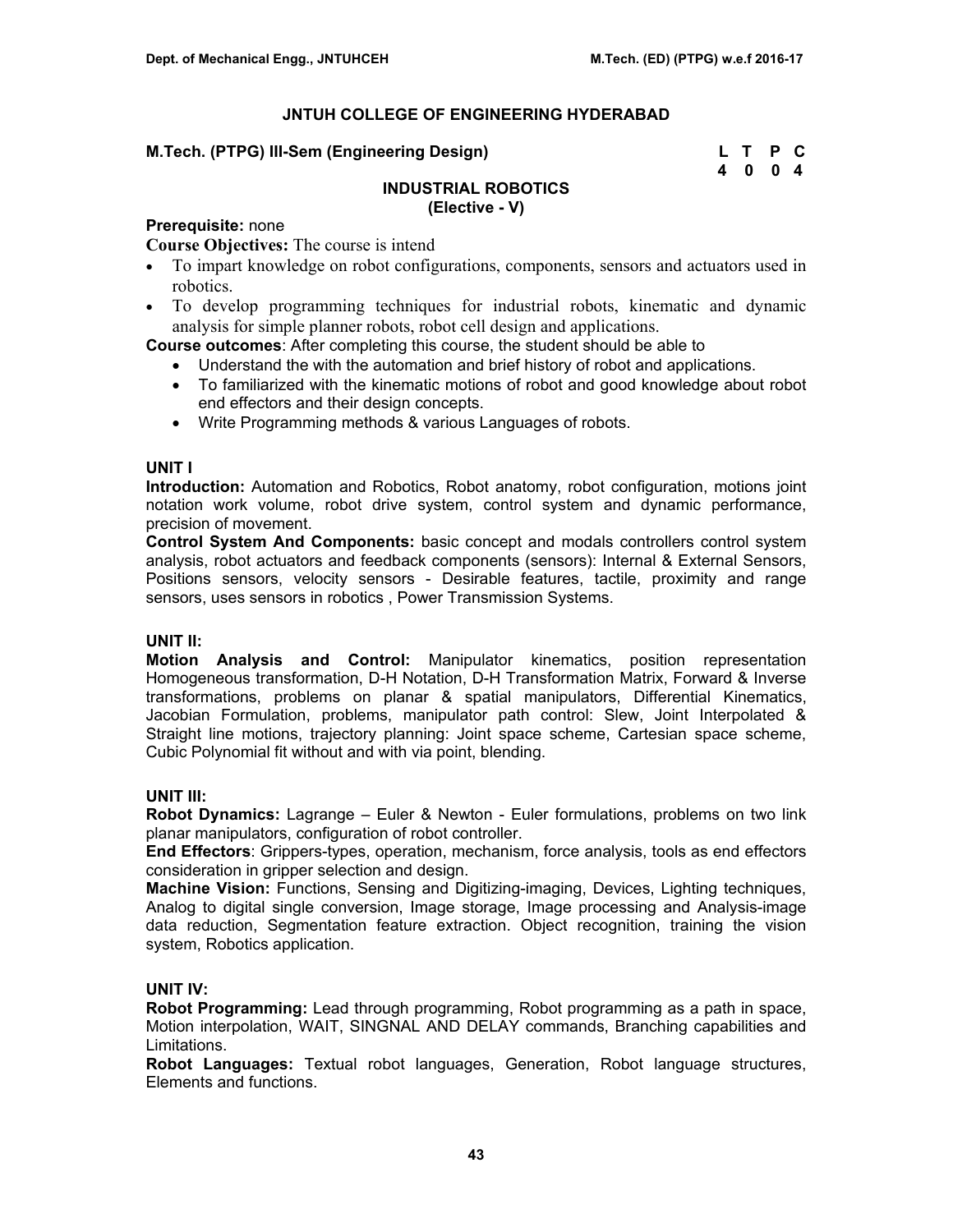# **UNIT V:**

**Robot Cell Design and Control:** Robot cell layouts-Robot centered cell, In-line robot cell, Considerations in work cell design, Work cell control, Inter locks, Error detection, Work cell controller.

**Robot Applications:** Material transfer, Machine loading/unloading. Processing operations, Assembly and Inspection, Future Applications.

# **TEXT BOOKS:**

- 1. Introduction to Robotics Mechanics & Control/ John J.Craig/Pearson
- 2. Industrial robotics / Mikell P.Groover / McGraw Hill.

# **REFERENCE BOOKS:**

- 1. Robotics / K.S.Fu / McGraw Hill.
- 2. Robot Analysis/Lung Wen Tsai/John Wiley & Sons
- 3. Robotics & control/RK Mittal & IJ Nagrath/ Tata McGrawHill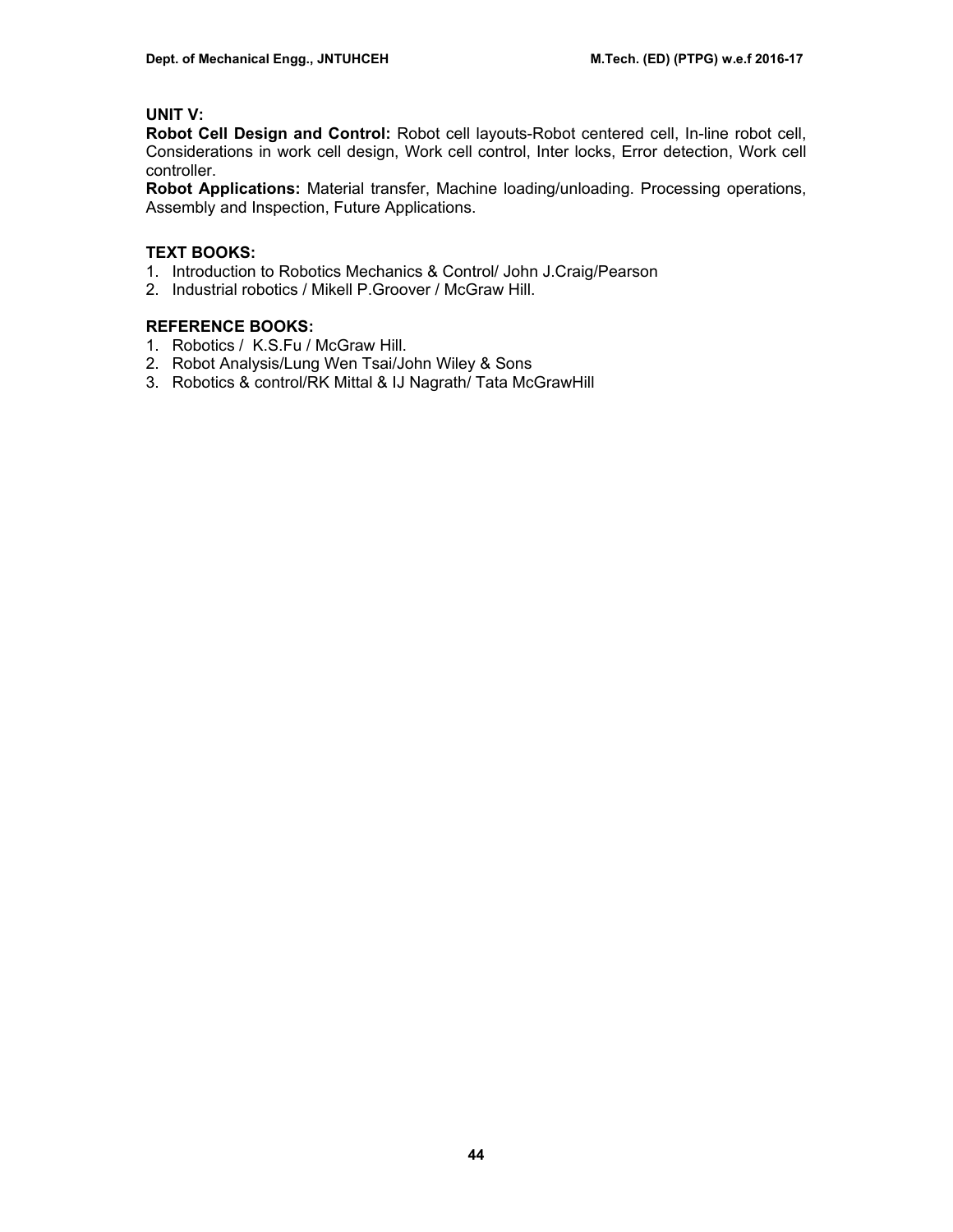| M.Tech. (PTPG) III-Sem (Engineering Design) | L T P C |  |
|---------------------------------------------|---------|--|
|                                             | 4004    |  |

# **NEURAL NETWORKS AND FUZZY LOGICS (Elective-V)**

## **Prerequisites:** None

**Course Objectives:** The course is intend

• To cater the knowledge of Neural Networks and Fuzzy Logic Control and use these for controlling real time systems.

**Course outcomes:** After completion of this course, the student should be able to

- Learn concepts of neural networks and fuzzy logics
- Understand the topology of multi-layer perceptron, recurrent neural networks and
- Fuzzification & Defuzzification.
- understand the basic structure and operation of Fuzzy logic control systems

**UNIT-I: Evolution of neural networks; Artificial Neural Network**: Basic model, Classification, Feed forward and Recurrent topologies, Activation functions; Learning algorithms: Supervised, Un-supervised and Reinforcement; Fundamentals of connectionist modeling: McCulloach – Pits model, Perceptron, Adaline, Madaline.

**UNIT–II**: Topology of Multi-layer perceptron, Back propagation learning algorithm, limitations of Multi-layer perceptron. Radial Basis Function networks: Topology, learning algorithm; Kohenen's self-organising network: Topology, learning algorithm; Bidirectional associative memory Topology, learning algorithm, Applications.

**UNIT–III**: Recurrent neural networks: Basic concepts, Dynamics, Architecture and training algorithms, Applications; Hopfield network: Topology, learning algorithm, Applications; Industrial and commercial applications of Neural networks: Semiconductor manufacturing processes, Communication, Process monitoring and optimal control, Robotics, Decision fusion and pattern recognition.

**UNIT–IV**: Classical and fuzzy sets: Introduction, Operations and Properties, Fuzzy Relations: Cardinality, Operations and Properties, Equivalence and tolerance relation, Value assignment: cosine amplitude and max-min method; Fuzzification: Membership value assignment- Inference, rank ordering, angular fuzzy sets. Defuzzification methods, Fuzzy measures, Fuzzy integrals, Fuzziness and fuzzy resolution; possibility theory and Fuzzy arithmetic; composition and inference; Considerations of fuzzy decision-making.

## **UNIT-V**

 Basic structure and operation of Fuzzy logic control systems; Design methodology and stability analysis of fuzzy control systems; Applications of Fuzzy controllers. Applications of fuzzy theory.

## **Text Books:**

- 1. Limin Fu, "Neural Networks in Computer Intelligence," McGraw Hill, 2003.
- 2. Fakhreddine O. Karray and Clarence De Silva., "Soft Computing and Intelligent Systems Design, Theory, Tools and Applications," Pearson Education, India, 2009.
- 3. Timothy J. Ross, "Fuzzy Logic with Engineering Applications," McGraw Hill,1995.
- 4. B.Yegnanarayana, "Artificial Neural Networks," PHI, India, 2006.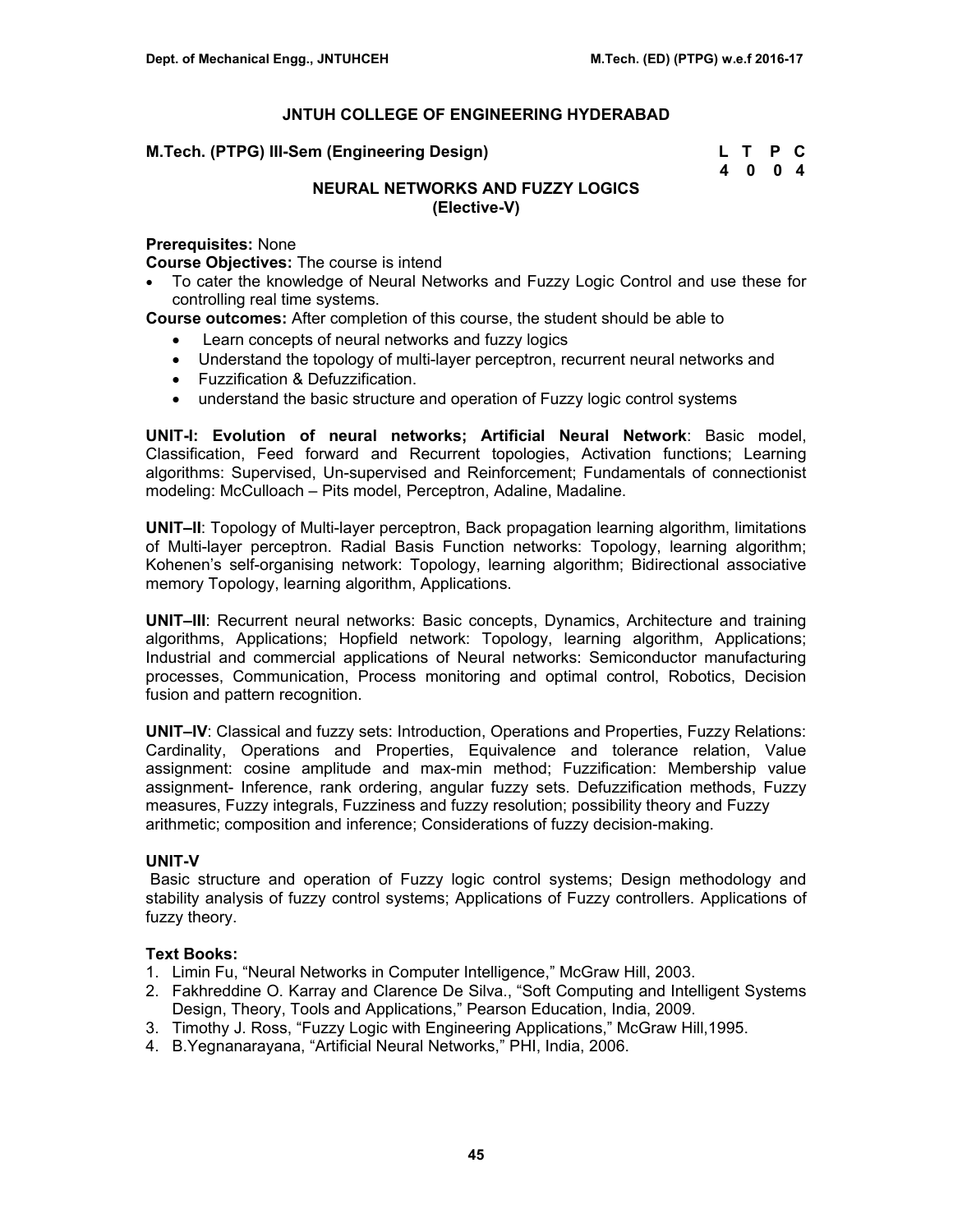**M.Tech. (PTPG) III-Sem (Engineering Design)** 

| M.Tech. (PTPG) III-Sem (Engineering Design) | L T P C |  |
|---------------------------------------------|---------|--|
|                                             | 4 0 0 4 |  |

# **ADVANCED TOOL DESIGN**

## **(Elective - V)**

**Prerequisite:** Production technology **Course Objectives:** The course is intend to

- Describe tool design methods and punch and die manufacturing techniques
- Select material for cutting tools and gages;
- classify various cutting tools and gages and identify their nomenclature
- Describe the principles of clamping, drill jigs and computer aided jig design
- Design fixtures for milling, boring, lathe, grinding, welding;
- identify fixtures and cutting tools for NC machine tools
- Explain the principles of dies and moulds design

**Course Outcomes:** At the end of the course the students will be able to

- Develop the conceptual design, manufacturing framework and systematic analysis of design problems on the machine tools apply the design procedures for different types of design problems such as gear box design, guide way
- Design, shaft loading and its associated parts, rolling bearings, die design and jigs and fixtures and so on.

## **UNIT I:**

**Tool Materials**: Prosperities of materials, Tool steels, Cast Iron, Mild or low carbon steels, Non-metallic and nonferrous materials, Heat treating.

**Design of Cutting Tools**: Single point cutting tools, Milling cutters, Drills, Selection of carbide steels.

## **UNIT II:**

Determination of shank size for single point carbide tools, determining the insert thickness for carbide tools.

**Design of Jigs and Fixtures:** Basic principles of location and clamping; Locating methods and devices. Jigs – Definition, Types.

## **UNIT III:**

General considerations in the design of Drill jigs, Drill bushing, Methods of Construction. Fixtures – Vice fixtures, Milling, Boring, Lathe Grinding fixtures.

**Design of Sheet Metal Blanking and Piercing Dies:** Fundamentals of Die cutting operations, Power press types, General press information, Material Handling equipment.

# **UNIT IV:**

Cutting action in Punch and die operations. Die clearance, Types of Die construction. Die design fundamentals – Blanking and piercing die construction, pilots, stripper and pressure pads presswork material, Strip layout, Short run tooling for piercing.

# **UNIT V:**

**Design of Sheet Metal Bending, Forming and Drawing Dies:** Bending dies, Drawing dies, Forming dies, Drawing operations, Variables that effect metal flow during drawing. Determination of blank size, Drawing force, single and double action draw dies.

## **Text Books:**

- 1. Tool Design / Donaldson / Tata Mc Graw Hill.
- 2. Mechanical Metallurgy / George E Dieter / Tata McGraw Hill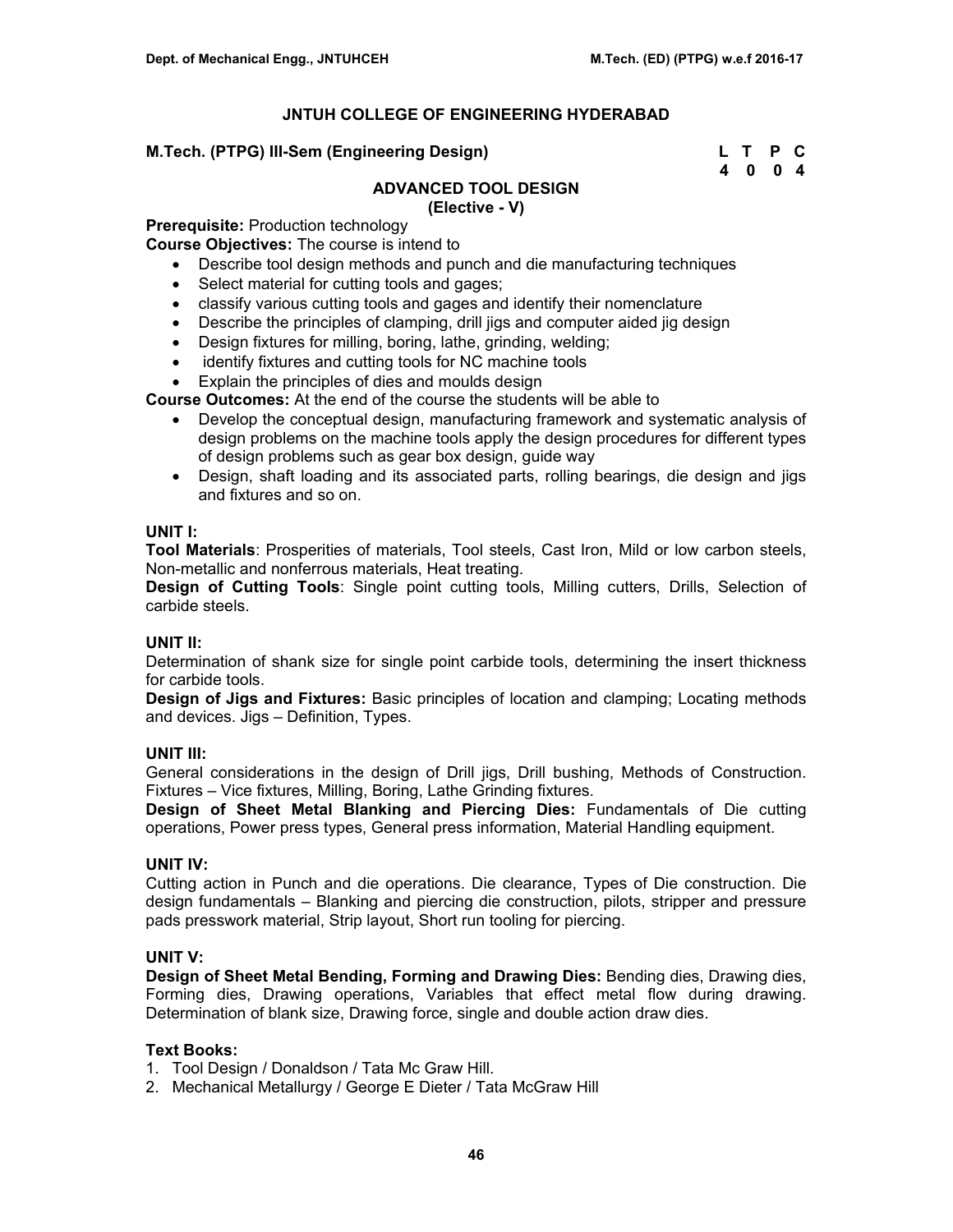| M.Tech. (PTPG) III-Sem (Engineering Design) | L T P C |  |
|---------------------------------------------|---------|--|
|                                             | 4004    |  |

# **VIBRATION ANALYSIS OF MECHANICAL SYSTEMS (Elective-VI)**

# **Prerequisite:** None

**Course Objectives:** The course is intend

- To prepare the student to understand the fundamentals of vibrations of various physical models for single and multi degree freedom systems
- To make the student apply numerical methods to various physical systems and their response to vibrations.
- Exposure to vibration measurement of industrial equipment using instruments

**Course Outcomes:** At the end of the course the students will be able to

- To study the vibrations in machine elements and how to control them.
- Ability to analyze the mathematical model of linear vibratory system to determine its response
- Obtain linear mathematical models of real life engineering systems
- Determine vibratory responses of single and multi degree of freedom systems to harmonic, periodic and non-periodic excitation

## **Unit-I**

**Fundamentals of Vibration:** Basic concepts of Vibration, Vibration, Elementary parts of vibrating systems, Degree of freedom.

## **Free Vibration of Single Degree of Freedom Systems:**

Introduction, Free Vibration of an Undamped Translational System, Equation of Motion using Newton's second law of motion, Equation of motion using other methods, Equation of motion of a spring, mass system in vertical position, solution, Harmonic Motion Free Vibration of an Undamped Torsional System- Equation of motion. Free Vibration with Viscous Damping-Equation of motion.

# **Unit-II**

## **Forced Vibration of Single Degree of Freedom Systems:**

Introduction, Response of an Undamped system under harmonic force, Total response, Beating Phenomenon. Response of a Damped System under Harmonic Force- Total Response, Quality Factor and Bandwidth, Response of a Damped system under the Harmonic Motion of the base, Fore Transmitted, Relative Motion.

## **Unit- III**

**Two Degree of Freedom Systems:** Introduction, Equations of Motion for forced Vibration, Free Vibration Analysis of and undamped system, Torsional system, Coordinate Coupling and Principal Coordinates, forded Vibration Analysis, Semi definite Systems, Self- Excitation and stability Analysis.

# **Unit-IV**

**Multi-degree of Freedom Systems:** Introduction Modeling of Continuous systems as Multidegree of Freedom systems, Using Newton's second law to derive equations of motion, Influence Coefficients. Potential and kinetic energy expressions in matrix form, Generalized coordinates and generalized forces, Using Lagrange's equations to derive equations of motion, Equations of motion of undamped systems in matrix form, Eigen value problem, solution of the Eigen value problems – solution of the characteristic equation, orthogonality of normal modes, repeated Eigen values.

## **Unit-V**

## **Determination of Natural Frequencies and Mode Shapes**:

Introduction, Dunkerley's formula, Rayleigh's Method- Properties of Rayleigh's Quotient, Computation of the Fundamental Natural Frequency, Fundamental Frequency of Beams and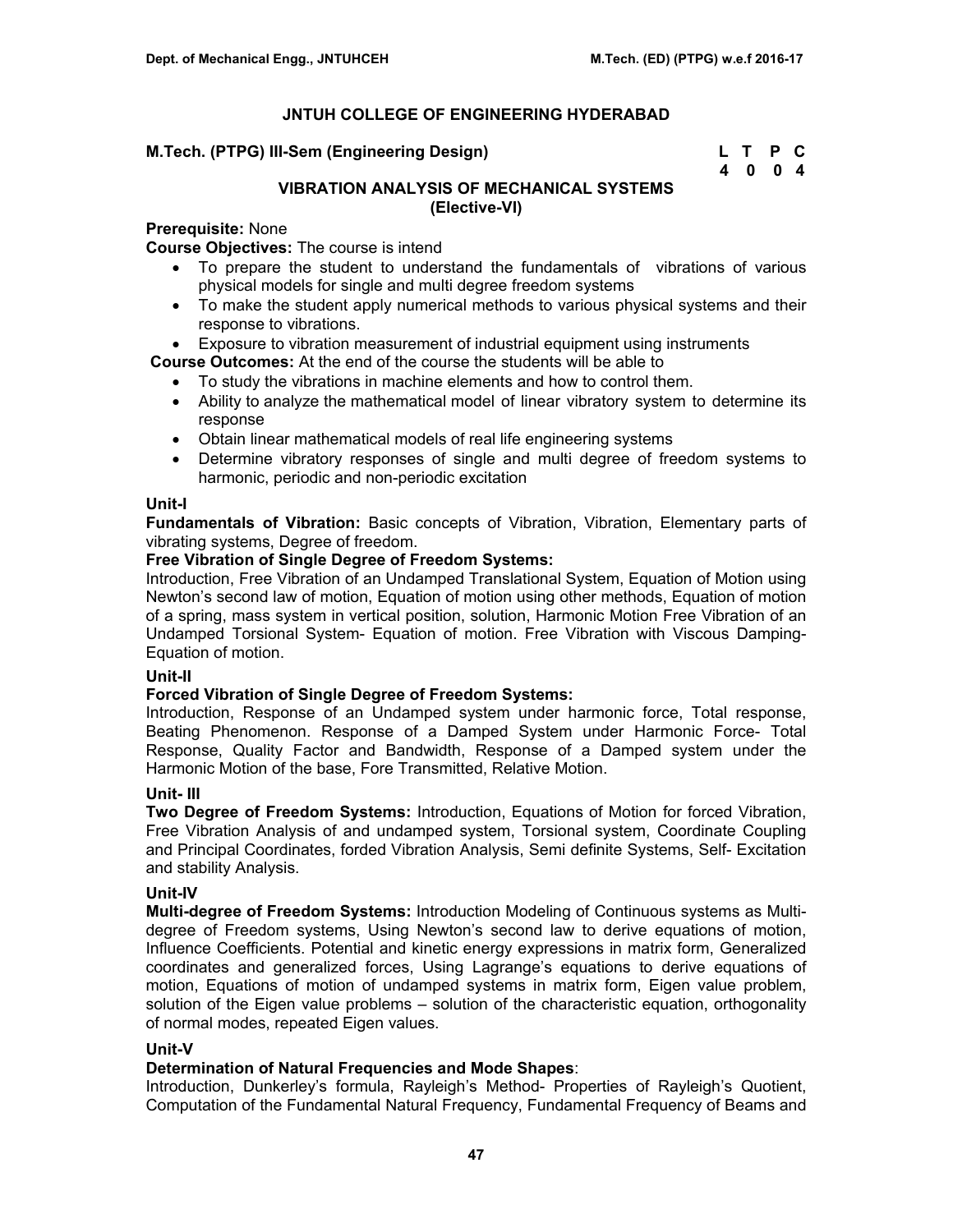Shafts. Holzer;s Method-Torsional systems, Spring Mass Systems. Jacobis method, Standard Eigen value Problems.

# **Text books:**

- 1. Mechanical Vibrations by S.S.Rao, 4<sup>th</sup> Edition, Pearson Publications.
- 2. Elements of Vibration Analysis by Meirovitch.

- 1. Mechanical Vibrations by G.K. Groover.
- 2. Vibrations by W.T. Thomson
- 3. Mechanical Vibrations Schaum series.
- 4. Vibration problems in Engineering by S.P. Timoshenko.
- 5. Mechanical Viabrations V.Ram Murthy.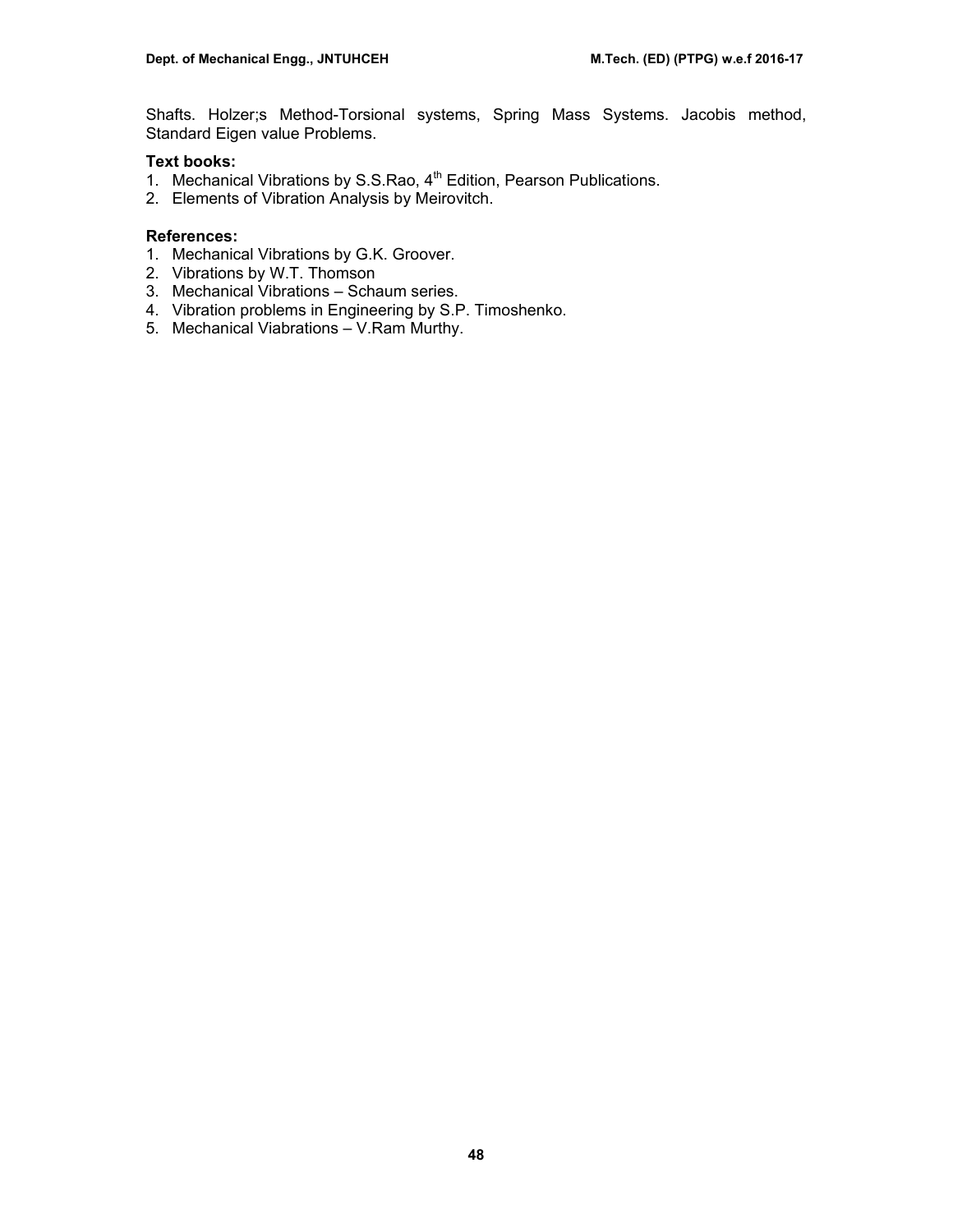| M.Tech. (PTPG) III-Sem (Engineering Design) | L T P C |  |
|---------------------------------------------|---------|--|
|                                             | 4004    |  |

# **RANDOM VIBRATIONS (Elective - VI)**

**Prerequisites:** Probability & Statistics, Kinematic of machinery and Dynamics of machinery. **Course Objectives:** The course is intend

- To introduce the fundamental ideas of random vibrations.
- To deal in some depth with digital spectral analysis, which involves the measurement and analysis of random vibrations

**Course outcomes:** After completing this course, students should be able to

- Apply tools from probabilistic modeling to analyze dynamic systems while accounting for variability and uncertainties that are inevitably present in real engineered systems.
- Classify random excitations as stationary or non-stationary
- Discuss important properties of random processes
- Define and compute power spectral density functions
- Compute auto‐and cross‐correlation functions, and relate them to power spectral
- Density functions Describe the dynamic response of a multi-degree-of-freedom system to a stochastic excitation
- Quantify the distributions of peak loads and peak responses from a system subject to stochastic excitation

# **UNIT I**

# **PROBABILITY THEORY:**

Random Vibrations - Probability distribution and density functions - Excreted values - Conditional probability - Characteristic and log characteristic functions - Chebycshev inequality - Functions of random variables.

# **UNIT - II**

# **RANDOM PROCESSES - I:**

Concept of stationary and ergodicity - Evolutionary nonostationary process - Auto and cross correlation and covariance Functions - Mean square limit, differentiability and inerrability - Spectral decomposition.

# **UNIT III**

# **RANDOM PROCESSES - II:**

Power spectral and cross spectral density Factions - Wiener - Khintchine relations -Properties of Gaussian. Poisson and Markov processes –Fokker - Planck Equation - Broad band and narrow band random processes - white noise.

# **UNIT IV**

## **RANDOM VIBRATIONS - I:**

Response of linear single and multi - degree of freedom systems to stationary excitation - Response of continuous systems - Normal mode method.

## **UNIT V**

## **RANDOM VIBRATIONS - II:**

Level crossing, peak and envelop statistics - First excursion and fatigue.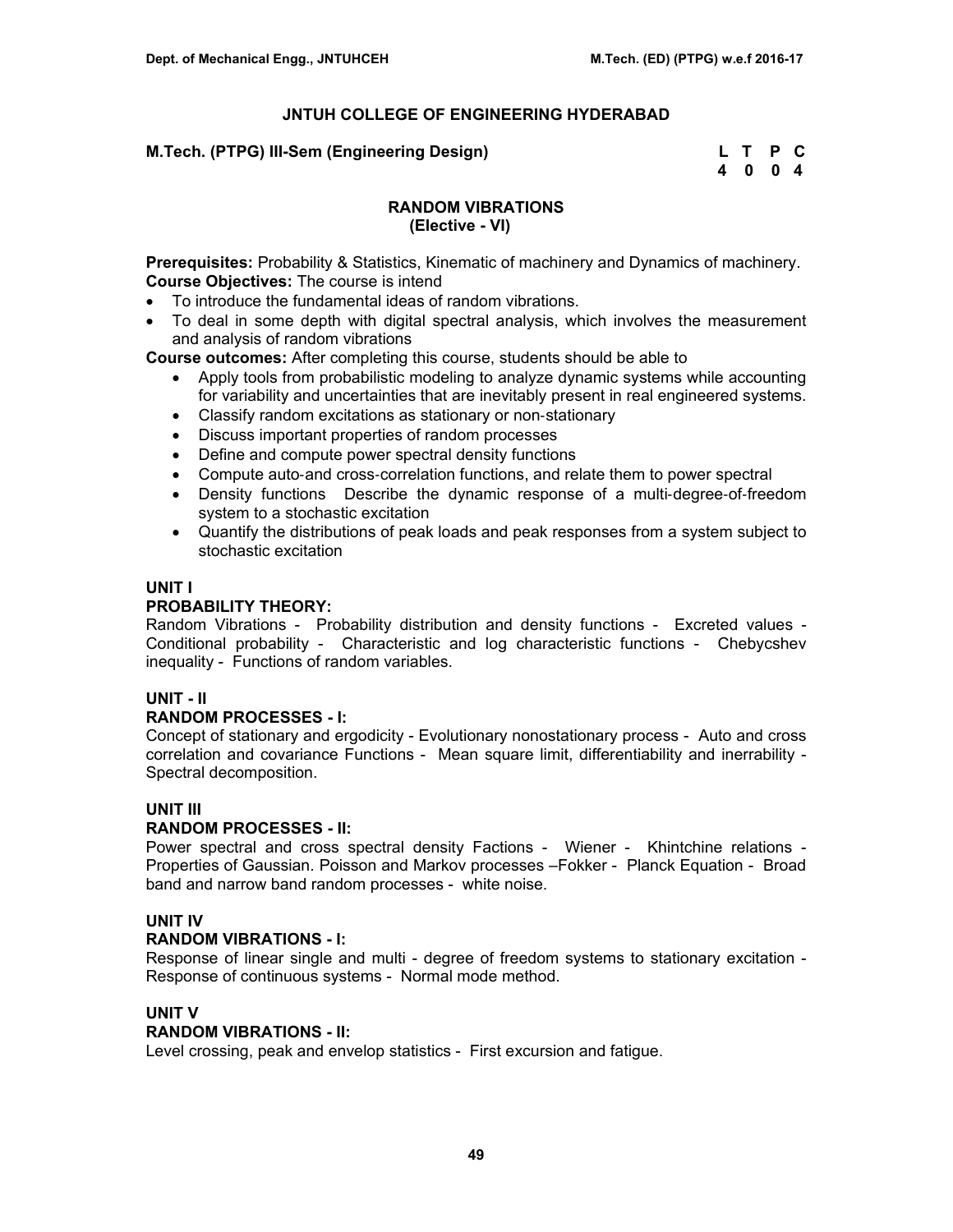# **Text Books:**

- 1. Lishakoff, I., "Probabilistic Methods in the Theory of Structures", John Wiley, New York, 1983.
- 2. Newland, D.E., "An Introduction to Random Vibrations and Spectral Analysis", Longman Inc., New York, Second Edition, 1984.

- 1. Nigam, N.C., "Introduction to Random Vibrations". MIT Press, Cambridge, Massachusettes, 1983
- 2. Nigam, N.C. and Narayanan, S., "Applications of Random Vibrations", Narosa Publications, 1995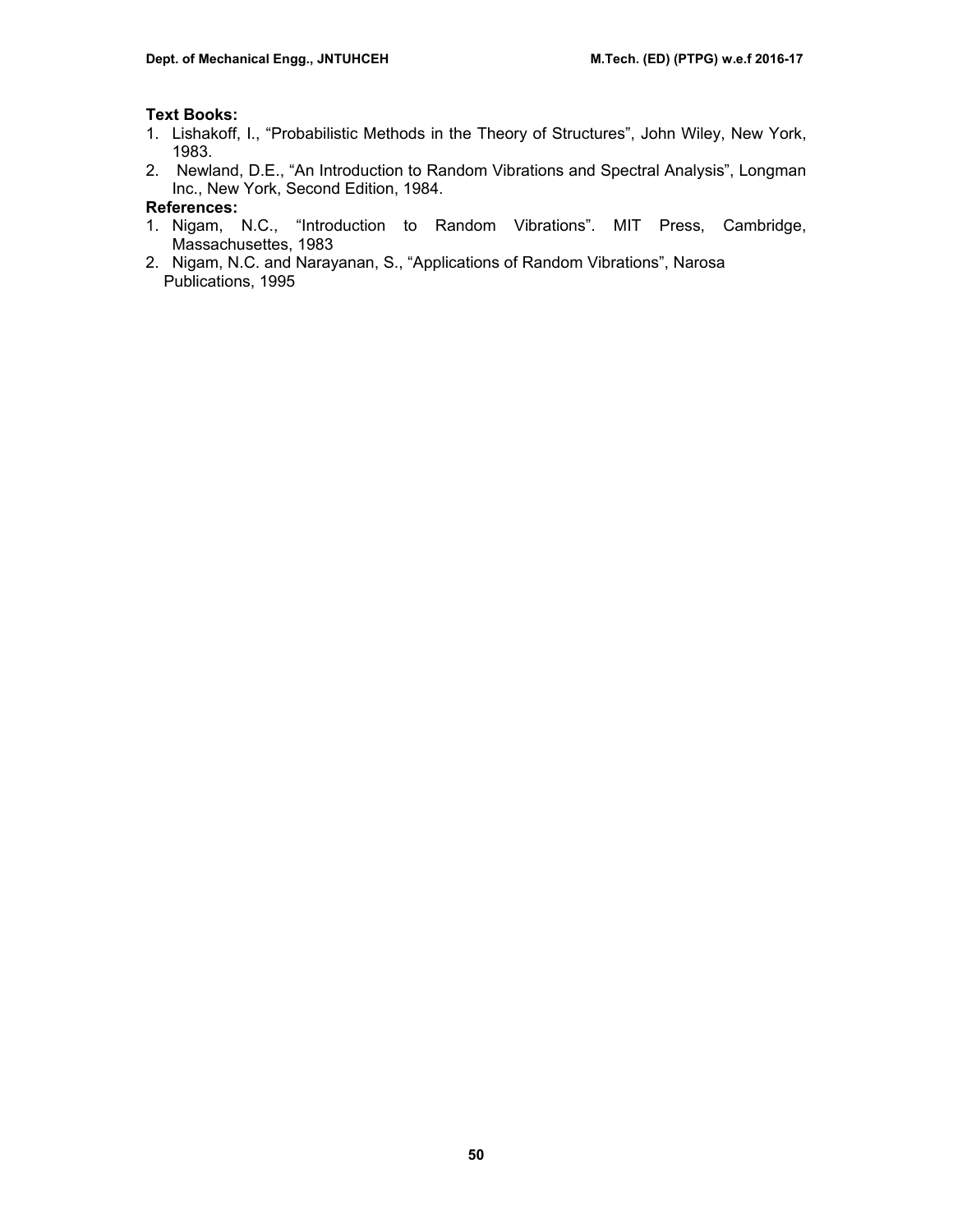**M.Tech. (PTPG) III-Sem (Engineering Design) L T P C** 

 **4 0 0 4** 

# **VEHICLE DYNAMICS (Elective - VI)**

# **Prerequisite:** Automobile Engineering

**Course Objectives:** The course is intend

- To understand the fundamentals of dynamics of different vehicle tyres,
- To impart the design of suspension and mechanisms of steering

**Course Outcomes:** At the end of the course the students will be able to

• The focus of Automotive System Dynamics is to introduce the fundamentals of vehicle dynamics and the performance indices and evaluation criteria of vehicles, to analyze the influence of vehicle configuration and design parameters on vehicle performance.

#### **UNIT I:**

**Introduction**: Fundamental Principles, Vehicle tires performance, cornering characteristics, Mechanics of Vehicle Terrain interaction. Vehicle Kinematics, Fundamental principles of velocity, acceleration. Two dimensional mechanisms, Forward Vehicle Dynamics.

## **UNIT II:**

Three dimensional Mechanisms, Multi-Body Systems Design, Introduction to 3D vehicle design.

# **UNIT III:**

**Suspension Design:** Computer models using Bond Graph Technology, Drive train dynamics, vehicle performance

## **UNIT IV:**

**Steering Mechanisms**: Two and three dimensional analysis, Mechanics of Vehicle Terrain interaction. Vehicle Collations, Fundamental laws of motion, energy and momentum, Forces and Moments 2D and 3D. The Dynamics of vehicle rollovers.

## **UNIT V:**

Wheeled Vehicle Handling – Handling control loop, vehicle transfer function, Kinematic behavior of vehicles with rigid wheels and with complaint tyres: Neutral steer point, static margin, over and under-steer. Solution with two degree of freedom in the steady state: Stability factor, characteristic and critical speeds. Tracked Vehicle Handling – Analysis of sprocket torques and speeds, required to skid steer a tracked vehicle. Extension of theory to include three degrees of freedom.

#### **Text Books:**

- 1. Vehicle Dynamics Theory and Application- Reza Jazar, Springer 2008
- 2. Theory of Ground Vehicles J.Y.Wong, John Wiley.

- 1. Vehicle stability Dean Karnopp, Dekker Mechanical Engineering
- 2. Modeling & Simulation of Mechatronics Systems Karnoop Margolis, Rosenberg, Wiley 2007.
- 3. Suspension and Tyres Giles J.G. Steering, Illiffe Books Ltd., London.
- 4. Fundamental of Vehicle Dynamics- Gillespie T.D, SAE USA.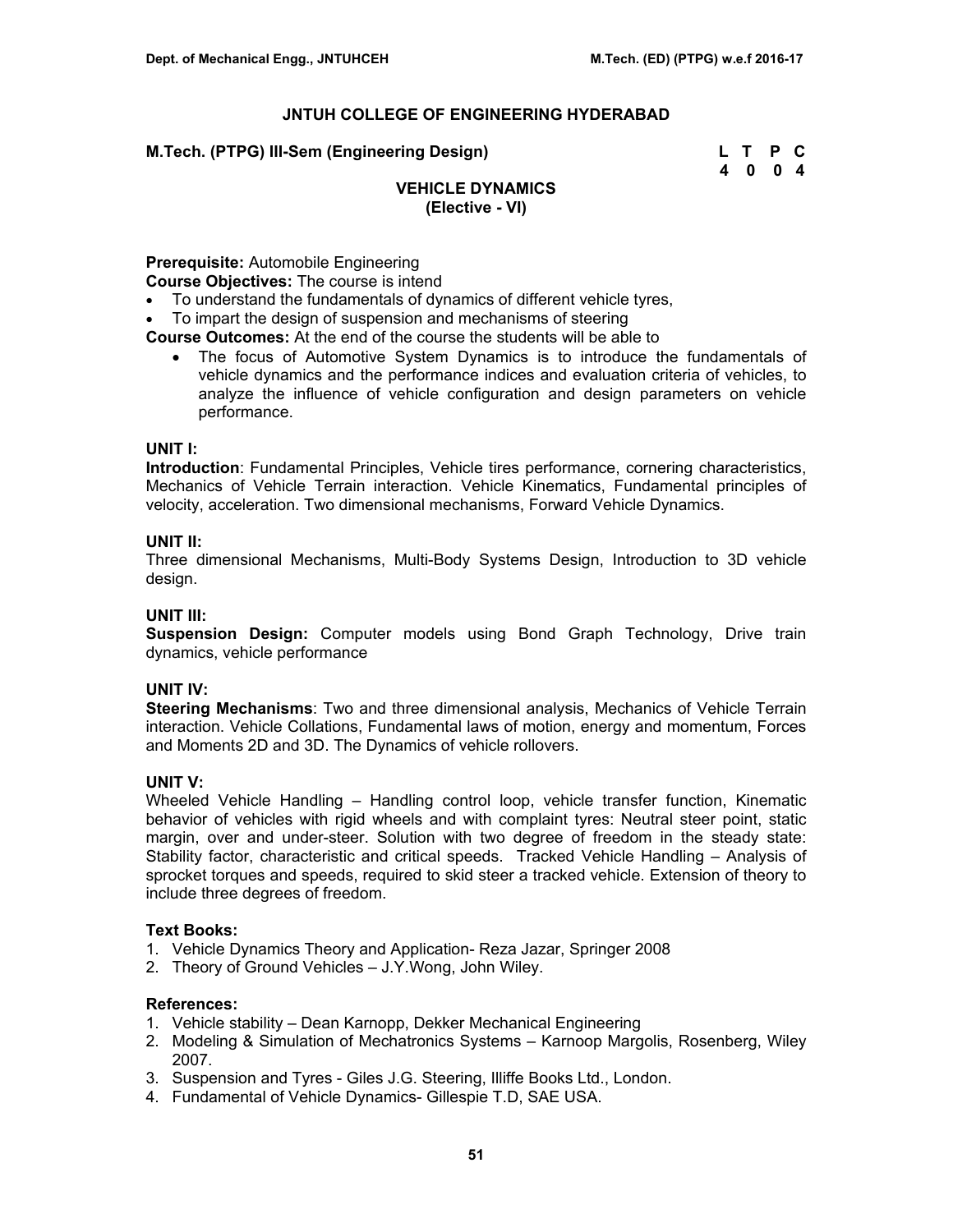**M.Tech. (PTPG) III-Sem (Engineering Design)** 

| M.Tech. (PTPG) III-Sem (Engineering Design) | L T P C |  |
|---------------------------------------------|---------|--|
|                                             | 0 0 4 2 |  |

# **ADVANCED COMPUTER AIDED DESIGN AND ANALYSIS LABORATORY**

## **Prerequisite:** none

**Course Objectives:** The course is intend to

- Understand and draw part drawings with appropriate tolerances using CAD software package.
- Practice the students to generate 3D models, surface and assembly modeling using modeling software package
- Train the students in static and transient ,thermal analysis using FEA packages

**Course Outcomes:** At the end of the course the students will be able to

- Students should be able to use CATIA and Pro-E and software for modeling, tolerance & GD&T analysis of a product.
- Students should be able to use CATIA software to model a consumer product and industrial robot.
- Students should be able to carry out structural, Harmonic and fracture analysis using FEA software.

**Note:** Conduct any Ten exercises from the list given below:

- 1. Two- dimensional drawing using CAD software.
- 2. Three-dimensional drawing using CAD software.
- 3. Various Dimensioning and tolerancing techniques on typical products using CAD software.
- 4. Assembly and animation of simple assemblies like screw jack, bolt-nut mechanism, etc.
- 5. Truss analysis using FEA software.
- 6. Beam analysis using FEA software.
- 7. Frame analysis using FEA software.
- 8. Buckling analysis of columns using FEA software.
- 9. Harmonic analysis using FEA software.
- 10. Fracture analysis using FEA software.
- 11. Analysis of laminated composites using FEA software.
- 12. Couple-field analysis using FEA software.
- 13. Modal Analysis
- 14. Transient dynamic analysis.
- 15. Spectrum analysis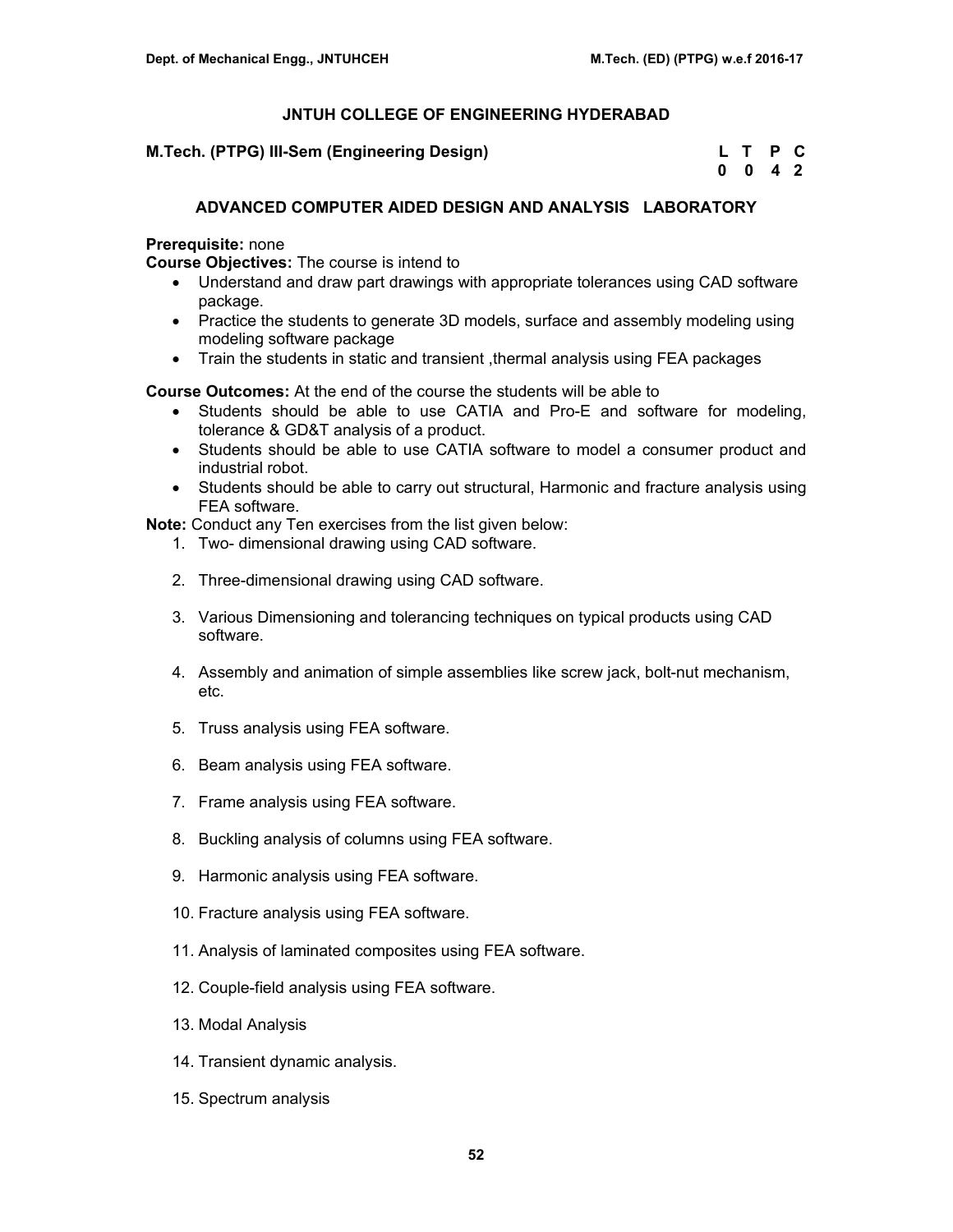| M.Tech. (PTPG) IV-Sem (Engineering Design) | L T P C |  |
|--------------------------------------------|---------|--|
|                                            | 4 0 0 4 |  |

# **FINITE ELEMENT AND BOUNDARY ELEMENT METHODS**

# **Prerequisite:** none

**Course Objectives:** The course is intend

- To equip the students with the Finite Element Analysis fundamentals.
- To enable the students to formulate the design problems into FEA.
- To introduce basic aspects of finite element technology, including domain discretization,
- polynomial interpolation, application of boundary conditions, assembly of global arrays,
- and solution of the resulting algebraic systems.
- To introduce basic concepts of framing dynamic problems in FEA
- To keep track of the moving boundary at different instants of time.

**Course Outcomes**: After completing this course, the student should be able to

- Understand the background of mathematical equations used for development of modeling software modules to develop the various structural related applications
- Identify mathematical model for solution of common engineering problems.
- Solve structural, thermal, fluid flow problems.
- Use professional-level finite element software to solve engineering problems in Solid mechanics, fluid mechanics and heat transfer.

## **UNIT - I**

**Introduction to FEM:** basic concepts, application of FEM, general description, One Dimensional problems : Stiffness equations for a axial bar element in local co-ordinates using Potential Energy approach and Virtual energy principle - Stiffness equations for a truss bar element oriented in 2D plane - Finite Element Analysis of Trusses – Plane Truss elements – methods of assembly.

**Analysis of beams:** Hermite shape functions – Element stiffness matrix – Load vector – Problems.

# **UNIT -II**

**2-D problems:** CST - Stiffness matrix and load vector - Isoparametric element representation – Shape functions – convergence requirements – Problems. Two dimensional four noded isoparametric elements - Numerical integration.

**3-D problems** : Stiffness Matrix - Tetrahedron element – Hexahedron Element.

## **UNIT - III**

**Scalar field problems:** 1-D Heat conduction – 1D fin elements – 2D heat conduction analysis of thin plates – Composite slabs - problems.

**Dynamic Analysis:** Dynamic equations – Lumped and consistent mass matrices – Eigen Values and Eigen Vectors – mode shapes – modal analysis for bars and beams.

# **UNIT - IV**

**Boundary Element Method: Potential Problems:** Introduction, boundary Element Approach-Fundamental solution, Another form of boundary integral equation, Volume integral of  $\Delta^2\omega$  at source point. Numerical Implementation - Determination of Ci, Final Relation, Consideration of internal heat generation (body force term), Three-dimensional analysis, tackling kernel singularity, Axi-Symmetric kernel, Mixed boundary condition. Analyzing Time Domain (Transient Case) – Three dimensional formulation, Numerical implementation. Illustrative Examples – Temperature distribution in cutting tool, Thermal design of blast furnace bottom, Laser heating and hardening.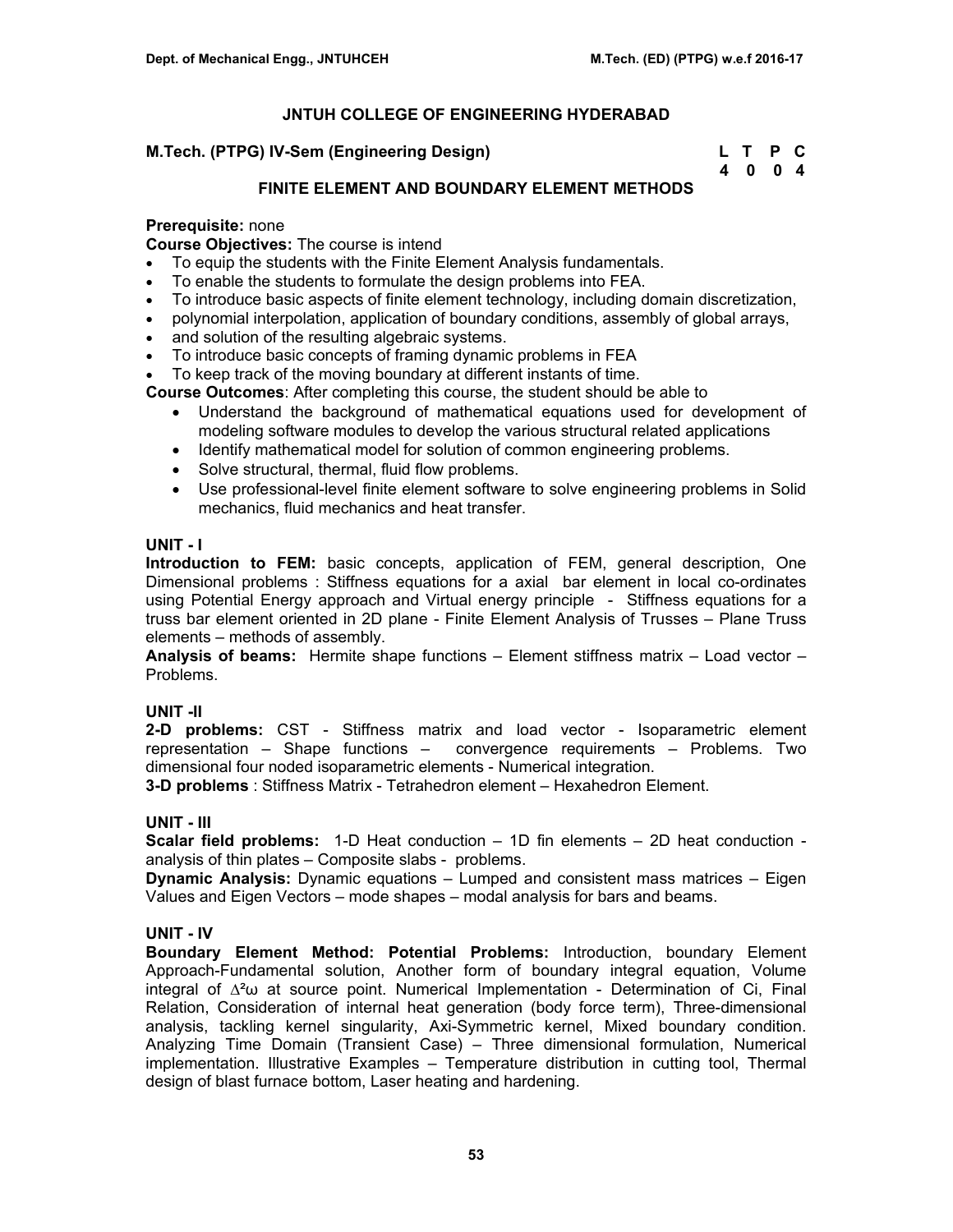# **UNIT - V**

**Boundary Element Formulation for Electrostatic Problems:** Introduction, Basic Relation-Boundary condition, other relations. Boundary Integral Relation, Fundamental solution, Discretizatin and Matrix Formulation – Determination of term C(p)m. Determination of stresses, Other cases, Illustrative Examples – Loose - fit , loaded pin in hole, Cam- tappet contact problem.

# **Text Book**:

- 1. Finite and Boundary Element Methods in Engineering by O.P.Gupta, Oxford & IBH Publishing Co. Pvt. Ltd
- 2. The finite element methods in Engineering  $-$  S.S. Rao  $-$  Elsevier  $-$  4<sup>th</sup> edition
- 3. Finite Element Methods, Alavala, PHI.

- 1. Introduction to finite elements in engineering Tirupathi K. Chandrupatla and Ashok D. Belagundu.
- 2. An Introduction to Finite Element Methods J. N. Reddy Mc Grawhill
- 3. The Finite element method in engineering science O.C. Zienkowitz, Mc Grawhill.
- 4. Concepts and applications of finite element analysis Robert Cook Wiley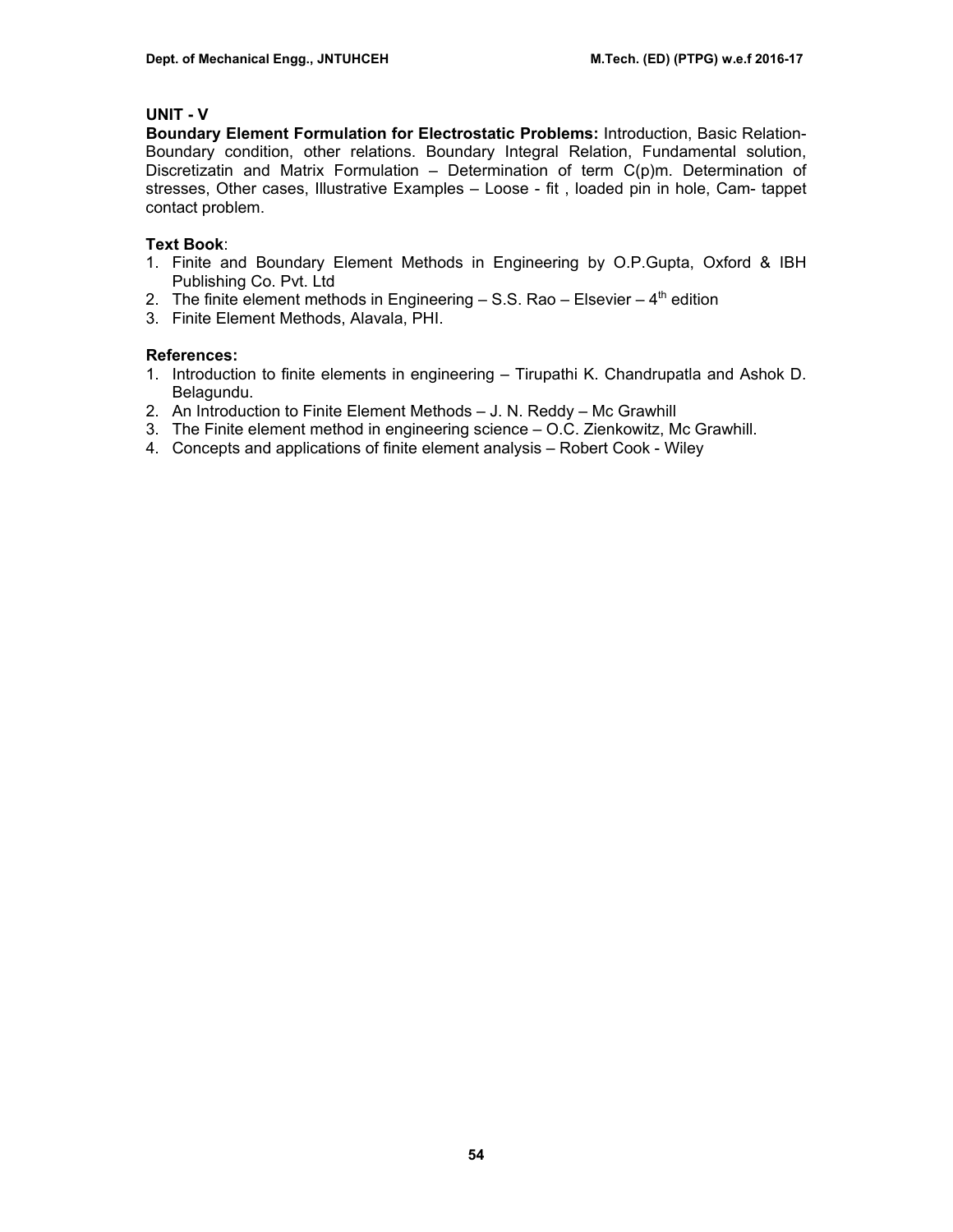| M.Tech. (PTPG) IV-Sem (Engineering Design) | L T P C |  |
|--------------------------------------------|---------|--|
|                                            | 4004    |  |

# **EXPERIMENTAL STRESS ANALYSIS (Elective - VII)**

## **Prerequisite:** none

**Course Objectives:** The course is intend

• To Provides knowledge about different experimental stress analysis techniques. These are very much needed to validate the design outputs.

**Course Outcomes:** At the end of the course the students will be able to

- Know the working principle of strain gauges and do the model analysis using different theorems.
- Know the concepts of photo elasticity and its applications.
- Use the various Non-destructive testing methods.

#### **UNIT-I**

Strain Gauges - Mechanical and optical strain gauges – Description and operation – Electrical resistance- Inductance and capacitance gauges – Detailed treatment on resistant gauges – Measurement of static and dynamic strains – Strain rosettes – Effect of transverse strains – Use of strain recorders and load cells.

## **UNIT-II**

Model Analysis - Structural similitude – Use of models – Structural and dimensional analysis – Buckingham Pi Theorem – Muller Breslau's principle for indirect model analysis – Use of Begg's and Eney's deformeters – Moment indicators – Design of models for direct and indirect analysis.

## **Unit-III**

Two dimensional photo elasticity - Stress optic law – Introduction to polariscope – Plane and circular polariscope – Compensators and model materials – Material and model fringe value – Calibration of photo elastic materials – Isochromatic and isoclinic fringes – Time edge effects.

## **Unit-IV**

Three dimensional photo elasticity - Introduction – Stress freezing techniques – Stress separation techniques – Scattered light photo elasticity – Reflection polariscope.

## **Unit-V**

Miscellaneous Methods - Brittle coating method – Birefringence techniques – Moire fringe method – Non-destructive testing – Ultrasonic pulse velocity technique – Rebound hammer method – X-ray method – Gamma-ray method.

## **Text books:**

1. Experimental stress analysis by Dally and Riley, Mc Graw-Hill

- 1. Experimental stress analysis by Sadhu singh, Danapathi rai publications
- 2. Heteny M; Handbook of Experimental Stress Analysis, John Wiley and Sons, New York.
- 3. Photoelasticity Vol. I & II., Frocht M.M.; John Wiley and Sons, New York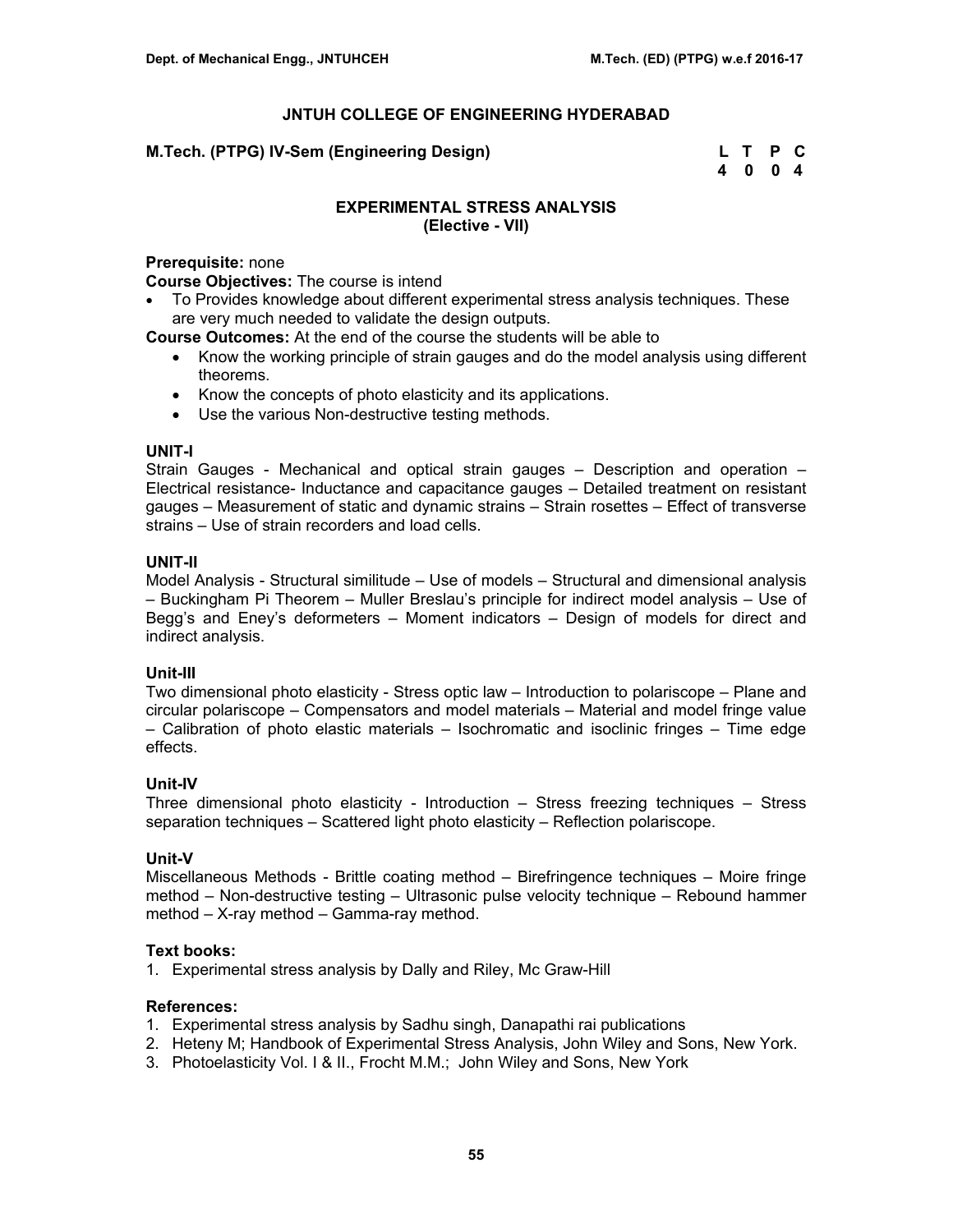# **M.Tech. (PTPG) IV-Sem (Engineering Design)**

| M.Tech. (PTPG) IV-Sem (Engineering Design) | L T P C |  |
|--------------------------------------------|---------|--|
|                                            | 4 0 0 4 |  |

#### **FRACTURE MECHANICS (Elective - VII)**

#### **Prerequisite:** none

**Course Objectives:** The course is intend

- To provide an understanding of fundamental principles and assumptions, and to give a basis for analysis and evaluation of structures from a fracture mechanics point of view.
- Also students will be explored to fatigue, creep deformation,creep-fatigue interactions.

**Course Outcomes:** At the end of the course the students will be able to

- Predict material failure for any combination of applied stresses.
- Estimate failure conditions of a structure
- Determine the stress intensity factor for simple components of simple geometry
- Predict the likelihood of failure of a structure containing a defect

#### **UNIT I:**

**Introduction to fracture Mechanics**: The Crack Tip Plastic Zone, Methods for Measuring Fracture Toughness.

#### **UNIT II:**

Strength of cracked bodies- potential energy and surface energy – Griffith's theory – Irwin – Orwin extension of Griffith's theory to ductile materials – Stress analysis of cracked bodies – Effect of thickness on fracture toughness – Stress intensity factors for typical geometries.

## **UNIT III:**

## **PHYSICAL ASPECTS OF FATIGUE:**

Phase in fatigue life - Crack initiation – Crack growth - Final fracture - Dislocation – Fatigue fracture surfaces. Safe Life and Fail safe design philosophies Importance of Fracture Mechanics in Aerospace structure – Applications to composite materials and structures.

## **UNIT IV:**

## **STATICAL ASPECTS OF FATIGUE BEHAVIOUR:**

Low cycle and high cycle fatigue - Coffin- Manson's Relation –Transition Life – Cyclic strain hardening and softening – Analysis of load histories – Cycle counting techniques – Cumulative damage – Miner's theory, other theories.

## **UNIT V:**

Dynamic Fracture, Stress Corrosion Cracking, Corrosion Fatigue, Fatigue - Crack Propagation under Variable - Amplitude Load Fluctuation, Fatigue - Crack Initiation, Fatigue - Crack Propagation under Constant - Amplitude Load Fluctuation.

## **Text Books**:

- 1. Introduction to Fracture Mechanics Hellan K, McGraw Hill
- 2. Fracture Vol II Liebowitz, H.Editor, Academic Press
- 3. The Practical Use of Fracture Mechanics Broek.D, Kluwer Academic Publisher.
- 4. Elementary Engineering Fracture Mechanics IV th Edition– Broek.D, Martinus Nijhoff.

## **References:**

1. Barrpos. W., and Ripley, E.L., "Fatigue of Aircraft Structures", Pergamon Press, Oxford, 1983.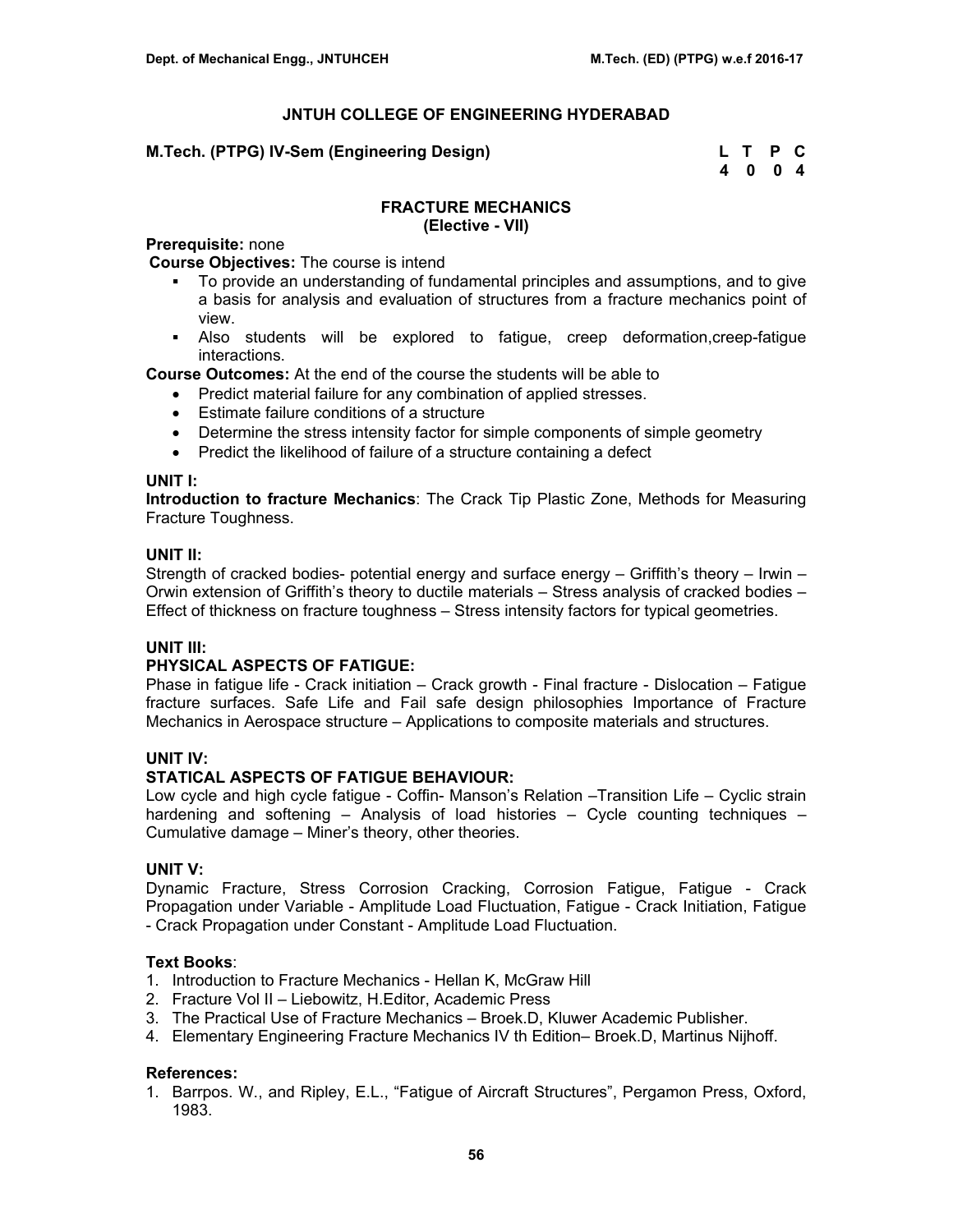- 2. Sih, C.G., "Mechanics of Fracture", Vol. 1 Sijthoff and Noordhoff International Publishing Co., Netherlands, 1989.
- 3. Knott, J.F., "Fundamentals of Fracture Mechanics", Butterworth & Co., (Publishers) Ltd., London. 1983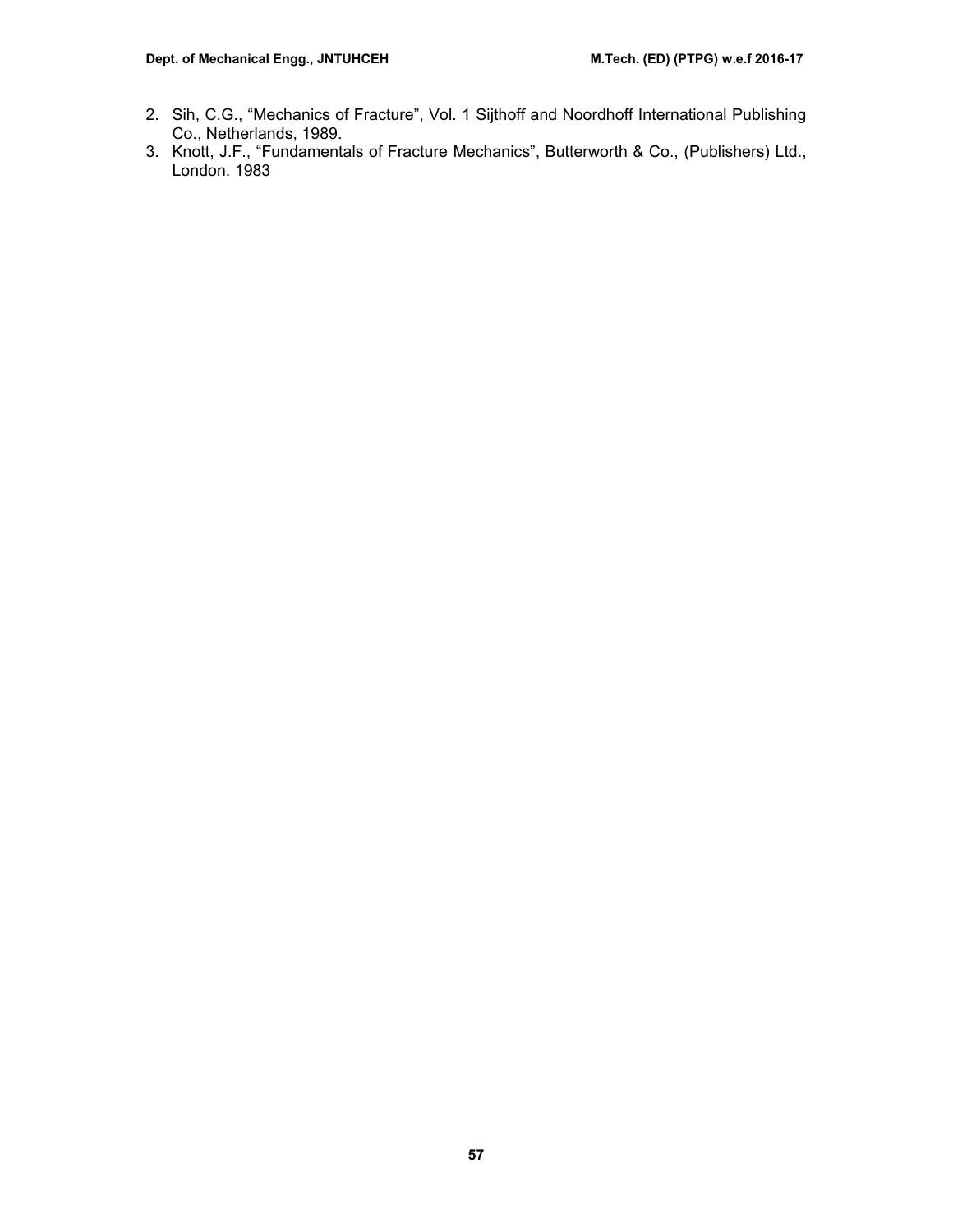**M.Tech. (PTPG) IV-Sem (Engineering Design)** 

| M.Tech. (PTPG) IV-Sem (Engineering Design) | L T P C |      |  |
|--------------------------------------------|---------|------|--|
|                                            |         | 4004 |  |

# **ADVANCED FINITE ELEMENT AND MESH LESS METHODS (Elective-VII)**

# **Prerequisite:** Solid State physics and FEM

**Course Objectives:** The course is intend to systematically explores and establishes the theory, principles, and procedures that lead to mesh-free methods. Course in Mesh Free and Other Advanced finite element gives basic understanding and application of a class of emerging numerical methods.

# **Course Outcome:**

- To perform complete FE formulations for engineering analysis
- To write codes for a finite element model
- To use commercial FEA software to solve engineering problems
- To apply finite element methods in design engineering components or systems
- To Learn meshfree method types, meshfree shape functions, weak form types
- Have the ability to be able to solve problems by using meshfree methods
- to solve a problem by writing a computer code containing meshfree method

# **Advanced Finite Element**

## **Unit-I**

Bending of Plates and Shells: Review of Elasticity Equations-Bending of Plates and Shells-Finite Element Formulation of Plate and Shell Elements-Conforming and Non Conforming Elements - Co and C1 Continuity Elements-Application and Examples.

## **Non-Linear Problems**

Introduction-Iterative Techniques-Material non-Linearity-ElastoPlasticity-Plasticity- Visco plasticity-Geometric Non linearity-large displacement Formulation-Application in Metal Forming Process and contact problems

## **Unit-II**

## **Dynamic Problem**

Direct Formulation - Free, Transient and Forced Response - Solution Procedures-Subspace Iterative Technique -Houbolt, Wilson, New mark - Methods – Examples

## **Unit-III**

## **Fluid Mechanics and Heat Transfer**

Governing Equations of Fluid Mechanics-Inviscid and Incompressible Flow-Potential Formulations-Slow Non- Newtonian Flow-Metal and Polymer Forming-Navier Stokes Equation-Steady and Transient Solutions. Error Estimates And Adaptive Refinement Error norms and Covergence rates- high refinement with adaptivity-Adaptive refinement

## **MESHLESS METHODS**

## **Unit-IV**

Overview on Meshless Methods and Their Applications: Approximation Function, Numerical Implementation, Applications

Procedures of Meshless Methods: Construction of the Approximation, Choice of Weight Function, Formulation of Meshless Analysis, Evaluation of the Integral, Treatment of Discontinuity, Treatment of Mirror Symmetry, H- and P-Refinements, Meshless Analysis of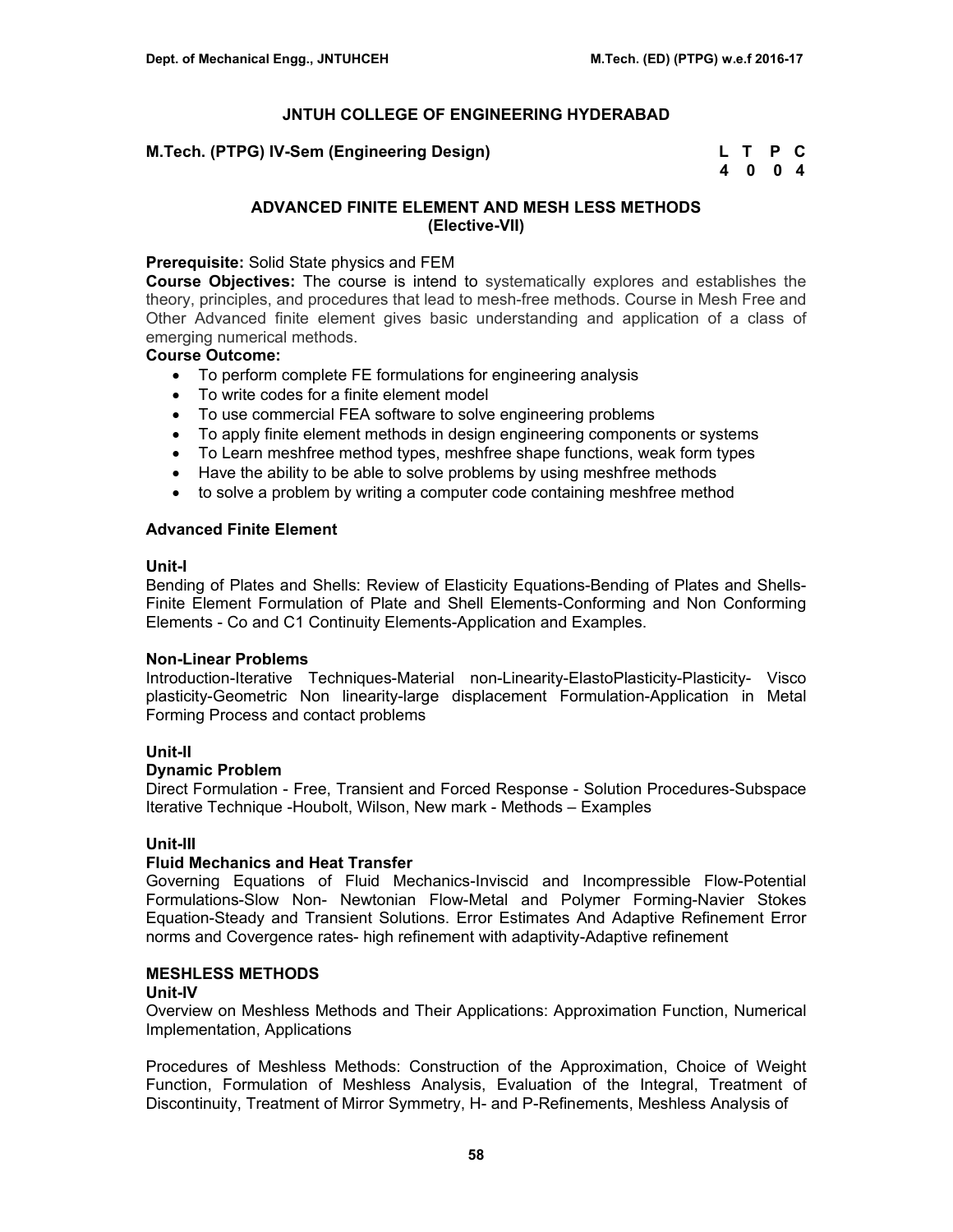Elastic Problems: Background Theory for Applications of Elastostatics, Meshless Analysis of Elastostatic Problems , General Dynamic Problems, Meshless Analysis of Elastodynamic Problems, Meshless Analysis of Multiphase Materials.

# **Unit-V**

Meshless Analysis of Nonlocal Continua : Introduction to Nonlocal theory, The Framework of Nonlocal Theory ,Material Instability and Intrinsic Length , Nonlocal Constitutive Relations, Formulation of Nonlocal Meshless Method, Numerical Examples by Nonlocal Meshless Method.

Meshless Analysis of Plasticity : Constitutive Relations, Return Mapping Algorithm,J2 Flow Theory. Meshless Analysis of High-Speed Impact/Contact Problem, Incremental Plasticity and Slow Crack Growth Problem.

# **Text Books:**

- 1. Zeinkiewicz,O.C and Taylor,R.L., "The Finite element Method", Fourth Edition,Volumes 1 & 2, McGraw Hill International Edition,Physics services,1991
- 2. Cook R.D. "Concepts and Applications of Finite Element Analysis", John Wiley and Sons Inc., NewYork,1989
- 3. Bathe K.J..,"Finite Element Procedures in Engineering Analysis", Prentice Hall,1990
- 4. G.R Liu, Meshfree Methods: Moving beyond the Finite element method, CRC press
- 5. Youping Chen, James D. Lee,and Azim Eskandarian, Meshless Methods in Solid Mechanics,Springer
- 6. Michael Griebel, Marc Alexander Schweitzer, Meshfree Methods for Partial Differential Equations, Springer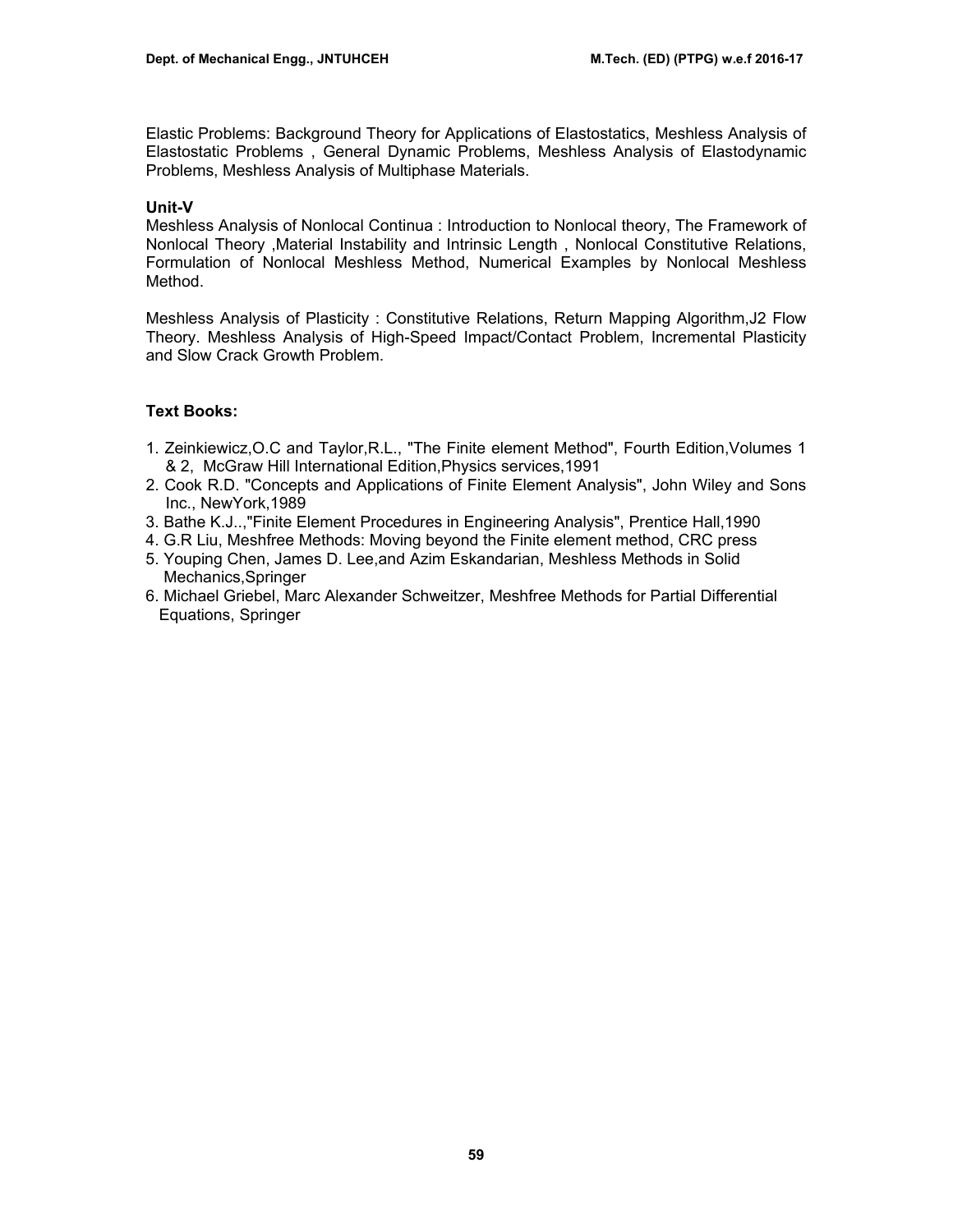| M.Tech. (PTPG) IV-Sem (Engineering Design) | L T P C |  |
|--------------------------------------------|---------|--|
|                                            | 4 0 0 4 |  |

# **ADVANCED MECHANICS OF COMPOSITE MATERIALS (Elective - VIII)**

# **Prerequisite:** none

**Course Objectives:** The course is intend to understand the mechanics of composite materials. This understanding will include concepts such as anisotropic material behavior strength theories, micro mechanics and the analysis of laminated composites. The students will undertake a design project involving application of fiber reinforced composites.

**Course Outcomes:** At the end of the course the students will be able to

- understanding of types, manufacturing processes, and applications of composite materials.
- basic understanding of linear elasticity with emphasis on the difference between isotropic and anisotropic material behavior.
- Ability to analyze problems on macro and micro mechanical behavior of lamina
- Ability to analyze problems on macro mechanical behavior of laminate
- An ability to predict the loads and moments that cause an individual composite layer and a composite laminate to fail and to compute hygro thermal loads in composites.
- An ability to compute the properties of a composite laminate with any stacking sequence.
- An ability to use the ideas developed in the analysis of composites towards using composites in aerospace design.

# **UNIT-I**

**Introduction to Composite Materials**: Introduction ,Classification Polymer Matrix Composites, Metal Matrix Composites, Ceramic Matrix Composites, Carbon–Carbon Composites, Fiber-Reinforced Composites and nature-made composites, and applications .

# **UNIT-II**

**Reinforcements:** Fibers- Glass, Silica, Kevlar, carbon, boron, silicon carbide, and born carbide fibers. Particulate composites, Polymer composites, Thermoplastics, Thermosetts, Metal matrix and ceramic composites.

**Manufacturing methods:** Autoclave, tape production, moulding methods, filament winding, man layup, pultrusion, RTM.

## **UNIT-III**

**Macro mechanical Analysis of a Lamina**: Introduction, Definitions Stress, Strain, Elastic Moduli, Strain Energy. Hooke's Law for Different Types of Materials, Hooke's Law for a Two-Dimensional Unidirectional Lamina, Plane Stress Assumption, Reduction of Hooke's Law in Three Dimensions to Two Dimensions, Relationship of Compliance and Stiffness Matrix to Engineering Elastic Constants of a Lamina.

# **UNIT-IV**

**Macro mechanical Analysis of Laminates**: Introduction , Laminate Code , Stress–Strain Relations for a Laminate, In-Plane and Flexural Modulus of a Laminate , Hygrothermal Effects in a Laminate, Warpage of Laminates.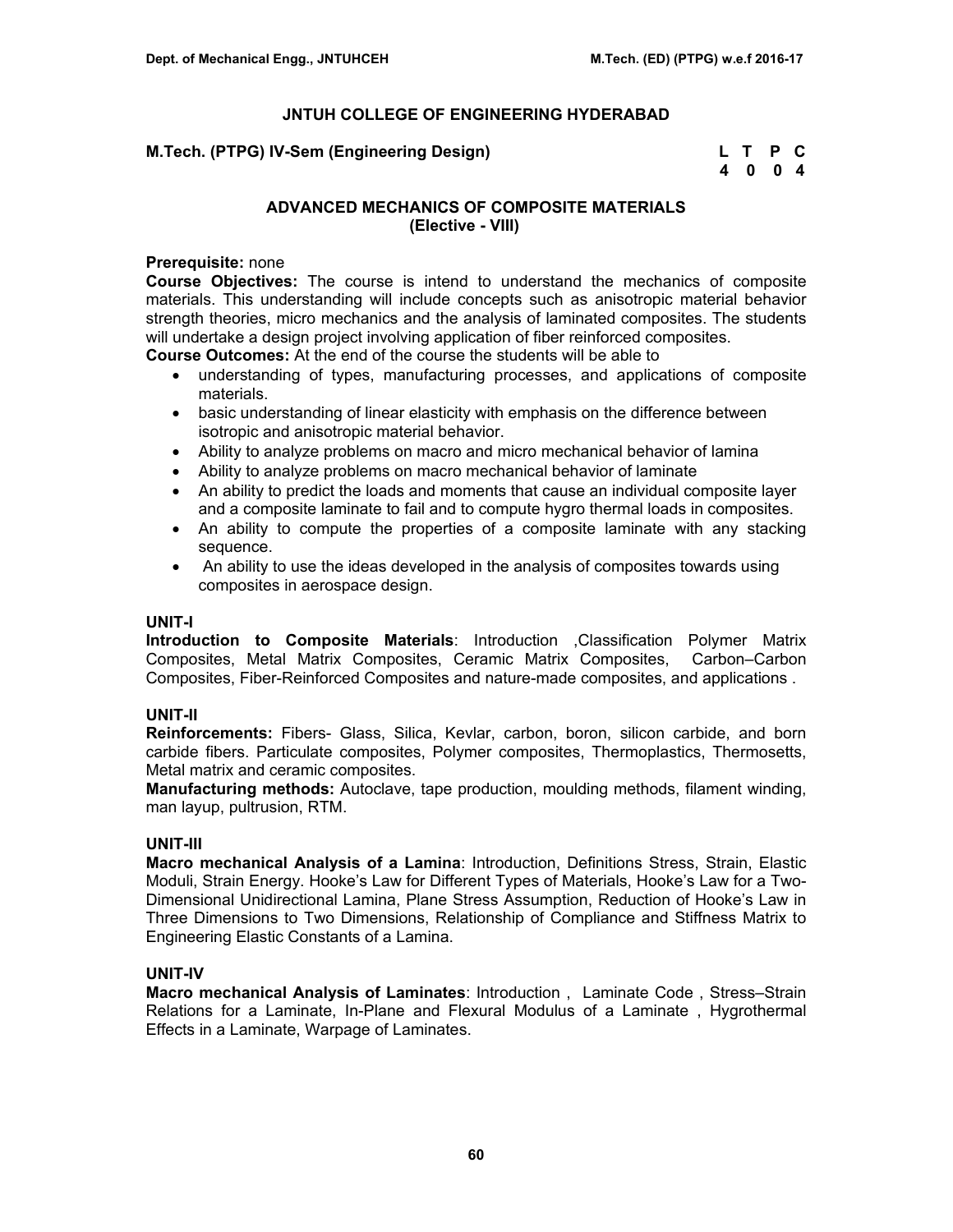# **UNIT-V**

**Failure, Analysis, and Design of Laminates**: Introduction, Special Cases of Laminates, Failure Criterion for a Laminate, Design of a Laminated Composite, Other Mechanical Design Issues.

# **Text Books:**

- 1. Engineering Mechanics of Composite Materials by Isaac and M Daniel, Oxford University Press, 1994.
- 2. B. D. Agarwal and L. J. Broutman, Analysis and performance of fibre Composites, Wiley-Interscience, New York, 1980.
- 3. Mechanics of Composite Materials, Second Edition (Mechanical Engineering), By Autar K. Kaw ,Publisher: CRC

- 1. R. M. Jones, Mechanics of Composite Materials, Mc Graw Hill Company, New York, 1975.
- 2. L. R. Calcote, Analysis of Laminated Composite Structures, Van Nostrand Rainfold, New York, 1969.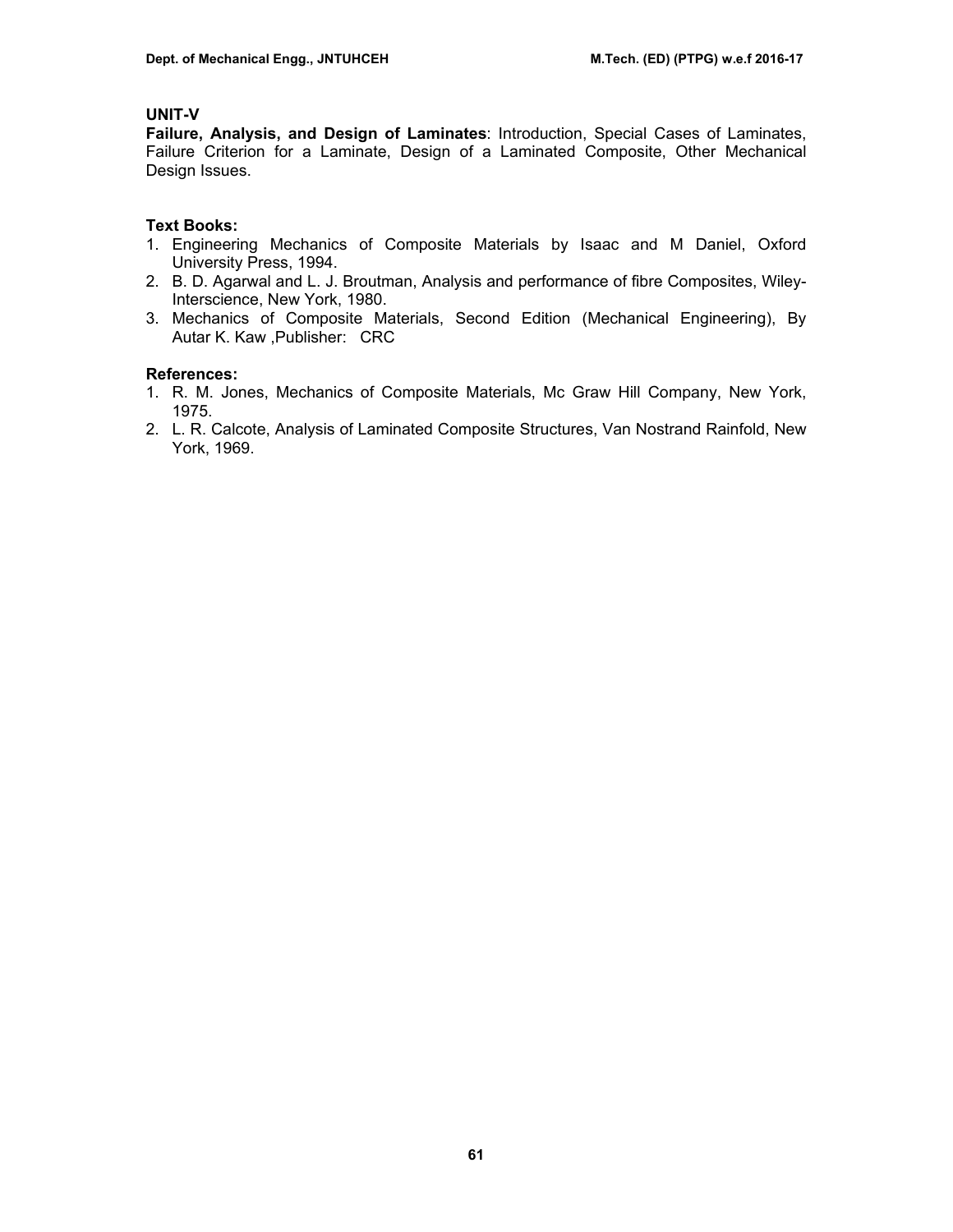**M.Tech. (PTPG) IV-Sem (Engineering Design)** 

| M.Tech. (PTPG) IV-Sem (Engineering Design) | L T P C |  |
|--------------------------------------------|---------|--|
|                                            | 4 0 0 4 |  |

# **NANO COMPOSITES DESIGN AND SYNTHESIS (Elective - VIII)**

# **Prerequisite:** none

## **Course Objectives:**

The course is intend to cover nano composites, reinforcing nanostructures dispersed in various matrix materials like polymers, ceramics, metals, etc,. The subject covers mainly the synthesis methods, modeling and evaluation of nano composites.

**Course Outcomes:** At the end of the course the students will be able to

- To synthesize and evaluate nanostructure reinforce matrix material
- To understand the importance of various nanomaterial matrix
- To discuss various application including aerospace applications

## **Unit-I :**

Introduction to Nano composites, Composites Material, Mechanical properties of Nano composite material: stress-strain relationship, toughness, strength, plasticity.

## **Unit-II:**

 Ceramic-Metal Nanocomposites, ceramic based nanoporous composite, metal mat nanocomposites, Polymer-based nano composites carbon nanotube based nanocomposites and Natural nano bicomposites, Biomimetic nanocomposites and Biologically inspired nanocomposites; Nano composites for hard coatings; DLC coatings; Thin film nanocomposite ; Modeling of nanocomposites.

## **Unit-III:**

Synthesis methods for various nanocomposite materials: sputtering, mechanical alloying, sol-gel synthesis, thermal spray synthesis etc.

## **Unit-IV:**

 Nano Indentation, Types of indentation: OLIVER & Pharr, Joslin- Oliver, Vickers indenter process.

## **Unit-V:**

Processing of polymer Nanocomposites, properties of nanocomposites, Salt infiltrator Powder mixing, Intrusion method, exfoliation & interaction, Gel-casting impregnation techniques: Hot melt impregnation, solution impregnation.

## **Text Books:**

- 1. Nanocomposite Science & Technology by P.M.Ajayan, I.S.Schadler and P.V.Brun, Wiley- VCH GmbH Co.
- 2. Introduction to Nano Technology by Charles. P.Poole Jr and Frank j.Owens, Wiley India Pvt Ltd.
- 3. Nanotechnology, A gentle introduction to the next big idea by Mark Tanter, Daniel Ranner Pearson education.

## **Reference Books**

- 1. Encyclopedia of Nanotechnology by H.S. Nalwa
- 2. Encyclopedia of Nano Technology by M. Balakrishna rao and K. Krishna Reddy. Vol I to X Campus books.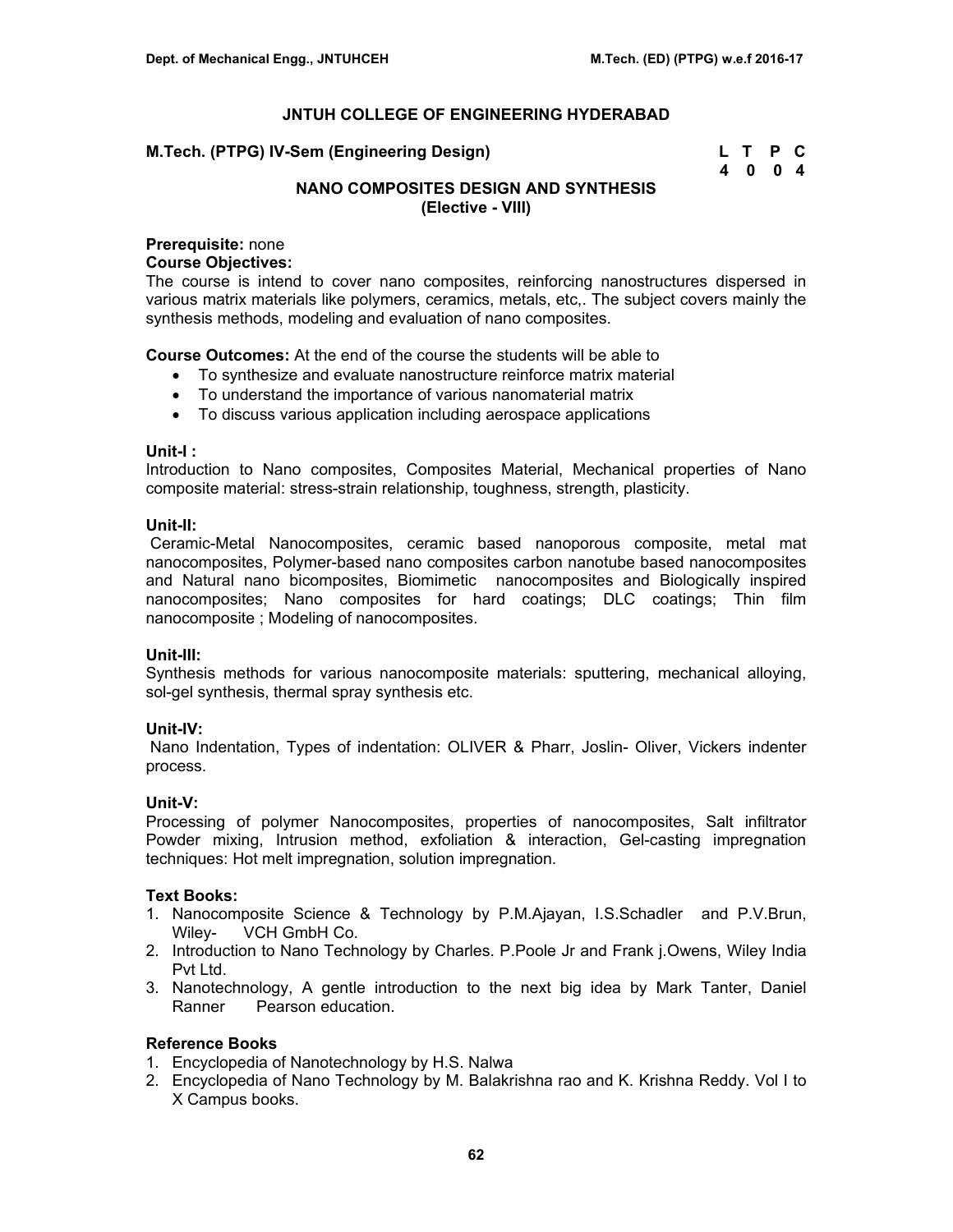**M.Tech. (PTPG) IV-Sem (Engineering Design)** 

| M.Tech. (PTPG) IV-Sem (Engineering Design) | L T P C |  |
|--------------------------------------------|---------|--|
|                                            | 4004    |  |

# **DESIGN FOR PROCESS AND PRODUCT DEVELOPMENT (Elective - VIII)**

## **Prerequisite:** none

**Course Objectives:** The course is at providing the basic concepts of product design, product features and its architecture so that student can have a basic knowledge in the common features a product has and how to incorporate them suitably in product.

**Course Outcomes:** At the end of the course the students will be able to

- Should know types of customer needs, need gathering methods
- Establish the product function and constraints and modeling process
- Should know environmental objectives global issues. Regional and Local issues and DFE Methods
- Should develop physical models and know design of experiment principles
- Should design the product for robustness.

#### **Unit- I**

Introduction to Product Design, Thoughts For the Reader and Students of Product Design, Product Development Versus Design, Types of Design and Redesign, Customer Satisfaction- Voice of the Customer, Customer Populations , types of Customer Needs, Customer Need Models, Gathering Customer Needs Need Gathering Methods, Organizing and Prioritizing Customer Needs, Grouping Interpreted Needs, Grouping the Needs- Affinity Diagram Method.

## **Unit- II**

Establishing Product Function - Why Functional Decomposition?, Motivation, Function Modeling Basics, Functions and Constraints, Modeling Process.

## **Unit- III**

Generating Concepts, Concept Generating Process, Basic Methods; Information Gathering and Brainstorming, Information Gathering – Conventional Aids, Traditional Brainstorming, Advanced Methods, Directed search, systematic search with physical principles, systematic search with classifying schemes, theory of inventive problem solving, Morphological Analysis - Develop concepts for each product function, Combining Solution Principles - Digression function sharing, Product Application fingernail clipper, Concept Selection - Introduction, Factors that determine effective decision making, design evaluations, information quality, estimating technical risibility, concept selection process.

## **Unit- IV**

Environmental Objectives, global issues, Regional and Local issues. Basic DFE Methods; Design Guidelines, application. Life cycle assessment, weighted sum assessment methods. Life cycle assessment method. Techniques to reduce environmental impact - design to minimize material usage, design for disassembly design for recyclability and design for remanufacturing design for high - impact material reduction design for energy efficiency.

## **Unit- V**

**Physical Models and Experimentation**: Design of experiments - basic of designed experiments, basic method - two factorial experiments , extended method – interactions, Design of experiments: Reduced tests and fractional experiments, full factorial inefficiencies,